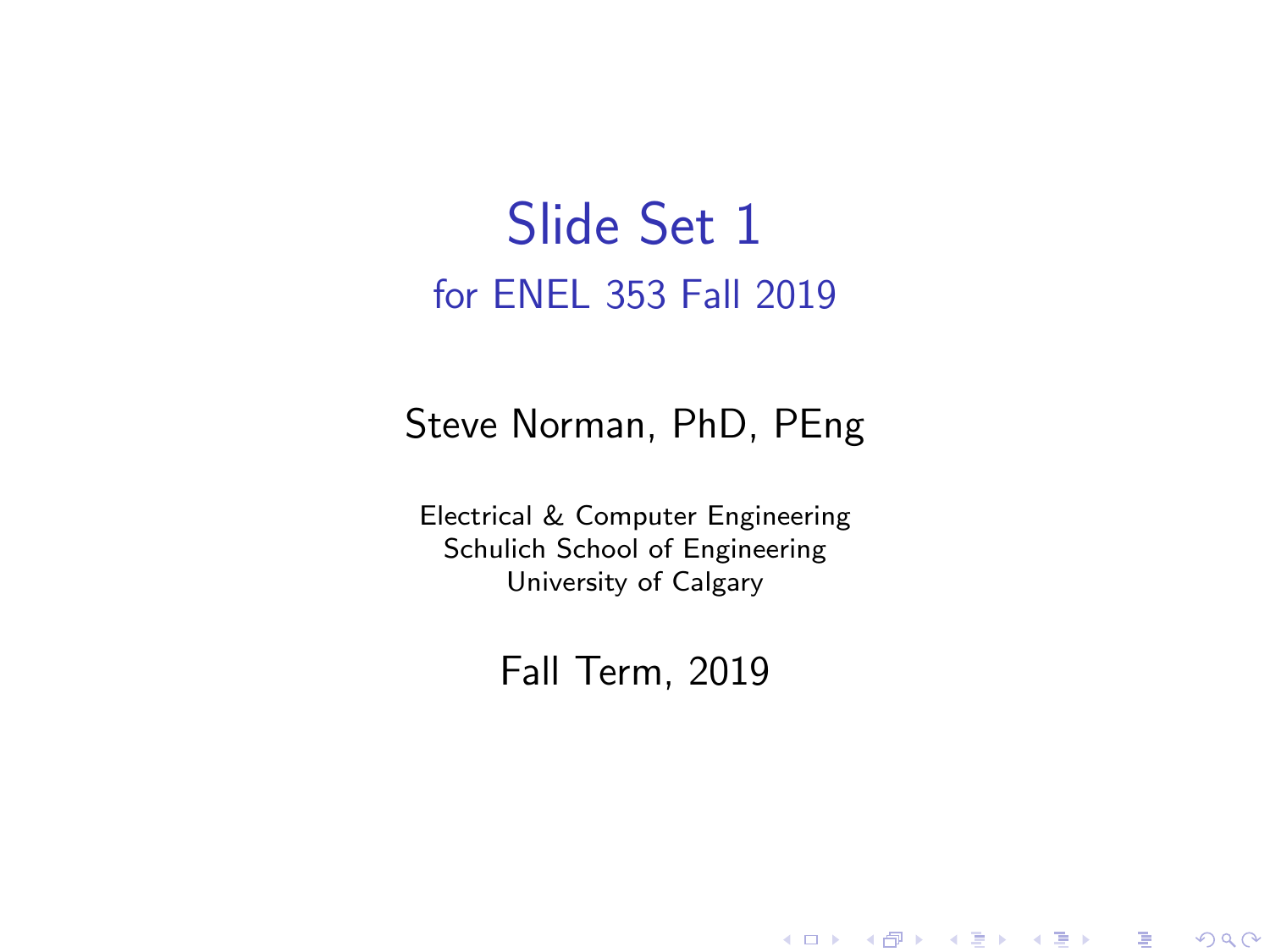# **Contents**

- [About these slides](#page-2-0)
- [Introduction to number systems](#page-5-0)
- Radices other than ten ...
- [Signed and unsigned number systems](#page-26-0)
- [Unsigned addition](#page-29-0)
- [Overflow in fixed-width number systems](#page-37-0)
- [Signed numbers](#page-41-0)
- [Two's complement systems for signed integers](#page-47-0)

K ロ ▶ K 個 ▶ K 할 ▶ K 할 ▶ 이 할 → 9 Q Q →

- [Codes—BCD and Gray Codes](#page-62-0)
- [Shaft Encoders](#page-73-0)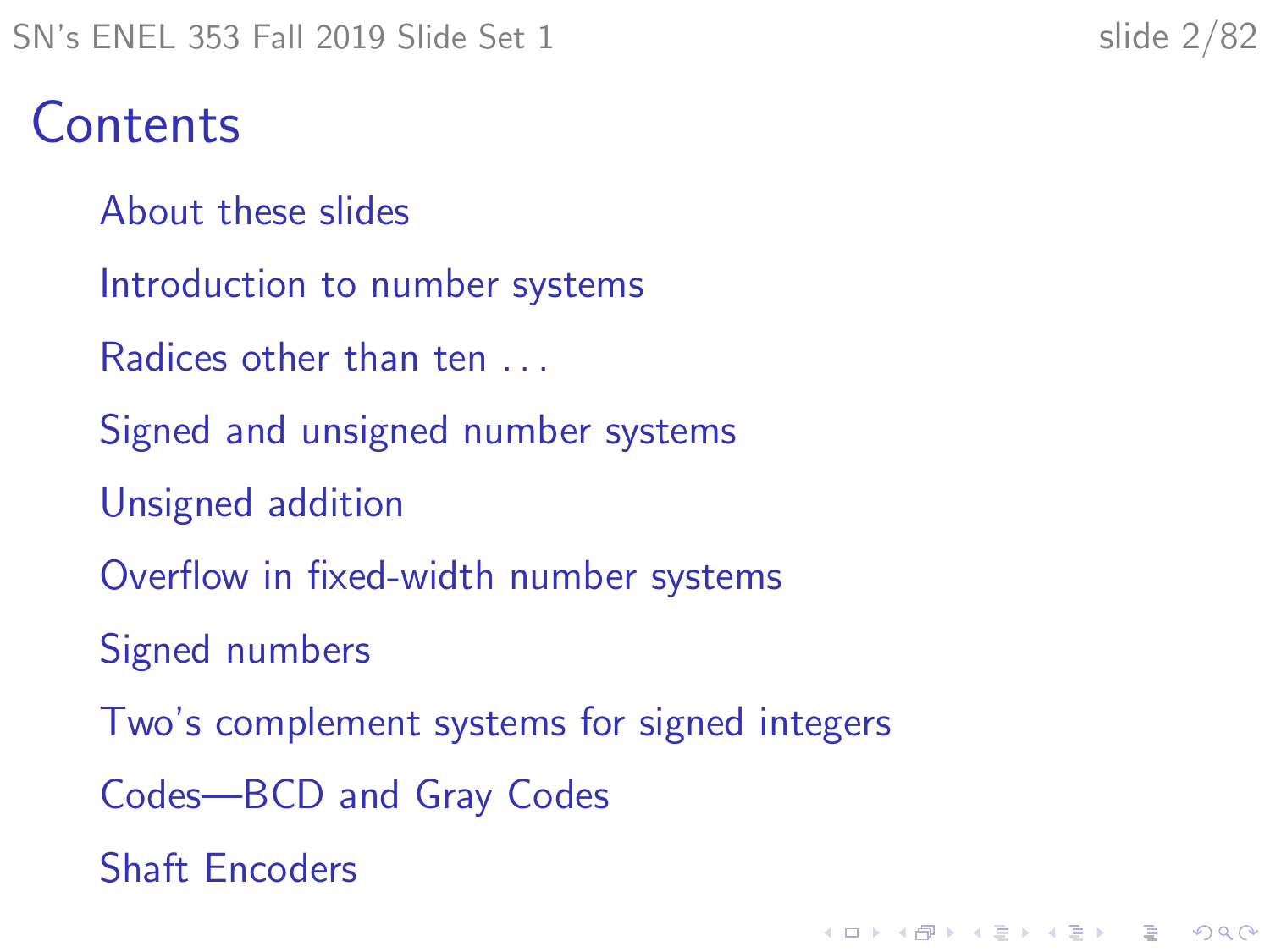# <span id="page-2-0"></span>Outline of Slide Set 1

### [About these slides](#page-2-0)

- [Introduction to number systems](#page-5-0)
- [Radices other than ten . . .](#page-10-0)
- [Signed and unsigned number systems](#page-26-0)
- [Unsigned addition](#page-29-0)
- [Overflow in fixed-width number systems](#page-37-0)
- [Signed numbers](#page-41-0)
- [Two's complement systems for signed integers](#page-47-0)
- [Codes—BCD and Gray Codes](#page-62-0)
- [Shaft Encoders](#page-73-0)

**KORKARYKERKER OQO**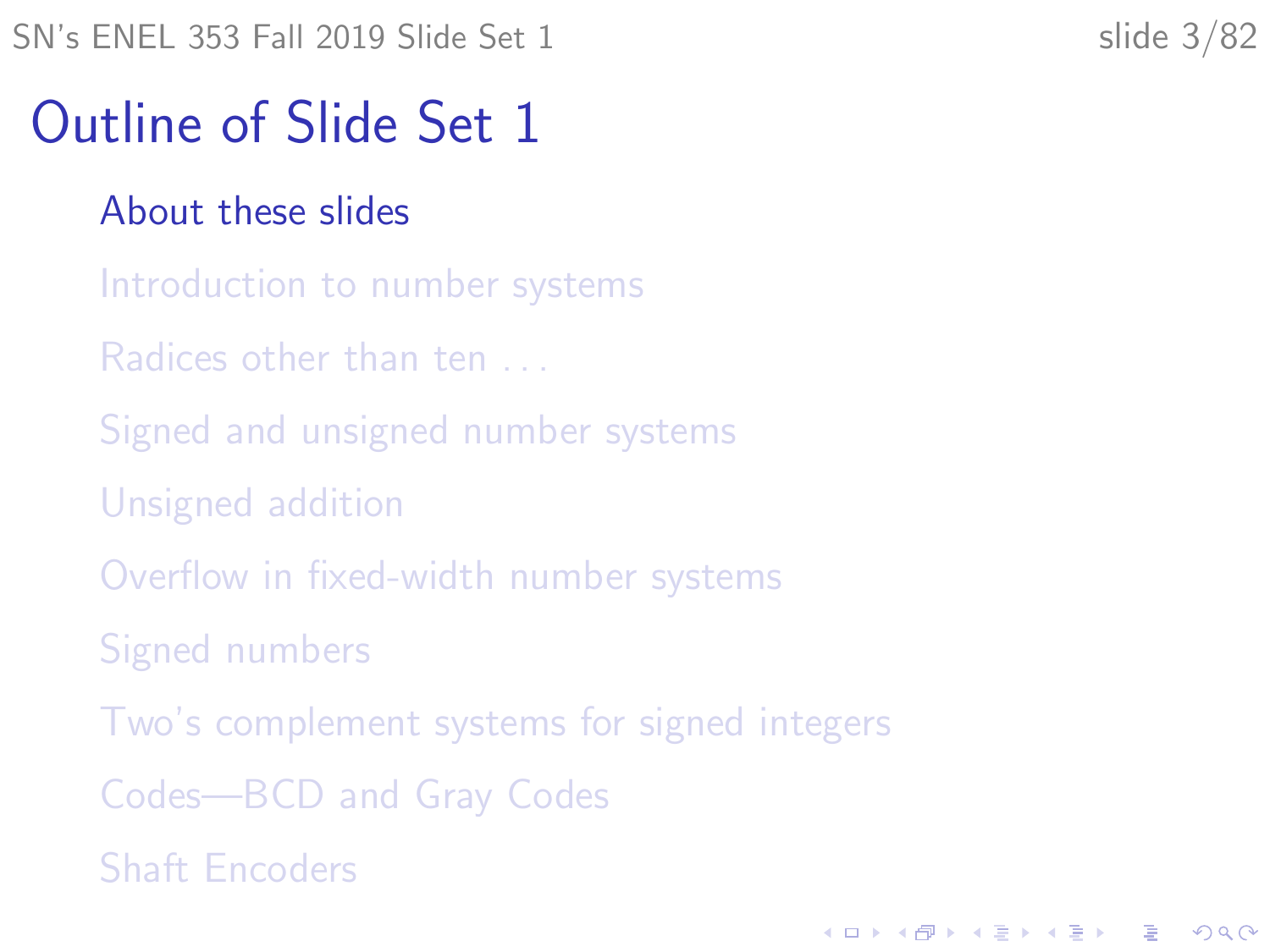# About these slides

This is the first of around ten to twelve large sets of slides that will be used for lectures in Section 02 of ENEL 353 in Fall 2019.

It will usually take several lectures to get through a single set of slides. For example, I expect that it will take about 4 lectures to get through this first set.

Reading these slides online is **not** a good substitute for attending lectures—in most lectures I will do some important hand-written work using the document camera. Please come to lectures prepared to take some notes.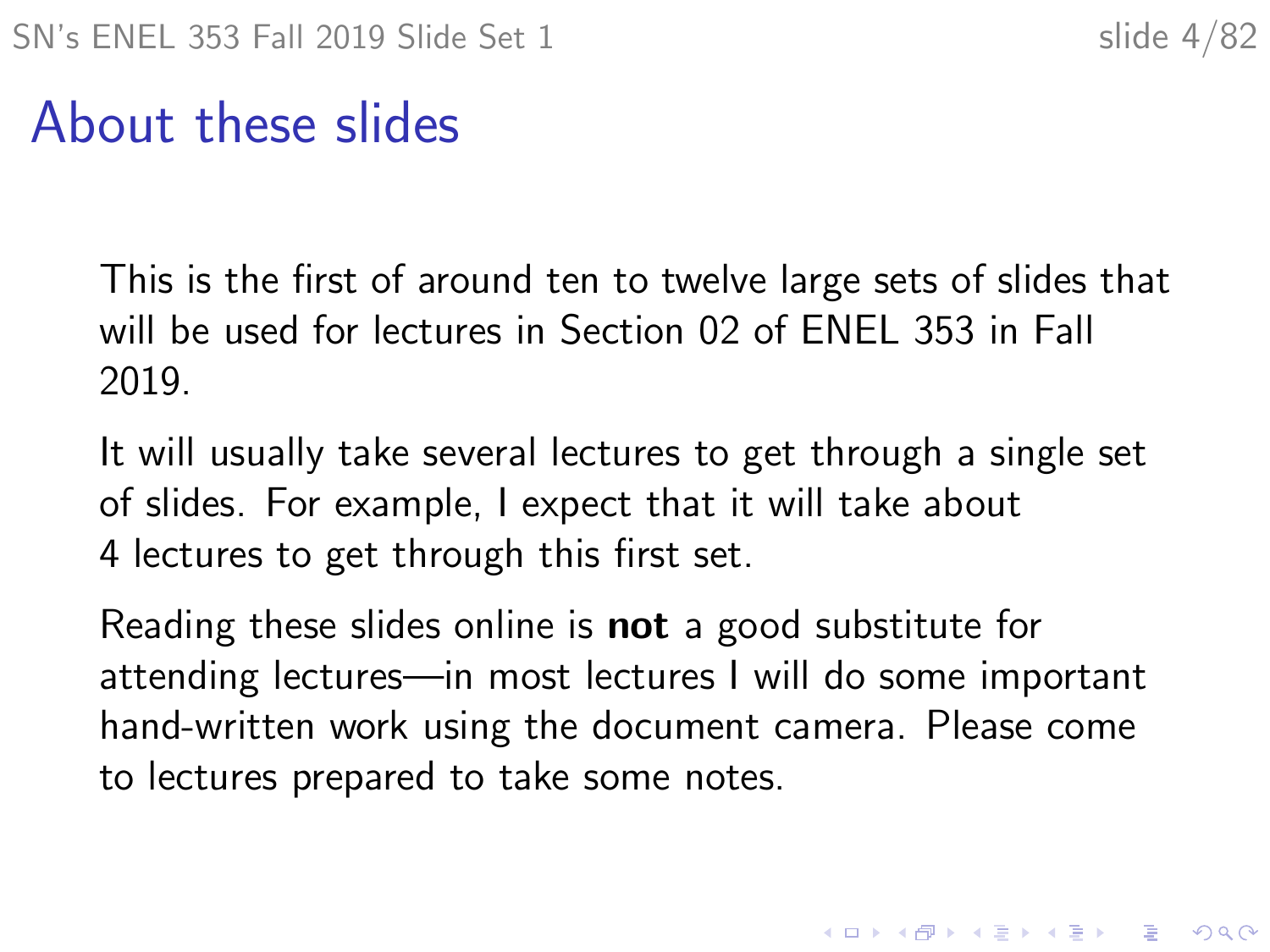# Typographical conventions

Either **bold text** or bright red text will be used for emphasis.

Italics will be used two different ways.

One word or a few words in italics will be used to formally or informally define a term.

Example: A *bit* is the basic unit of information in a digital system; the value of a bit is either 0 or 1.

An entire sentence in italics indicates a pause to elaborate a concept or solve a problem under the document camera.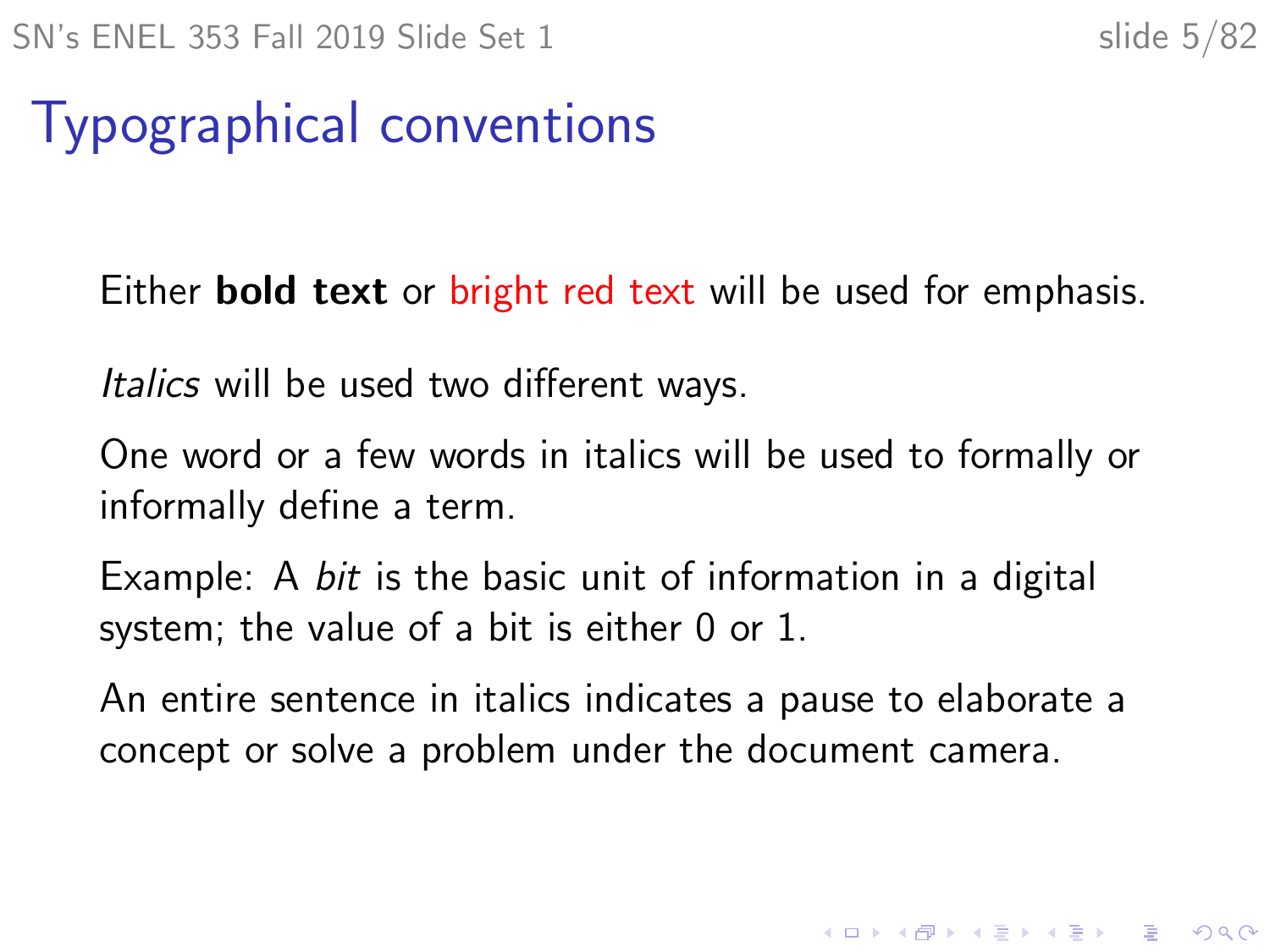<span id="page-5-0"></span>SN's ENEL 353 Fall 2019 Slide Set 1 slide 6/82

# Outline of Slide Set 1

- [About these slides](#page-2-0)
- [Introduction to number systems](#page-5-0)
- Radices other than ten ...
- [Signed and unsigned number systems](#page-26-0)
- [Unsigned addition](#page-29-0)
- [Overflow in fixed-width number systems](#page-37-0)
- [Signed numbers](#page-41-0)
- [Two's complement systems for signed integers](#page-47-0)

**KORKARYKERKER OQO** 

- [Codes—BCD and Gray Codes](#page-62-0)
- [Shaft Encoders](#page-73-0)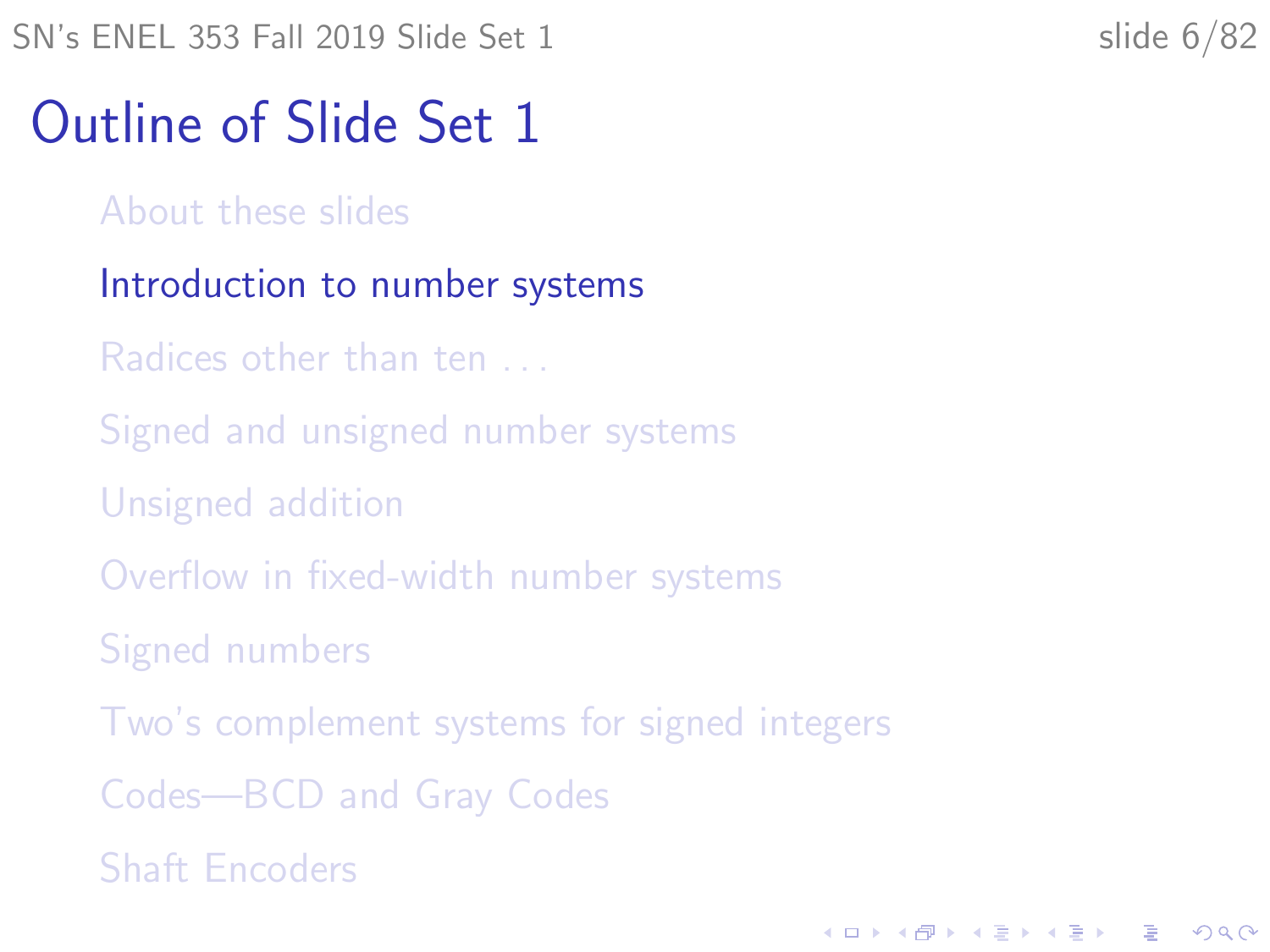**KORKARYKERKER OQO** 

# Introduction to number systems

#### What does 702.53 mean?

Seven hundred and two point five three, of course! Why even ask the question?

We've all used numbers in this form so often that it's possible we've forgotten the **underlying rules** for the number system we use every day.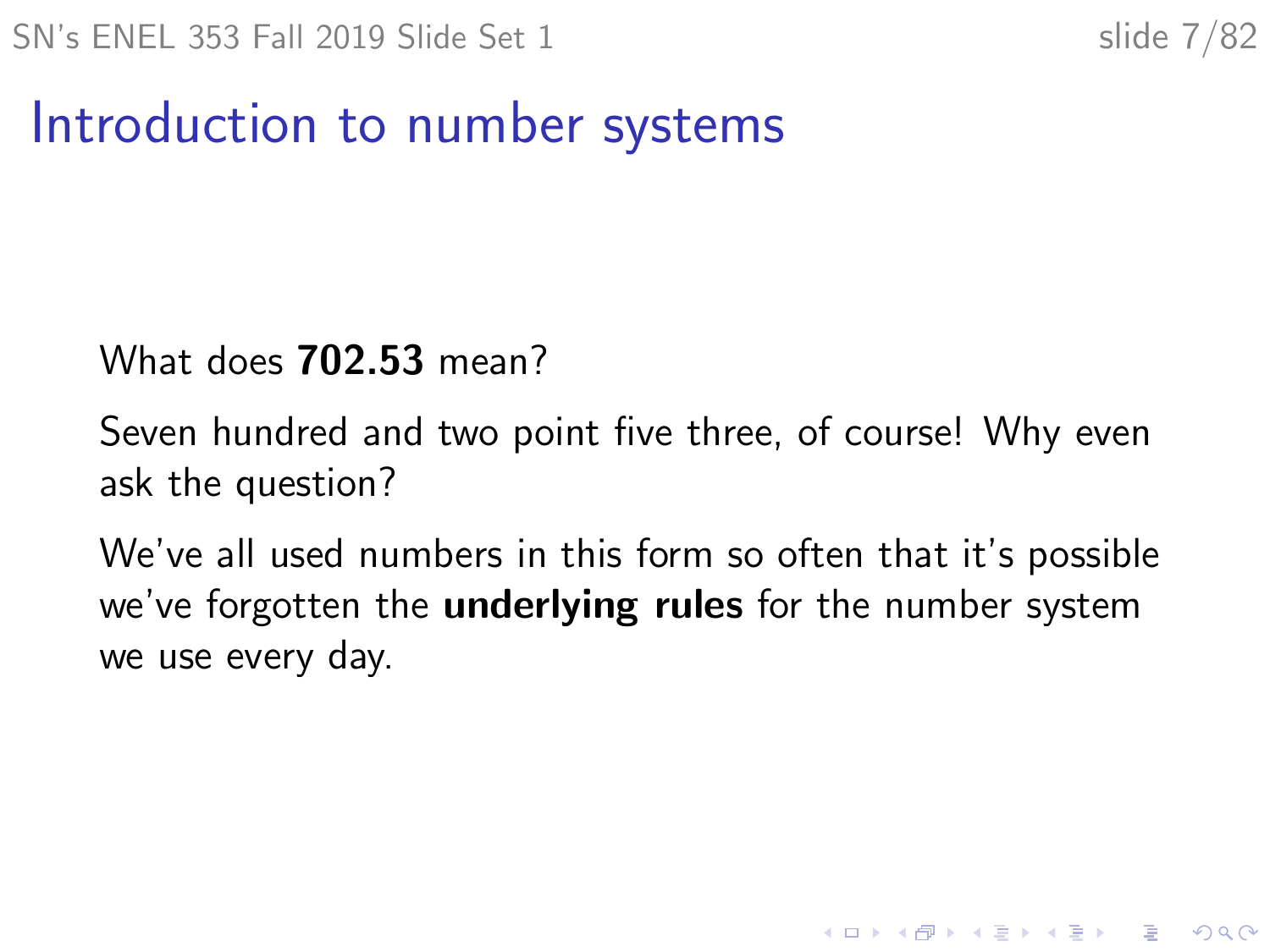**KORK ERKER ADAM ADA** 

# The decimal system

702.53 stands for ...

 $7 \times 10^2$  $+ 0 \times 10^{1}$  $+ 2 \times 10^{0}$  $+ 5 \times 10^{-1}$  $+ 3 \times 10^{-2}$ 

This an example of the *decimal system*, by far the most common system used by humans for representing numbers.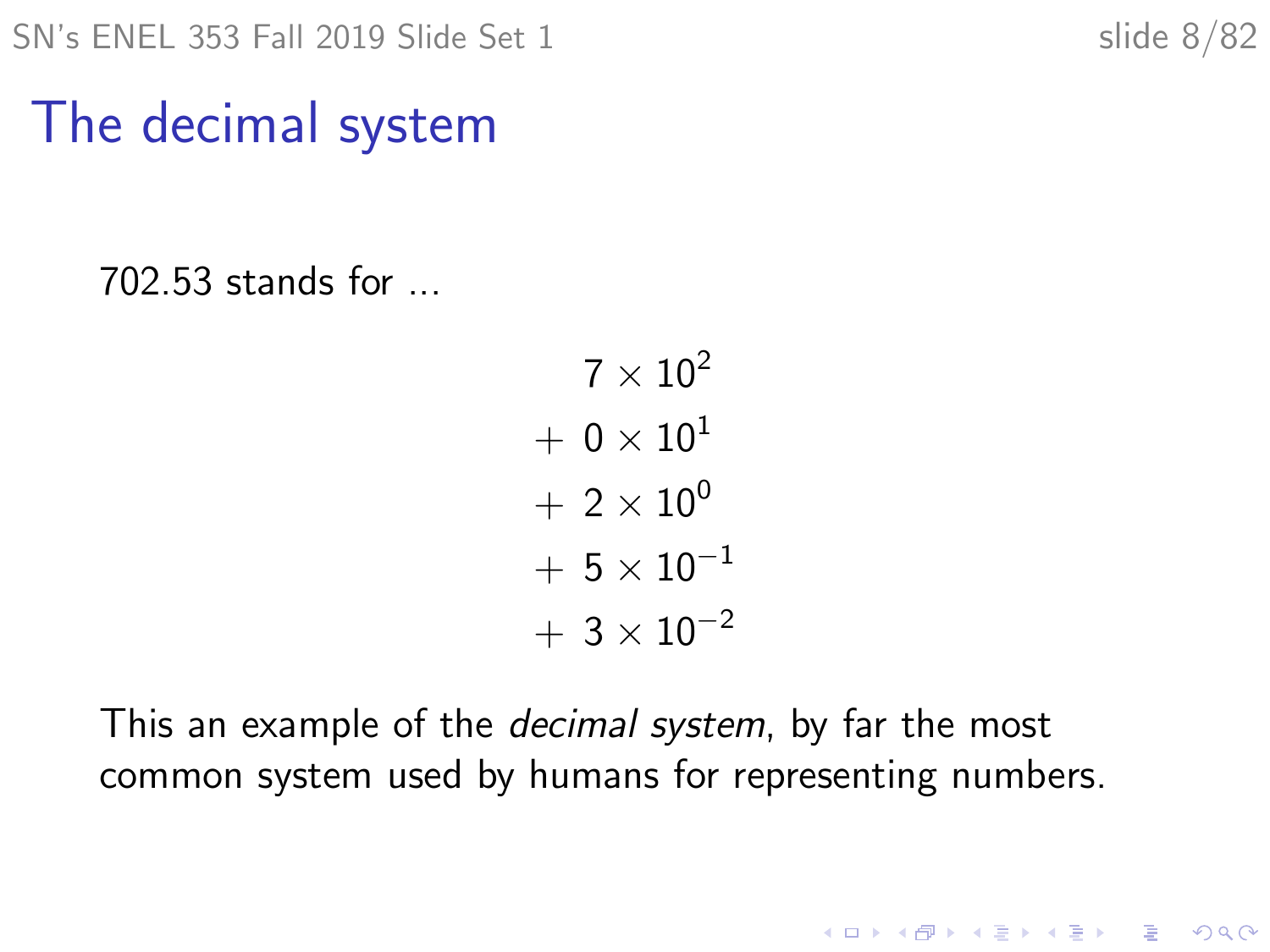K ロ ▶ K 個 ▶ K 할 ▶ K 할 ▶ 이 할 → 이익 @

# The decimal system

What is the general pattern used for a number in the decimal system?

Ten is called the *base* or the *radix* of the decimal system.

It's probably not a coincidence that most of us have ten fingers and ten is the radix of the number system we use in daily life!

The plural of radix is radices.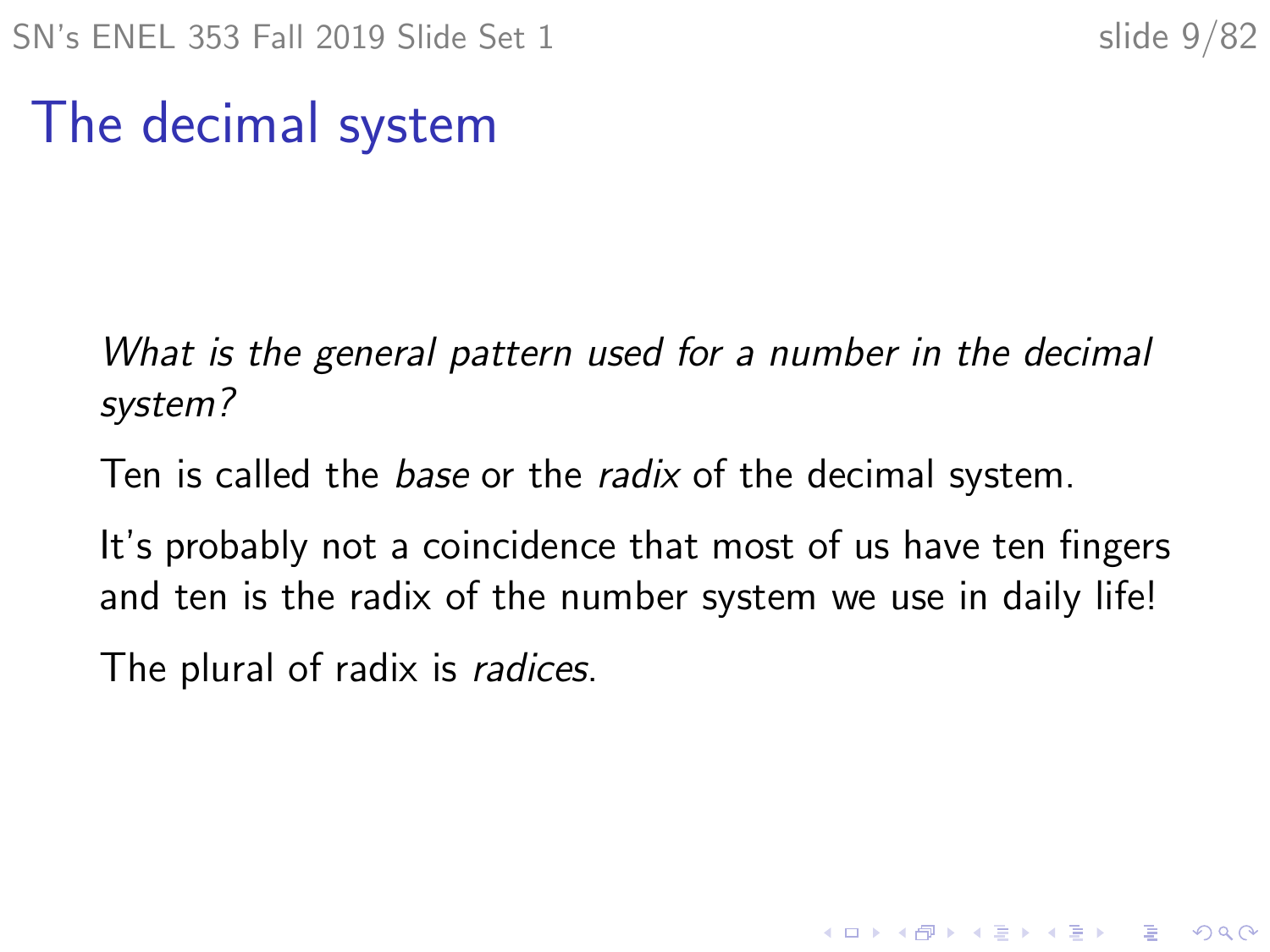# About the word "decimal"

In technical discussion of number systems, *decimal* means "base ten, with numbers written using digits 0, 1, 2, 3, 4, 5, 6, 7, 8, 9."

The word decimal does NOT mean "has a dot to separate the integer part of a number from the fraction part."

So  $28 + 79 = 107$  is an example of decimal addition, even though you don't see any "decimal points".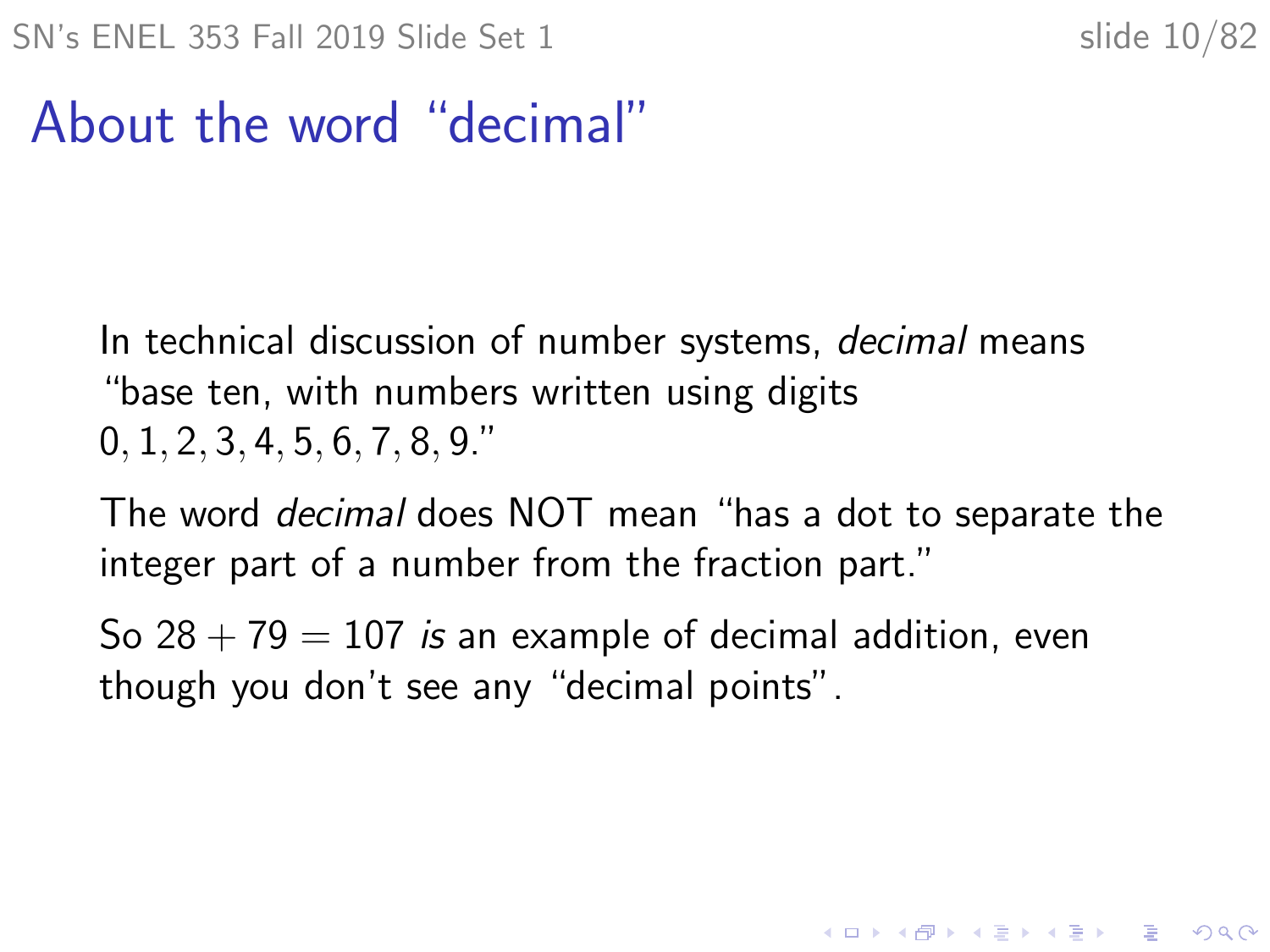<span id="page-10-0"></span>SN's ENEL 353 Fall 2019 Slide Set 1 slide 11/82

# Outline of Slide Set 1

- [About these slides](#page-2-0)
- [Introduction to number systems](#page-5-0)
- Radices other than ten ...
- [Signed and unsigned number systems](#page-26-0)
- [Unsigned addition](#page-29-0)
- [Overflow in fixed-width number systems](#page-37-0)
- [Signed numbers](#page-41-0)
- [Two's complement systems for signed integers](#page-47-0)

**KORKARYKERKER OQO** 

- [Codes—BCD and Gray Codes](#page-62-0)
- [Shaft Encoders](#page-73-0)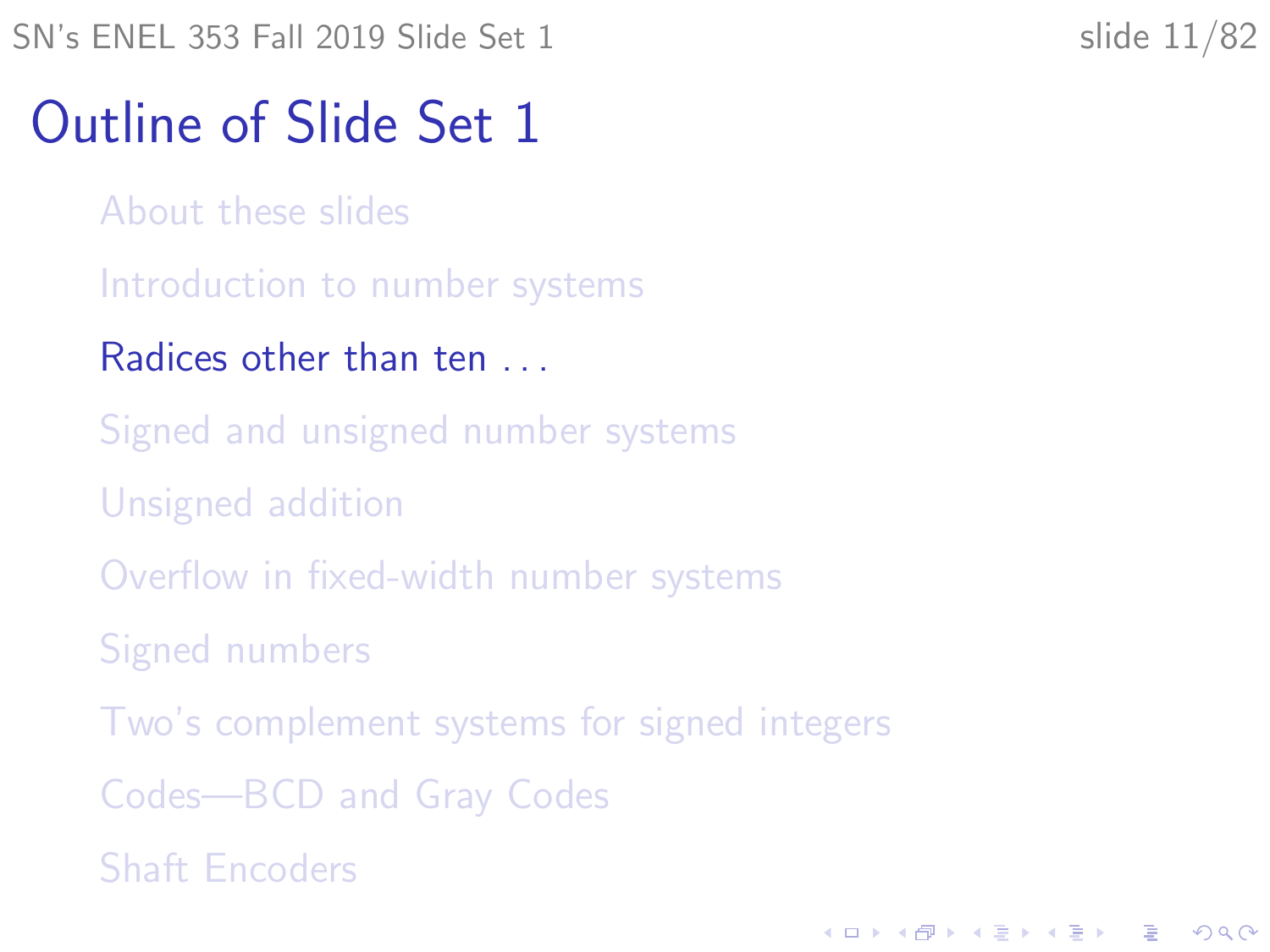## Radices other than ten

For any integer  $r > 2$ , you can create a number system with radix  $r$ . Such a system would be called a "base  $r$ " number system.

You would need symbols for digits ranging from 0 up to  $r - 1$ .

If  $r <$  ten, you can just use the digits we already have.

If  $r >$  ten, you have to make up new symbols for ten, eleven, twelve, etc.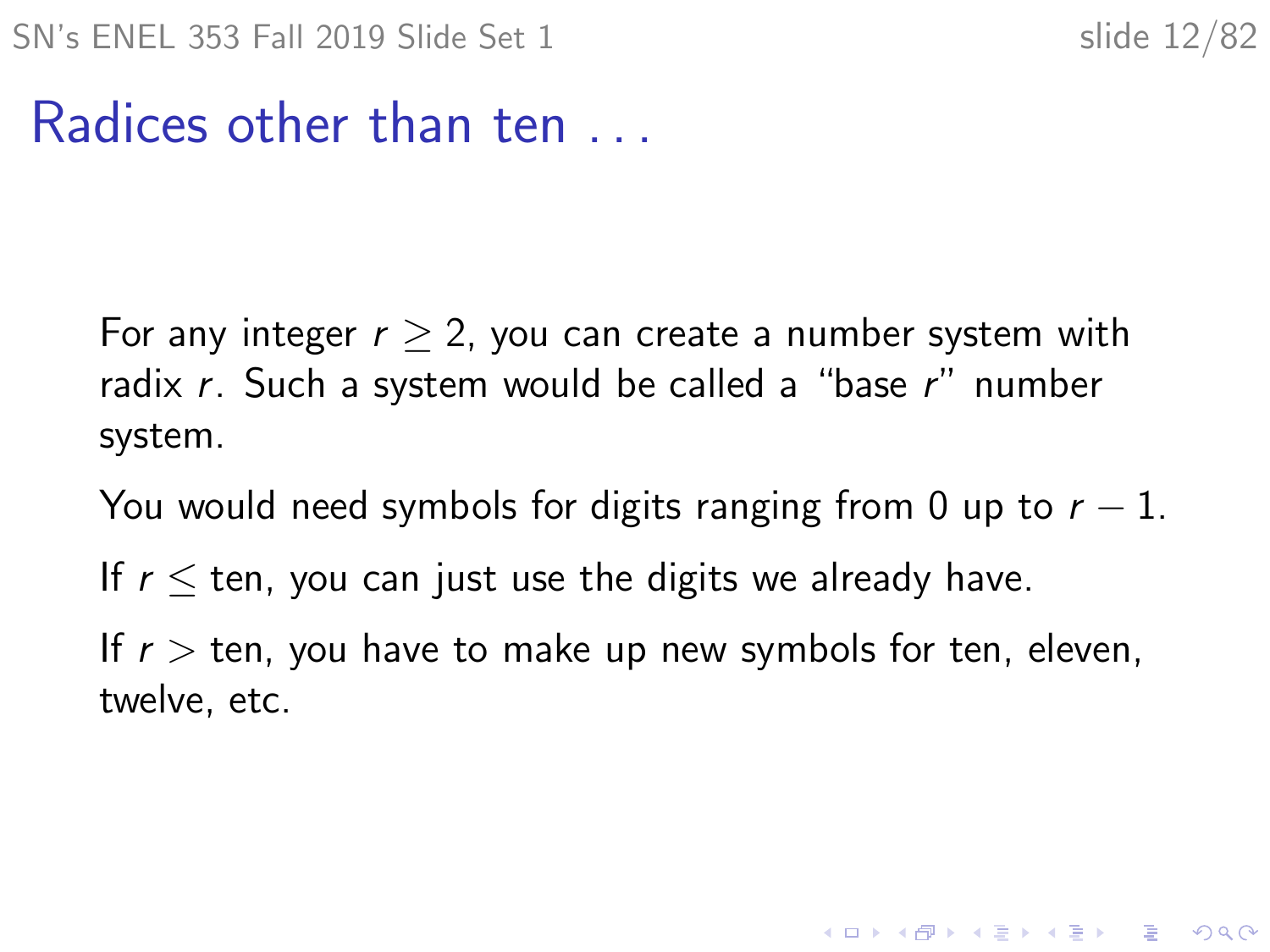K ロ ▶ K 個 ▶ K 할 ▶ K 할 ▶ 이 할 → 9 Q Q →

# General format for a base r number

Write it as two lists of digits separated by a dot:

$$
d_n d_{n-1} d_{n-2} \cdots d_1 d_0 \cdot d_{-1} d_{-2} \cdots d_{-p}
$$

Each digit  $d_k$  must be  $\geq 0$  and  $\lt r$ .

Mathematically, the number is ...

$$
\sum_{k=-p}^n d_k r^k
$$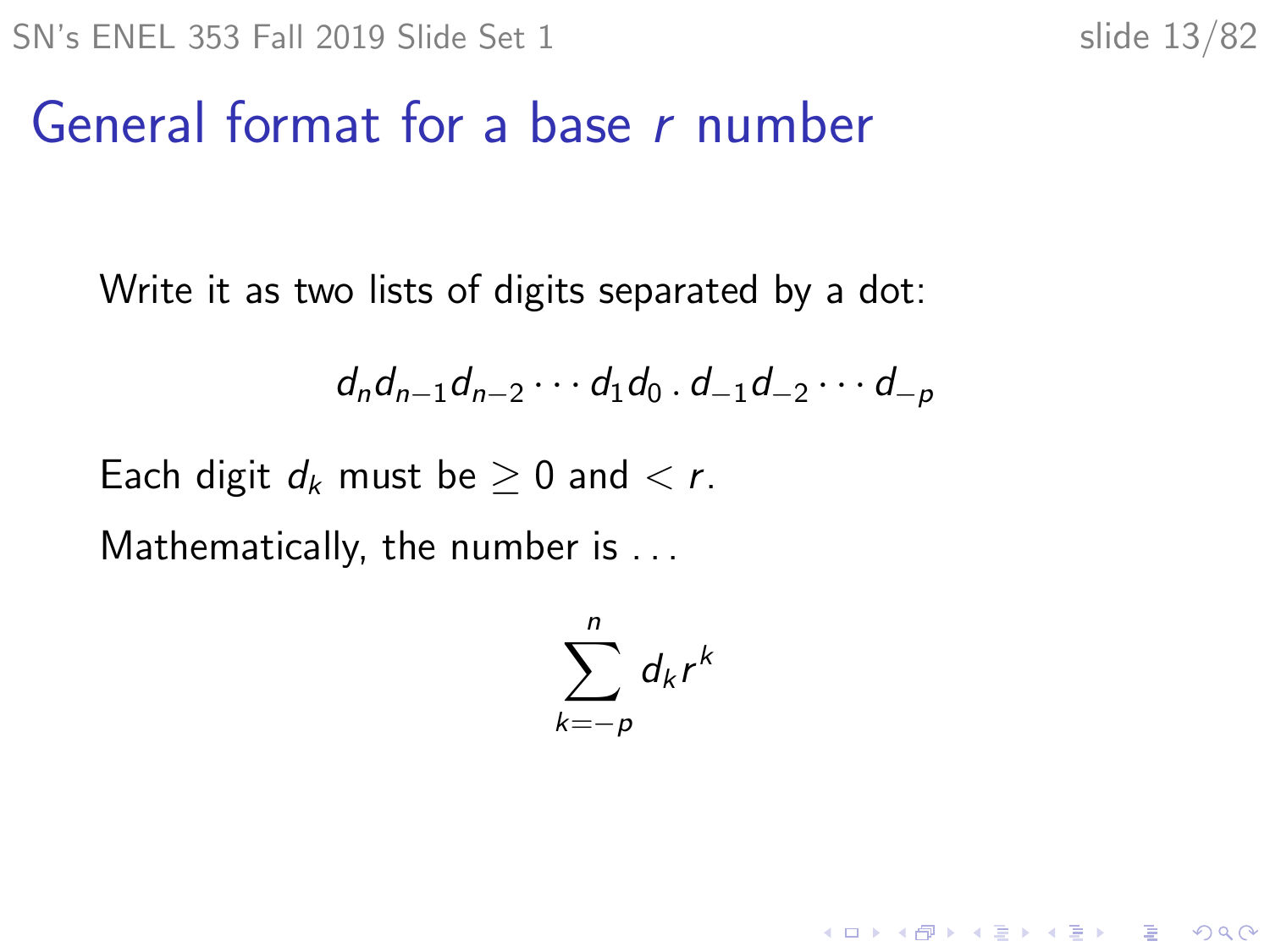# Textbook notation for indicating a radix

Numbers in the course textbook, course notes, quizzes, tests, etc., will often have a base ten subscript to make it clear what radix is in use.

So  $17_{10}$  is just the number we all know as seventeen. Usually it would be written as 17, with no subscript.

What are  $17<sub>8</sub>$  and  $17<sub>16</sub>$  in base ten?

How about  $18<sub>8</sub>$  and  $19<sub>8</sub>$ ?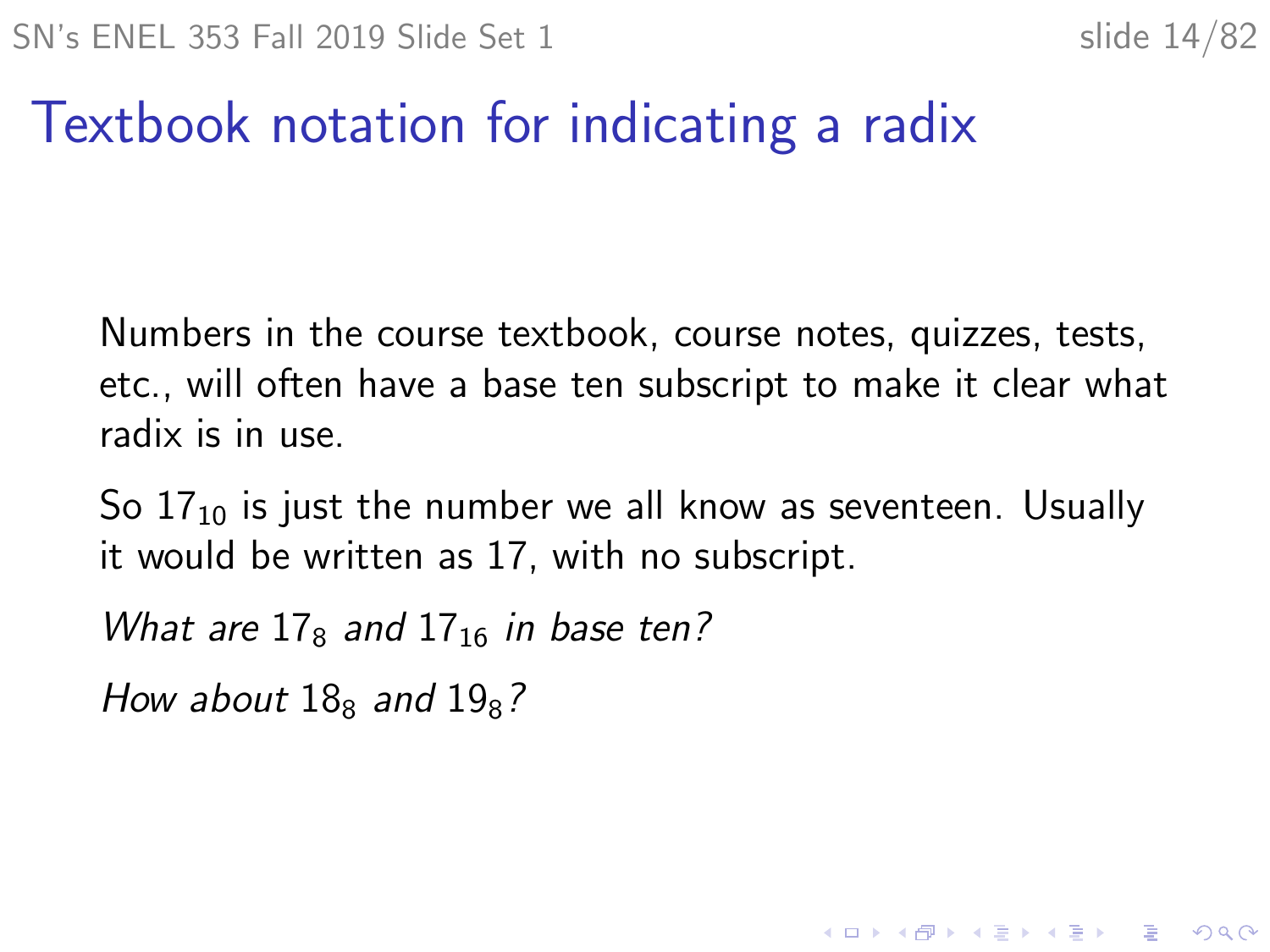## Base two numbers, also called *binary* numbers

Base two is important because it allows design of fast and efficient electronic circuits for arithmetic: addition, subtraction, multiplication, etc.

A binary digit is called a *bit*. So a bit is a thing that can have one of two values: 0 or 1.

Binary number example: What is  $1011.01<sub>2</sub>$  in base ten?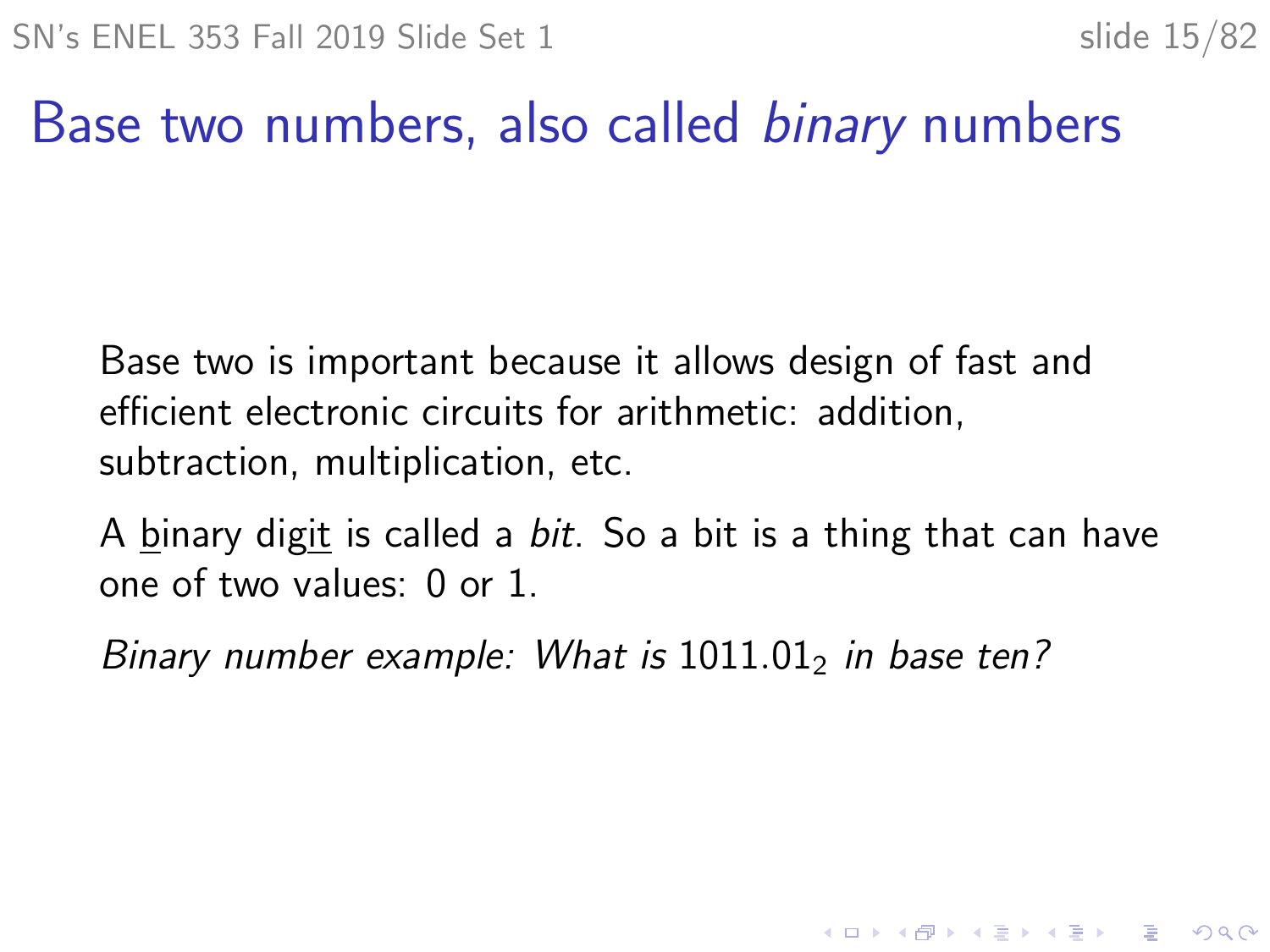K ロ ▶ K 個 ▶ K 할 ▶ K 할 ▶ 이 할 → 9 Q Q →

# Conversion from base r to base ten

Just use the formula:

$$
\sum_{k=-p}^n d_k r^k
$$

We've already used it for  $1011.01<sub>2</sub>$ .

Another example: What is  $235_{16}$  in base ten?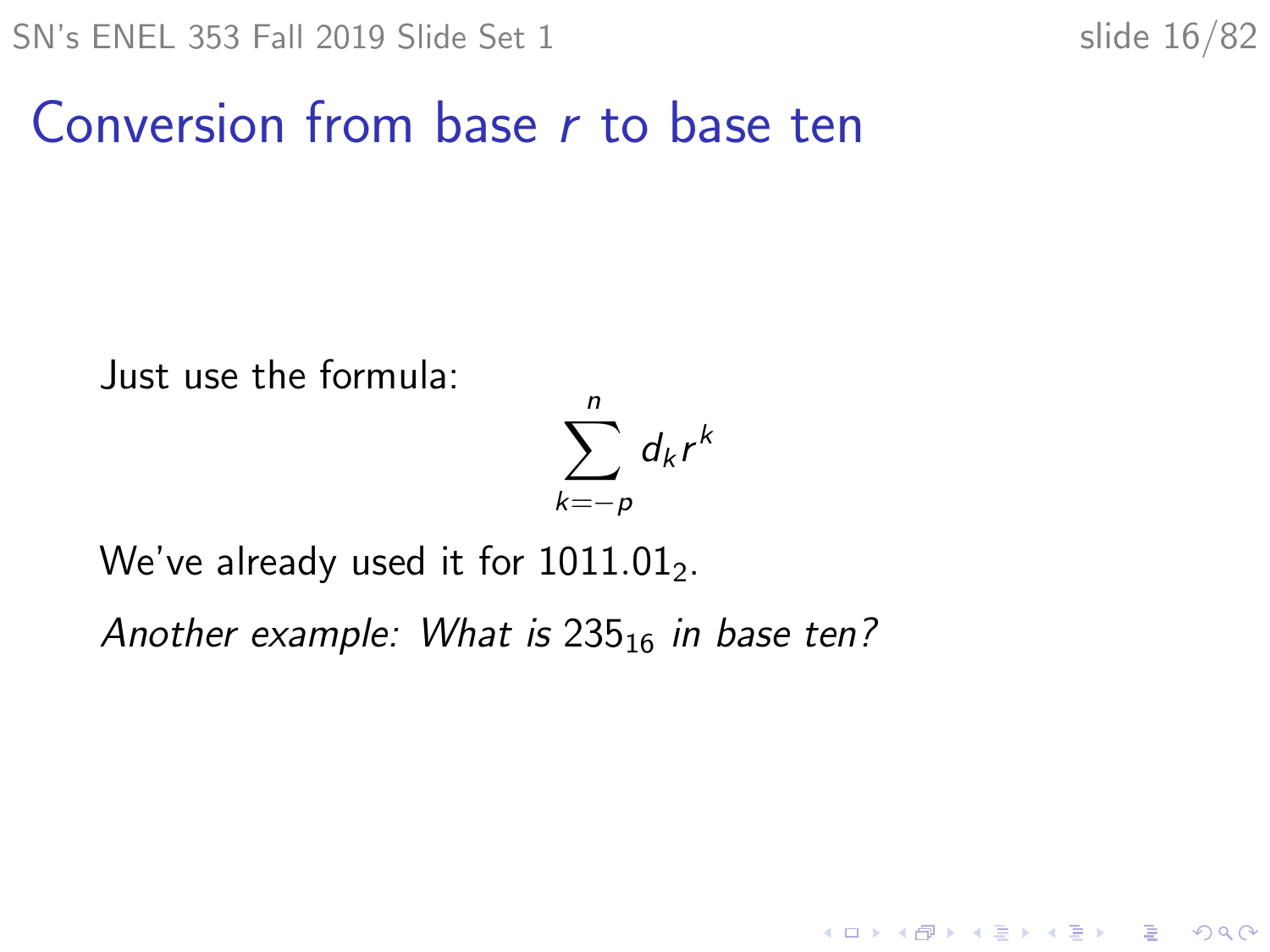# Conversion from base ten to base r: integers only

This algorithm is important to know in ENEL 353; make sure you get lots of practice with it.

The algorithm is: Using base ten, repeatedly divide by r until you get a **quotient** of zero. The **remainders** you get along the way are the digits of the base  $r$  number.

Example: Convert  $13_{10}$  to binary.

Example: Convert  $87_{10}$  to base eight.

(Note that this method matches the paragraph that starts, "Working from the right . . . ," in Example 1.5 on page 13 of Harris & Harris.)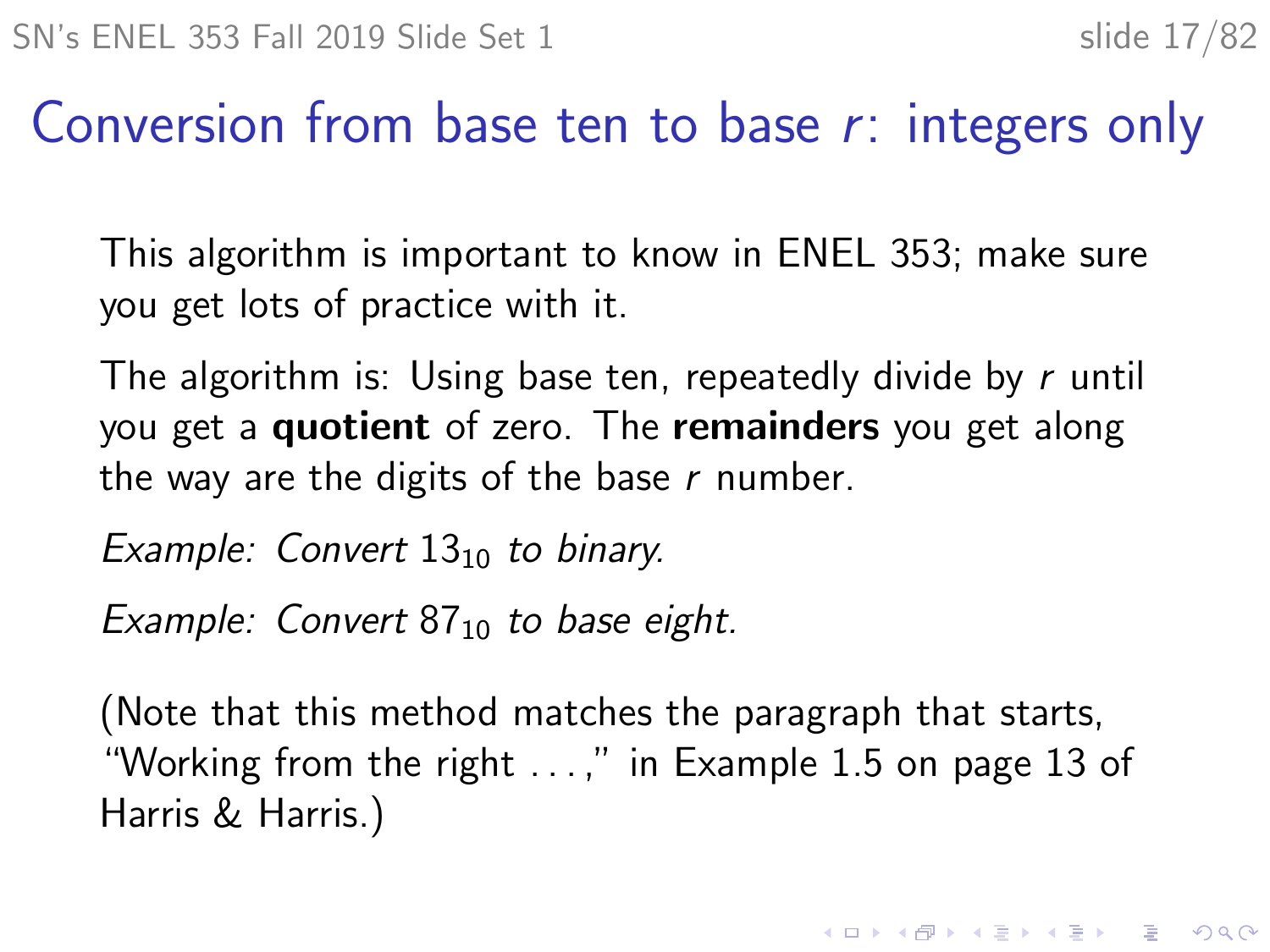# Conversion from base ten to base r: numbers with fractions

We won't need this algorithm in ENEL 353, but it's nice to know that it exists.

The algorithm is: Using base ten, repeatedly multiply by r. The integer parts of the numbers you get along the way are the digits of the base  $r$  number. Fractional parts are used in subsequent multiplications.

Example: Convert  $0.6875_{10}$  to binary.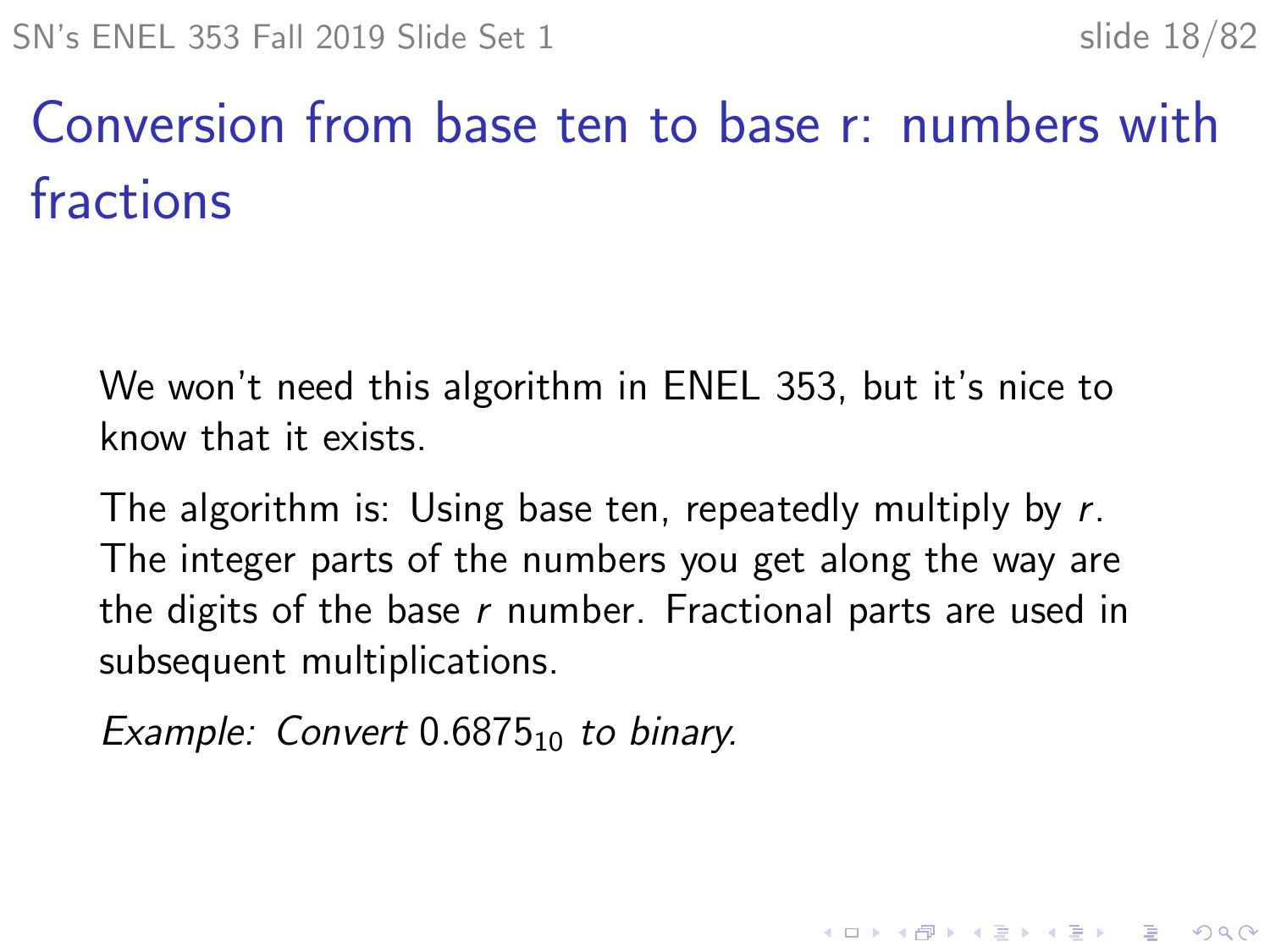# Conversion from base ten to base r: more about numbers with fractions

The algorithm is not guaranteed to terminate in a finite number of steps! For example, try to convert  $0.6<sub>10</sub>$  to binary ...

| multiplication product integer part remark |     |                  |
|--------------------------------------------|-----|------------------|
| $0.6 \times 2$                             | 1.2 | $0.12$ so far    |
| $0.2 \times 2$                             | 0.4 | $0.102$ so far   |
| $0.4 \times 2$                             | 0.8 | $0.1002$ so far  |
| $0.8 \times 2$                             | 1.6 | $0.10012$ so far |
| $0.6 \times 2$                             | 12  | Uh-oh a cycle!   |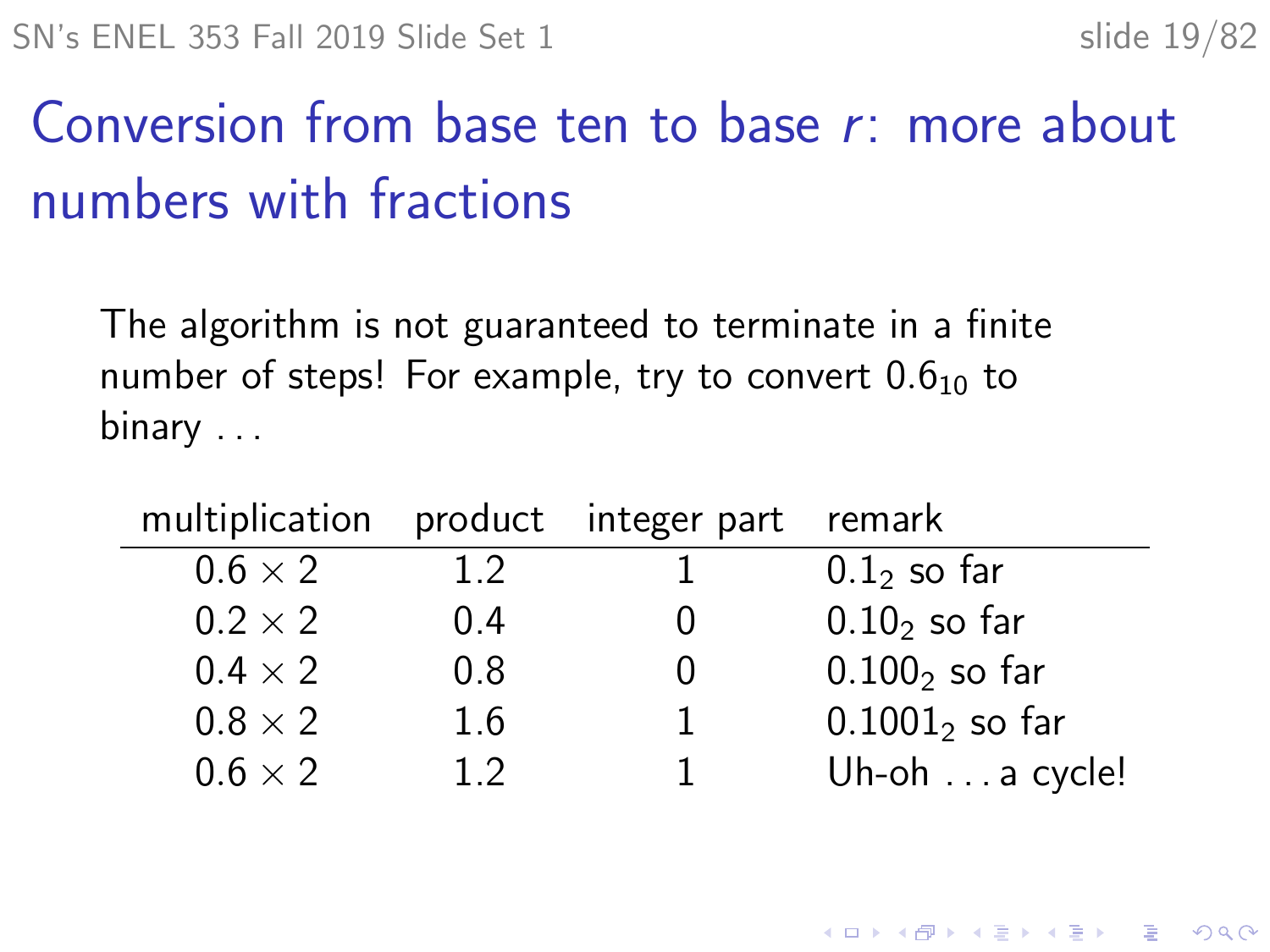**KORKARYKERKER OQO** 

# Conversion from base ten to base r: more about numbers with fractions

The algorithm tells us that

 $0.6_{10} = 0.1001100110011001 \cdots$ 

The problem is NOT that the algorithm is somehow defective.

So what is the real problem here?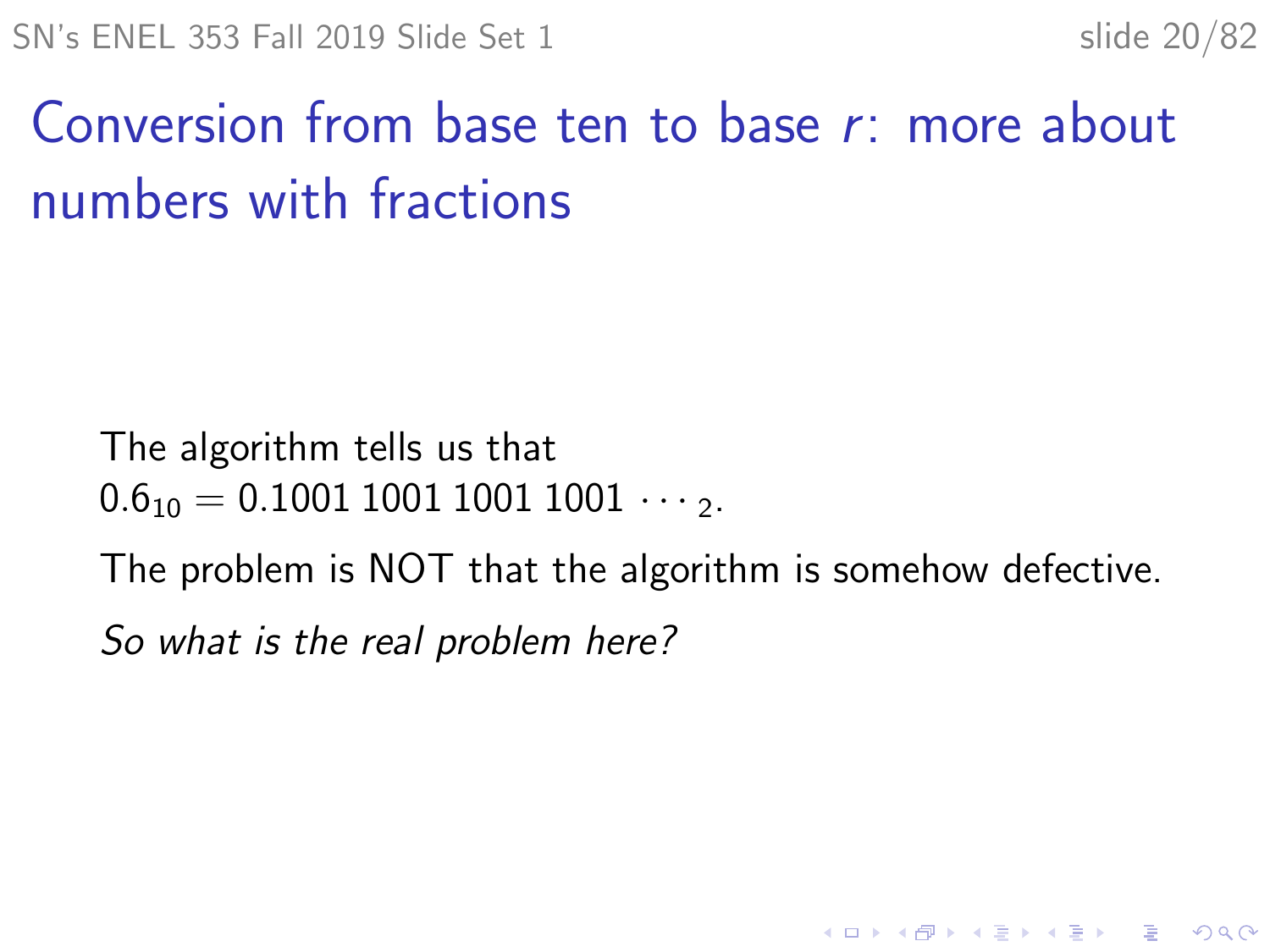# Octal and hexadecimal systems

The radix 8 system is called octal and so uses digits 0, 1, 2, 3, 4, 5, 6 and 7.

The radix 16 system is called hexadecimal or "hex" and uses digits  $0, 1, 2, \ldots, 8, 9$ , and, um, wait a minute, what comes after 9?

Example: What is  $3A9.C<sub>16</sub>$ ?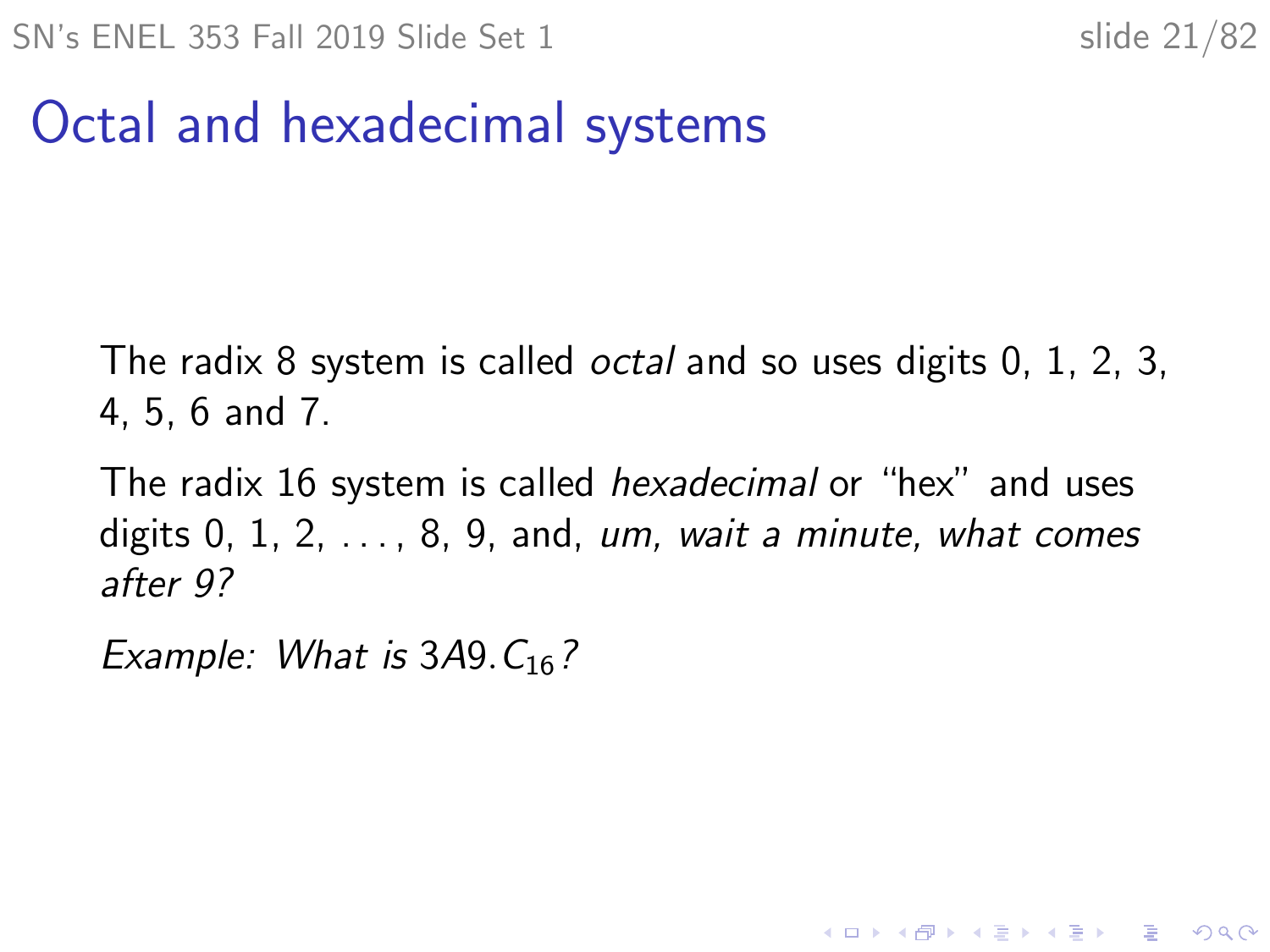# Conversion between binary, octal, and hex

Conversion is easy! 3 bits make one octal digit; 4 bits make one hex digit.

Example: Express  $11010<sub>2</sub>$  in octal and hex.

More examples: Express  $153<sub>8</sub>$  and  $5D<sub>16</sub>$  in binary.

One more example: Convert  $487_{10}$  to hex and octal.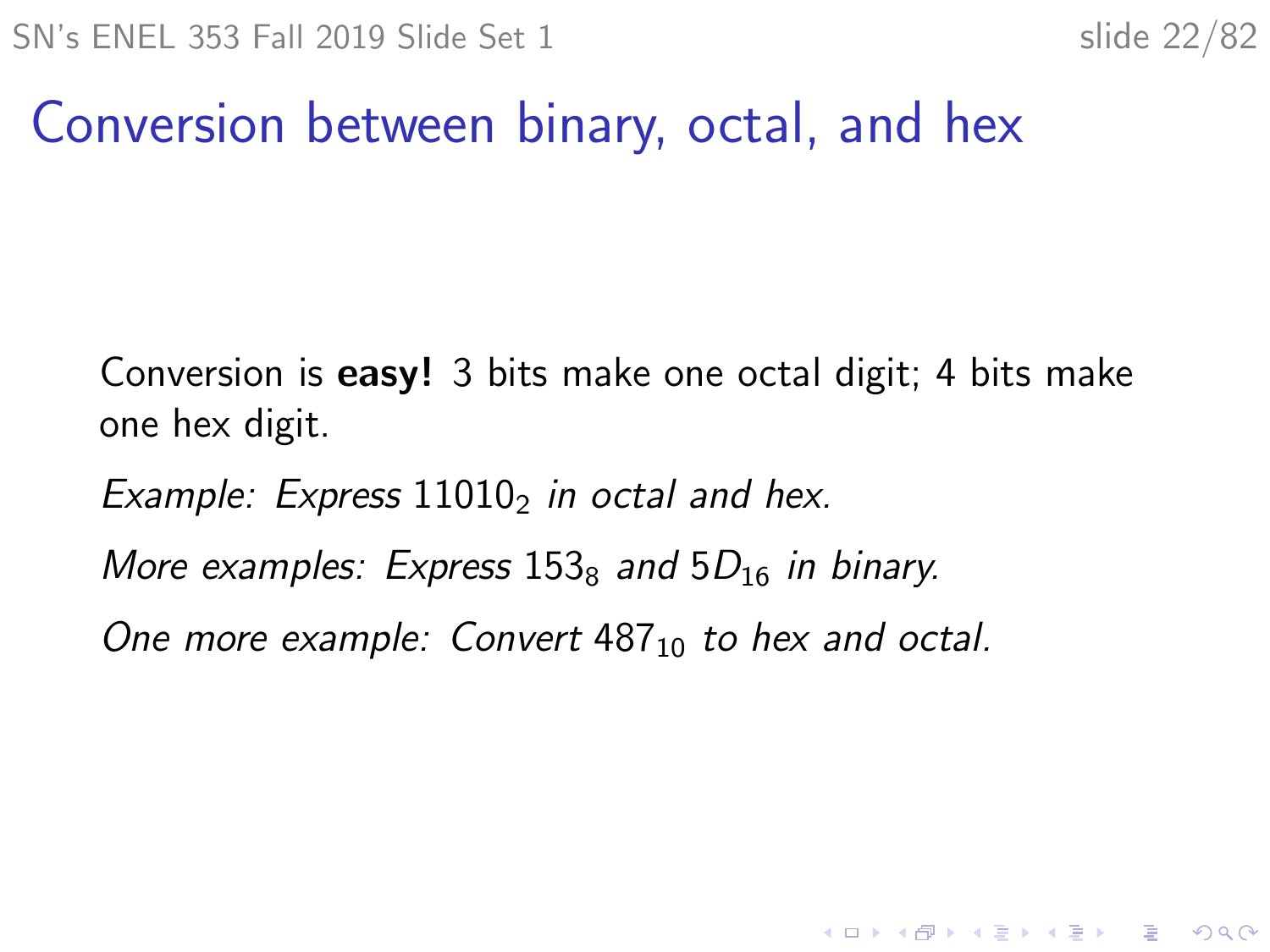K ロ ▶ K @ ▶ K 할 ▶ K 할 ▶ . 할 . ⊙ Q Q ^

# Learn these tables!

| octal          | bit     | hex            | bit     | hex   | bit     |
|----------------|---------|----------------|---------|-------|---------|
| digit          | pattern | digit          | pattern | digit | pattern |
| 0              | 000     | 0              | 0000    | 8     | 1000    |
| 1              | 001     | 1              | 0001    | 9     | 1001    |
| $\overline{2}$ | 010     | $\overline{2}$ | 0010    | Α     | 1010    |
| 3              | 011     | 3              | 0011    | Β     | 1011    |
| 4              | 100     | 4              | 0100    | C     | 1100    |
| 5              | 101     | 5              | 0101    | D     | 1101    |
| 6              | 110     | 6              | 0110    | Е     | 1110    |
| 7              | 111     | 7              | 0111    | F     | 1111    |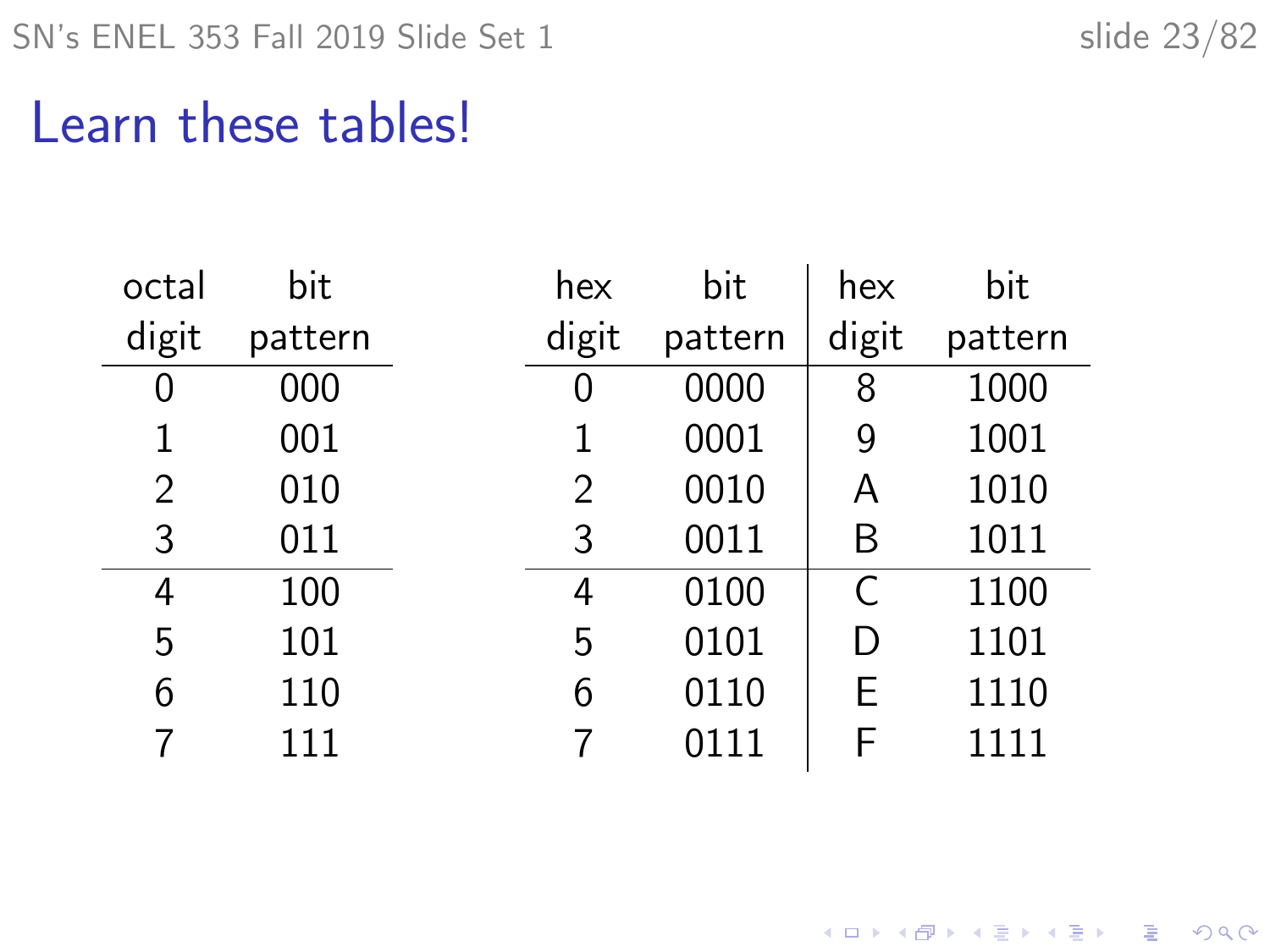KID KA KERKER KID KO

# Hex gets used a lot!

It's a convenient way for humans to describe binary data.

Example: HTML color encoding uses two hex digits for brightness of each of red, green, and blue.  $\#FFA500$  (FF<sub>16</sub>) means maximum red,  $A5_{16}$  means quite a lot of green, and  $00_{16}$  means no blue at all) is a shade of orange ...

$$
\bullet \bullet \bullet \bullet \bullet \bullet \bullet \bullet \bullet \bullet \bullet \bullet
$$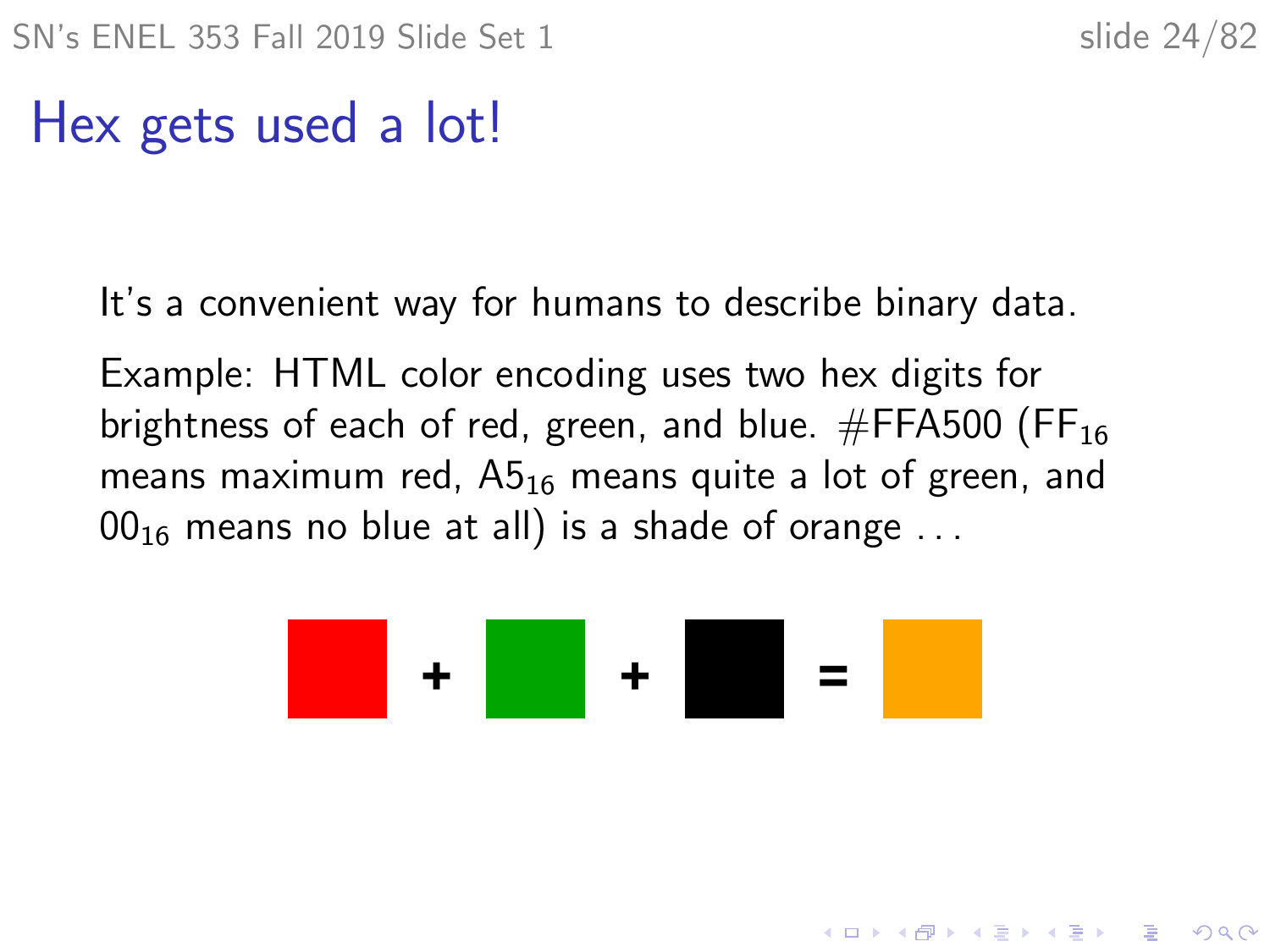# Review of conversion between binary and hex and conversion between binary and octal

- Hex to binary: Replace each hex digit with the equivalent 4-bit binary pattern.
- Binary to hex, step 1: If necessary, add leading zeros so you can make groups of 4 bits.
- Binary to hex, step 2: Replace each group of 4 bits with the equivalent hex digit.
- For octal, see above, but use 3-bit groups instead of 4-bit groups.
- Why does this work? See the next slide . . .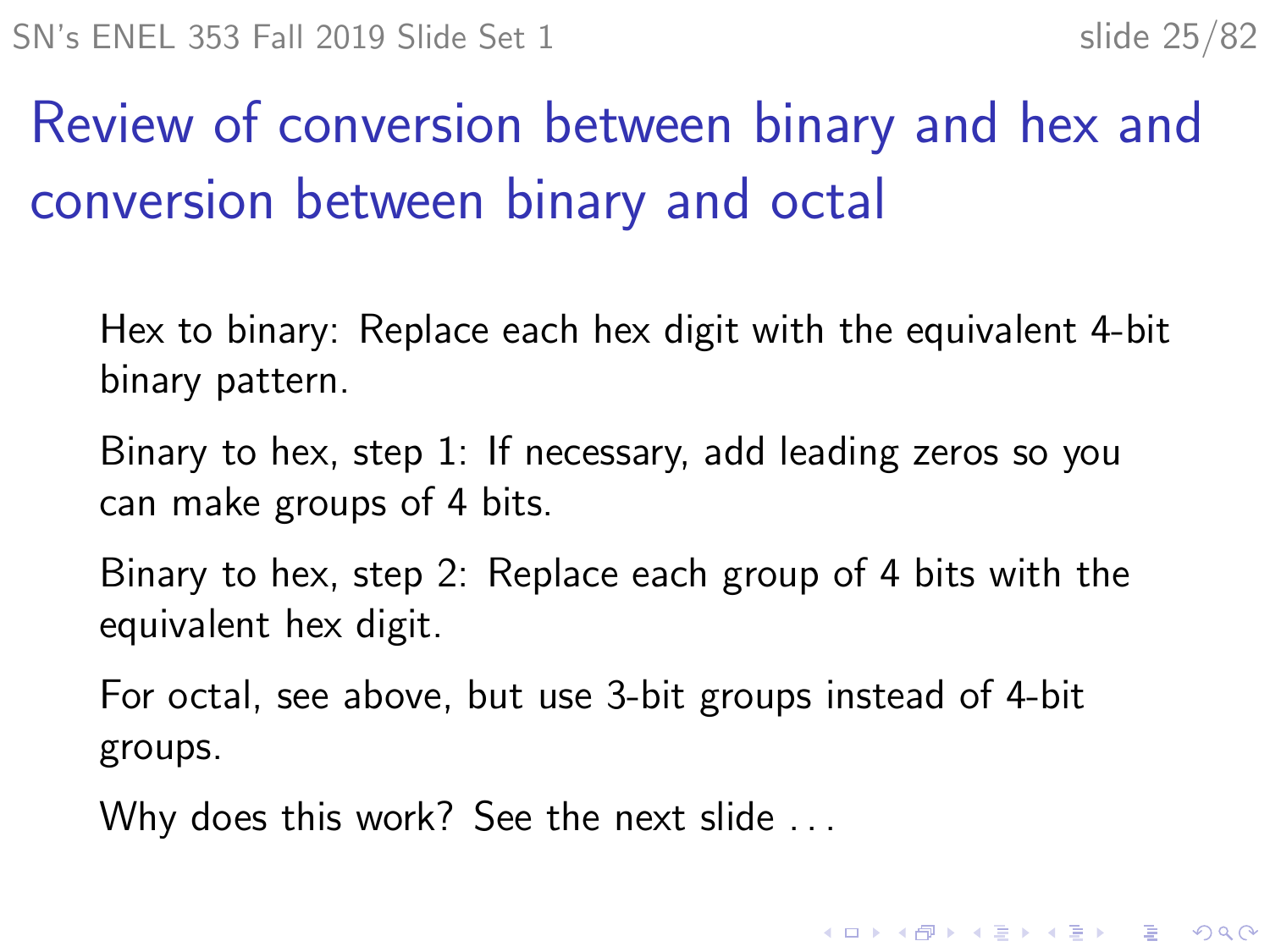$SN's ENEL 353$  Fall 2019 Slide Set 1 slide 26/82

Detailed demonstration of conversion from binary to hex:  $101001101011_2 = A6B_{16}$ 

$$
1010 0110 10112 = 1 × 211 + 0 × 210 + 1 × 29 + 0 × 28 + 0 × 27 + 1 × 26 + 1 × 25 + 0 × 24 + 1 × 23 + 0 × 22 + 1 × 21 + 1 × 20
$$

 $\hspace{1.6cm} = \hspace{1.2cm} (1 \times 2^3 + 0 \times 2^2 + 1 \times 2^1 + 0 \times 2^0) \times 2^8$  $+$   $(0 \times 2^3 + 1 \times 2^2 + 1 \times 2^1 + 0 \times 2^0) \times 2^4$  $+$   $(1 \times 2^3 + 0 \times 2^2 + 1 \times 2^1 + 1 \times 2^0) \times 2^0$ 

**KORKARYKERKER OQO** 

 $= 10 \times 16^2$  $+ 6 \times 16^{1}$  $+$  11  $\times$  16<sup>0</sup>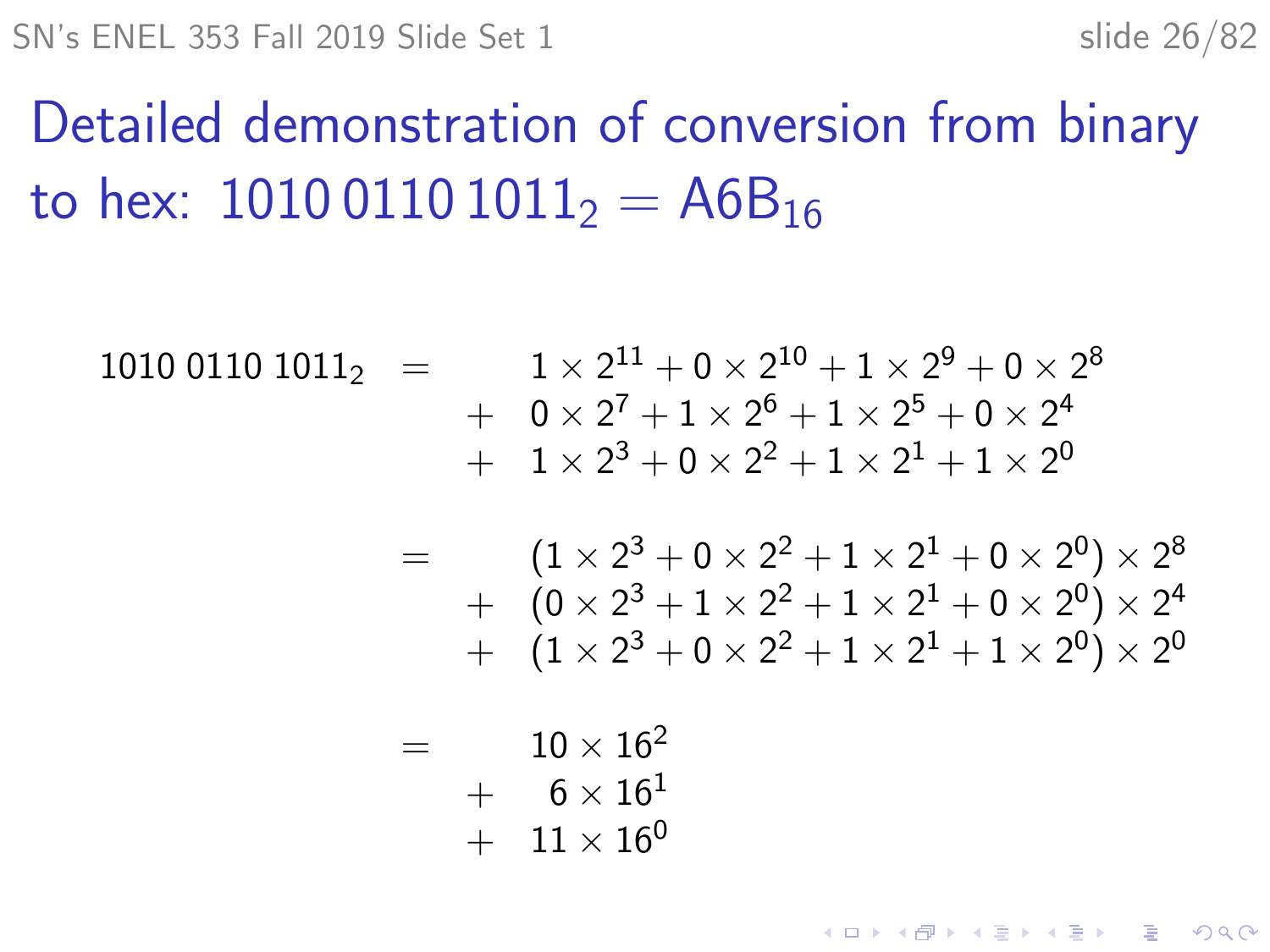**KORKARYKERKER OQO** 

# <span id="page-26-0"></span>Outline of Slide Set 1

- [About these slides](#page-2-0)
- [Introduction to number systems](#page-5-0)
- [Radices other than ten . . .](#page-10-0)
- [Signed and unsigned number systems](#page-26-0)
- [Unsigned addition](#page-29-0)
- [Overflow in fixed-width number systems](#page-37-0)
- [Signed numbers](#page-41-0)
- [Two's complement systems for signed integers](#page-47-0)
- [Codes—BCD and Gray Codes](#page-62-0)
- [Shaft Encoders](#page-73-0)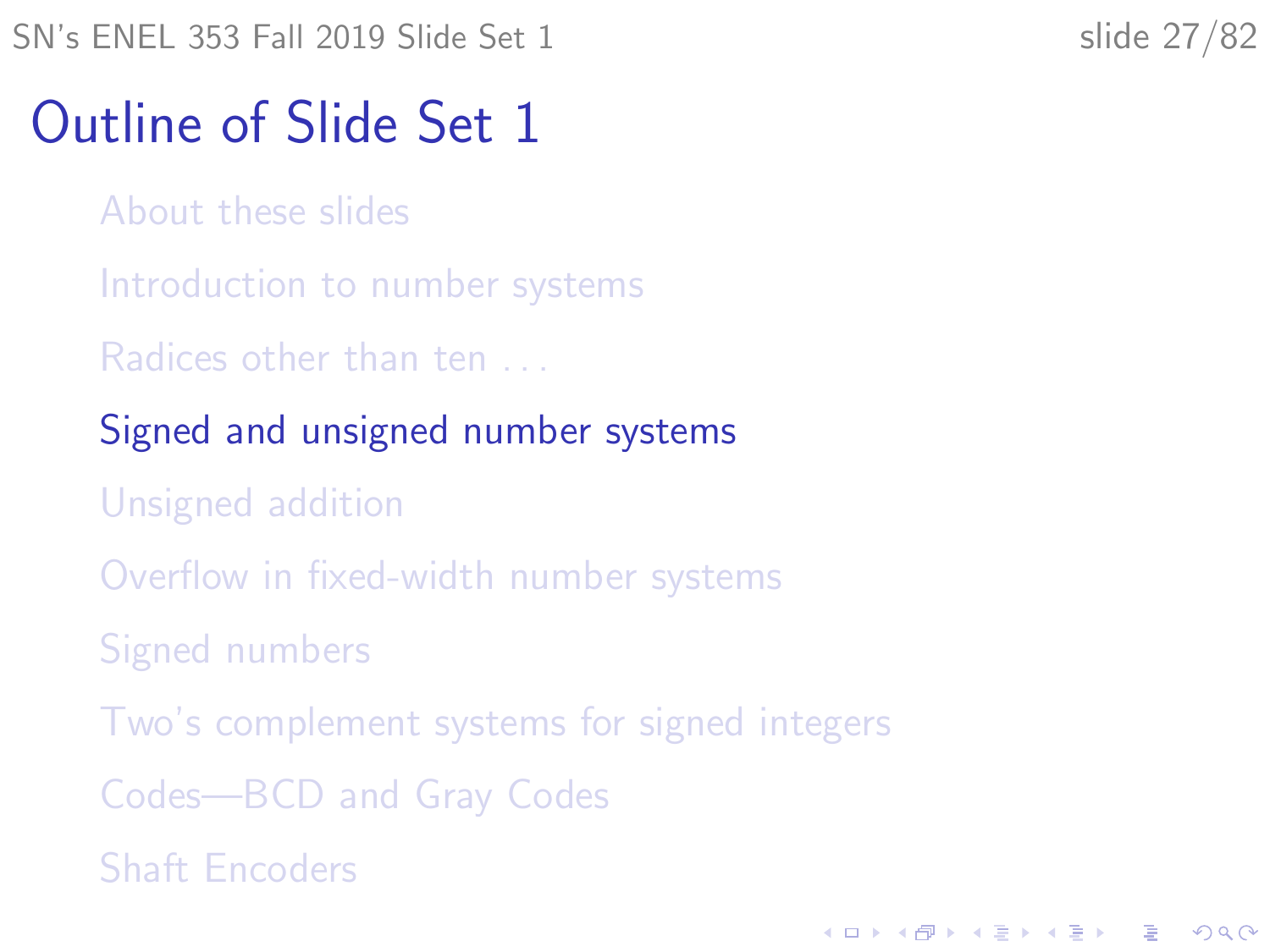# Signed and unsigned number systems

Signed and *unsigned* are adjectives used to describe **number** systems.

A signed system has some negative numbers, zero, and some positive numbers.

An *unsigned* system has only zero and positive numbers.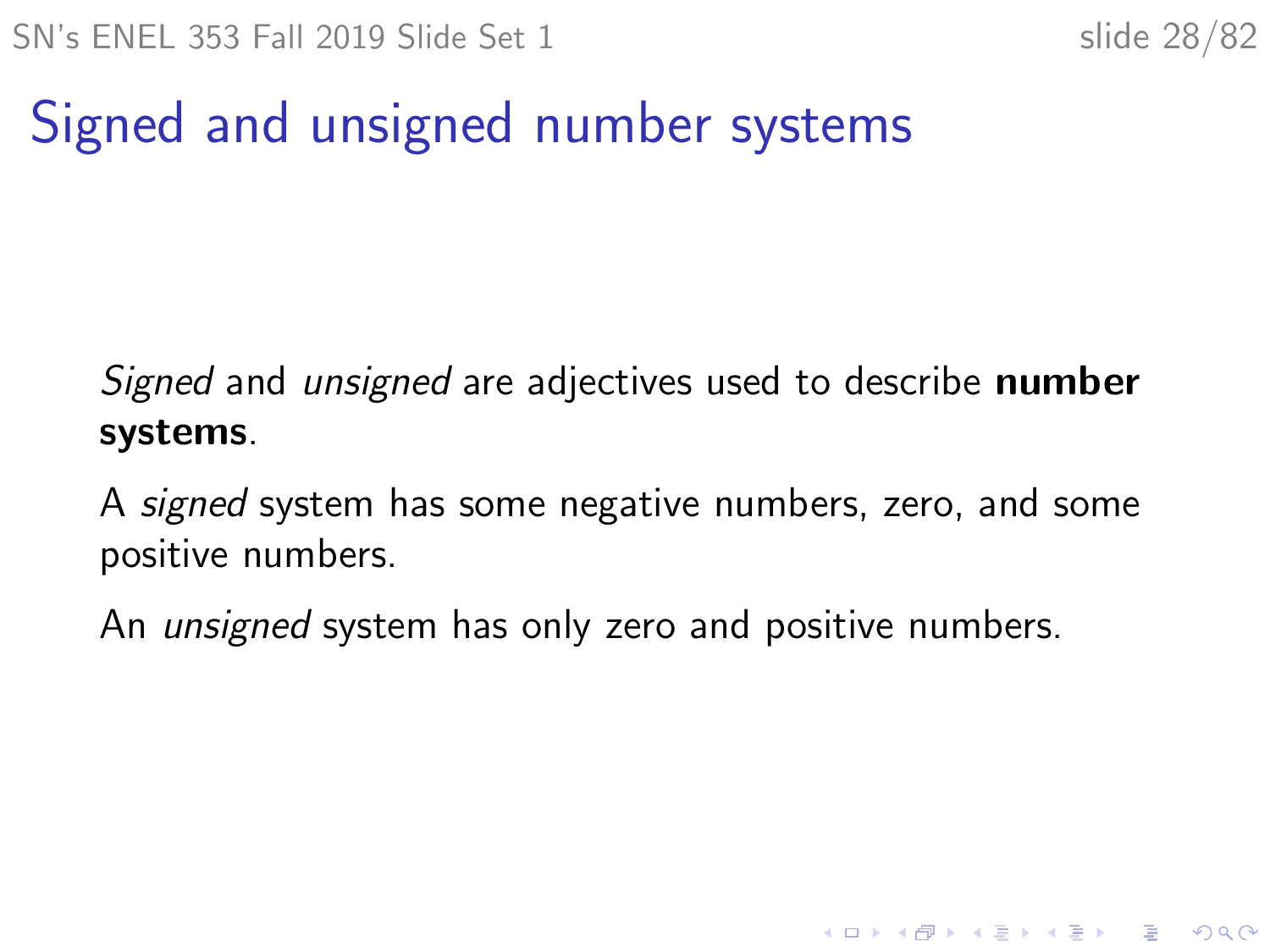# About the words *signed* and *unsigned*

From the previous slide: Signed and unsigned are adjectives used to describe number systems.

They are also useful words for describing **numerical types** in computer programming systems.

They are **NOT** fancy synonyms for "negative" and "positive", and should NEVER used to describe individual values.

**AVOID** saying things like "–42 is signed" and "37 is unsigned". Statements like that just don't make sense!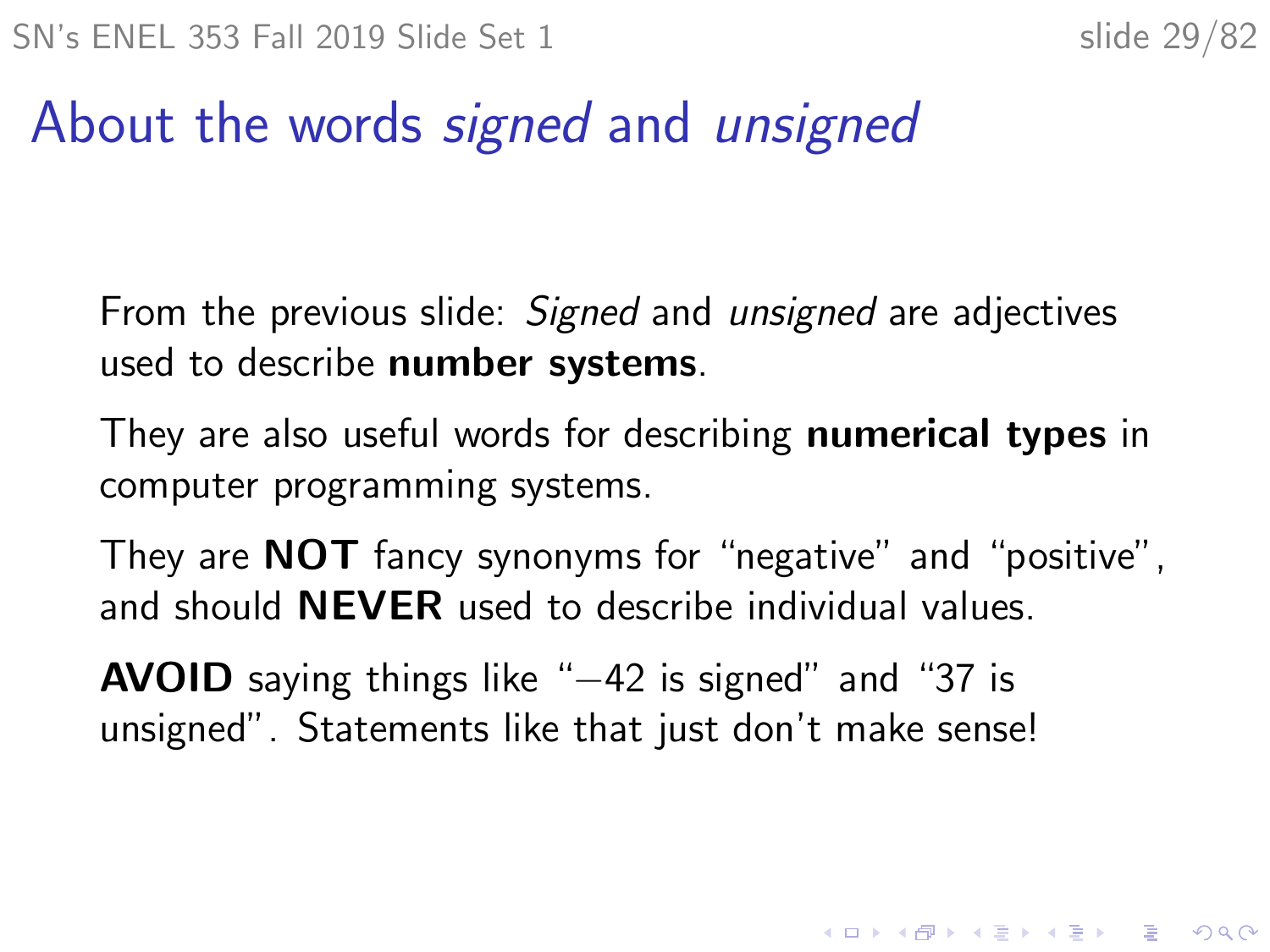**KORKARYKERKER OQO** 

# <span id="page-29-0"></span>Outline of Slide Set 1

- [About these slides](#page-2-0)
- [Introduction to number systems](#page-5-0)
- [Radices other than ten . . .](#page-10-0)
- [Signed and unsigned number systems](#page-26-0)
- [Unsigned addition](#page-29-0)
- [Overflow in fixed-width number systems](#page-37-0)
- [Signed numbers](#page-41-0)
- [Two's complement systems for signed integers](#page-47-0)
- [Codes—BCD and Gray Codes](#page-62-0)
- [Shaft Encoders](#page-73-0)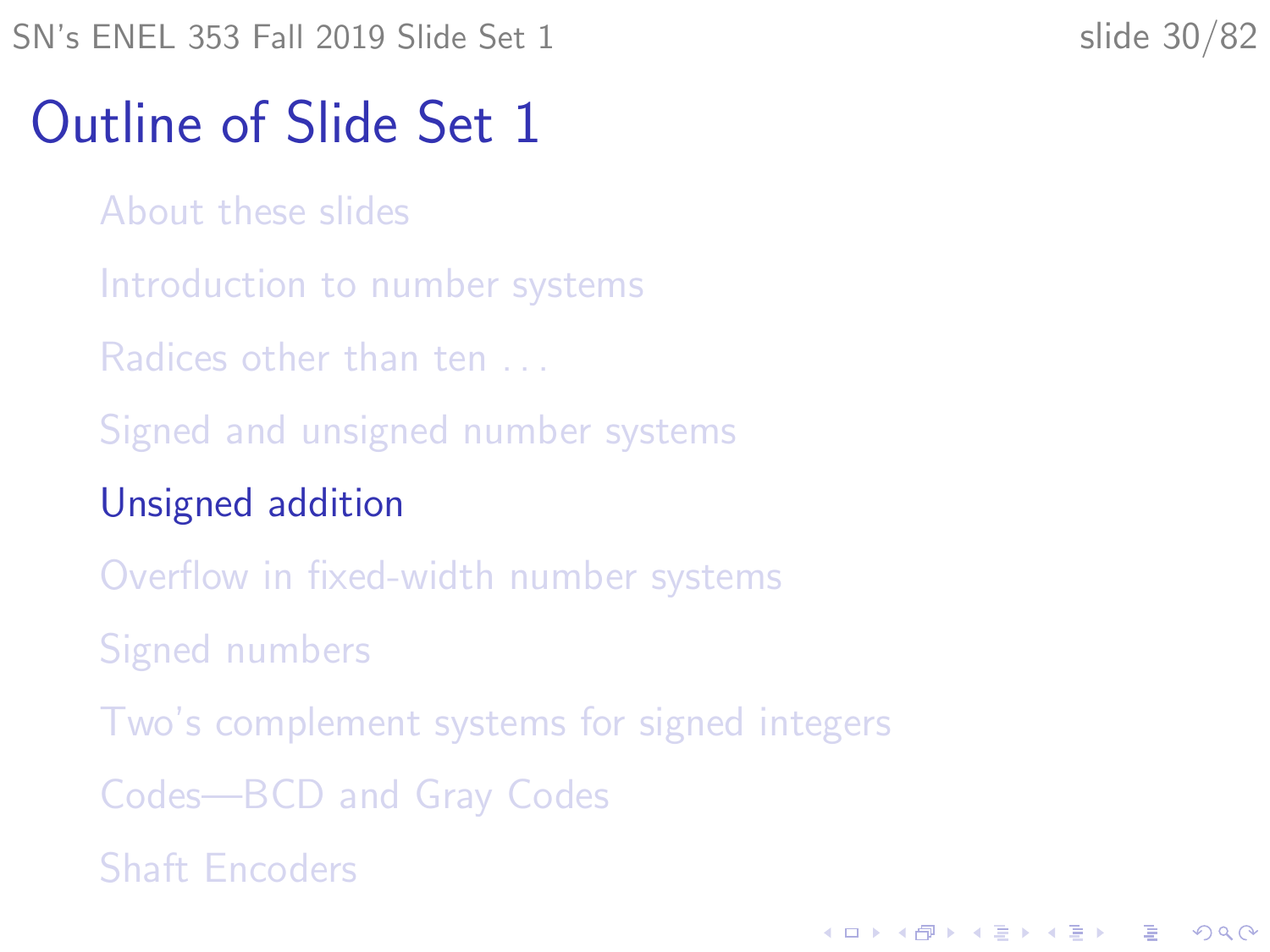**KORKARYKERKER OQO** 

# Unsigned addition

Let's add  $268_{10}$  and  $437_{10}$ , so we can quickly review the decimal addition algorithm we learned as school kids:

# 2 6 8  $+ 4 3 7$ *1 1 carries 7 0 5*

Note that we have to use rules such as " $8 + 7$  is 5 with a carry of 1," and " $1 + 6 + 3$  is 0 with a carry of 1."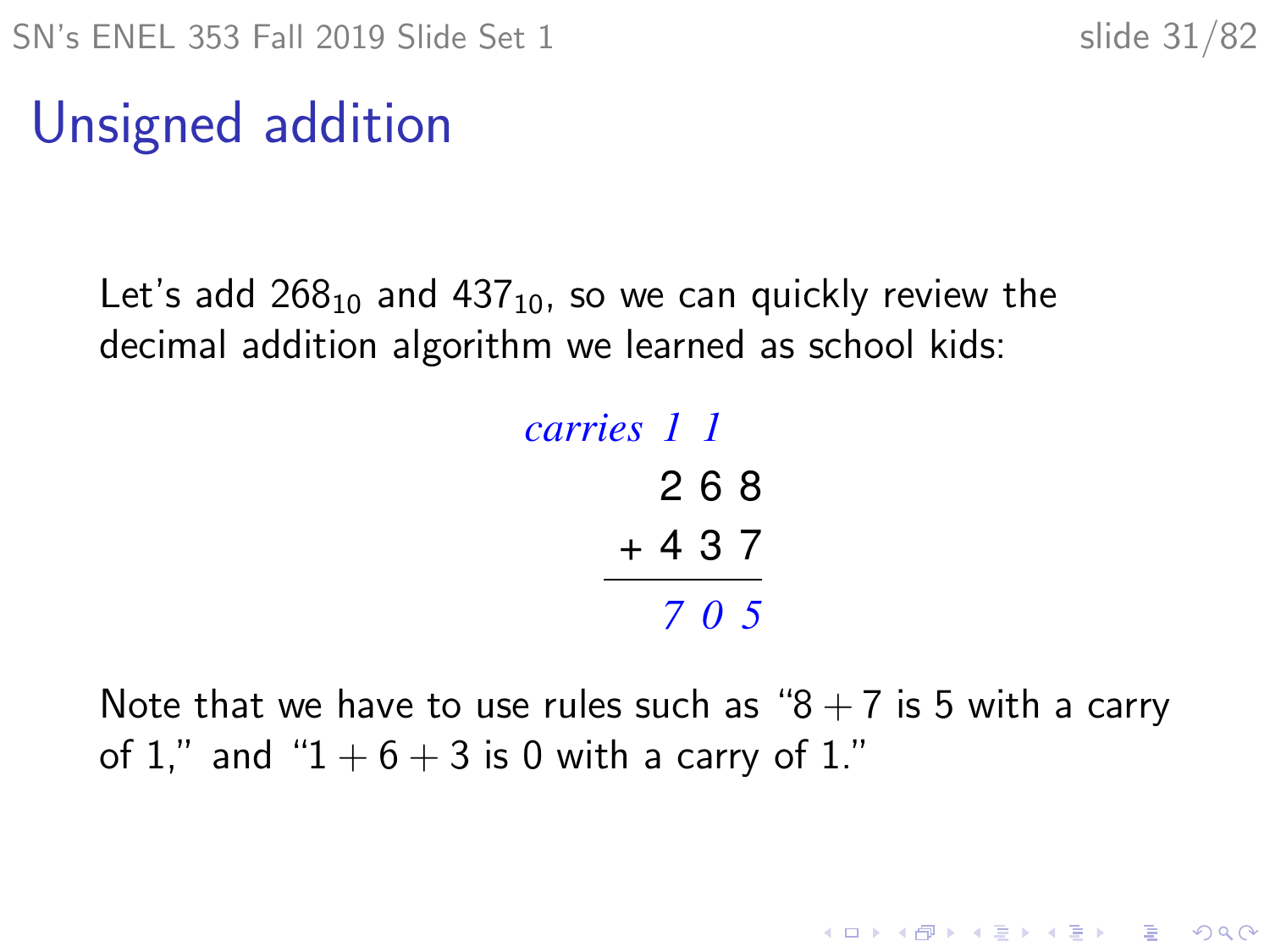# Unsigned binary addition

Addition in base two (or with any other radix) can be done with essentially the same procedure as is used for decimal addition.

Let's demonstrate by adding two four-bit numbers:  $0111_2 + 0110_2$ .

To do the work, we use rules such as

- $\triangleright$  0 + 1 + 0 is 1 with a carry of 0,
- $\triangleright$  0 + 1 + 1 is 0 with a carry of 1.

 $\blacktriangleright$  and so on.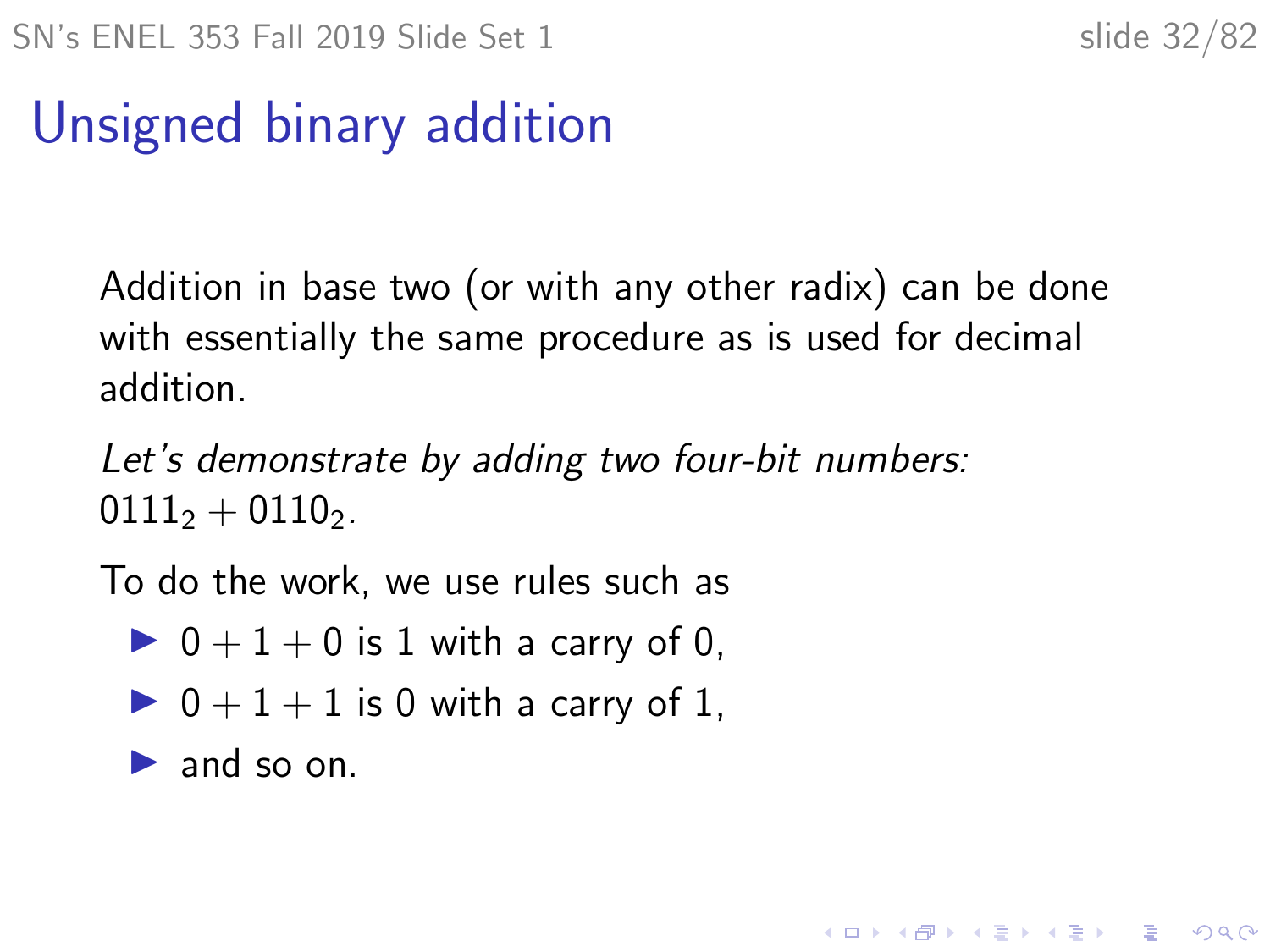**KORKARYKERKER OQO** 

# Doing one column of unsigned binary addition



Each column has three input bits:  $C_{\text{in}}$  (carry in), A and B. Each column has two output bits:  $S$  (sum) and  $C_{out}$  (carry out).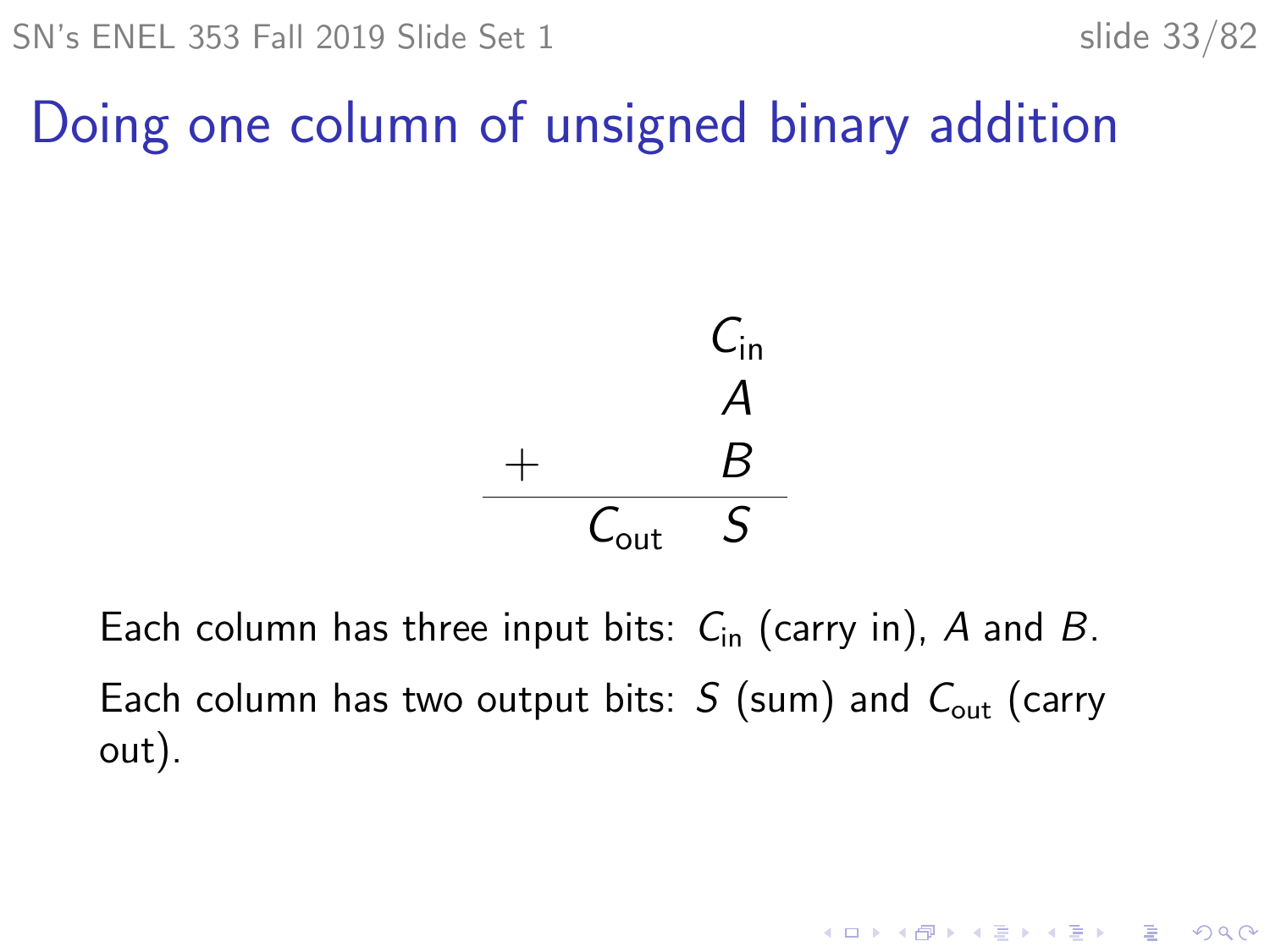One column of unsigned binary addition: A table of outputs generated by all possible combinations of input bits

|   |   | $\mathcal{C}_{\mathsf{in}}$ | $C_{\rm out}$ | $\varsigma$ |
|---|---|-----------------------------|---------------|-------------|
| 0 | O |                             |               |             |
| 0 | 0 | 1                           | 7             | ?           |
| 0 | 1 | 0                           | 7             | 7           |
| ი |   |                             | 7             | 7           |
| 1 | 0 | J                           |               |             |
| 1 | ი |                             | 7             | 7           |
| 1 |   | 0                           | 7             | 7           |
|   |   |                             |               | 7           |

Let's replace all the ? symbols with correct bit values.

This kind of table (without any ? symbols) is usually called a truth table. We'll read and write a lot of truth tables in ENEL 353.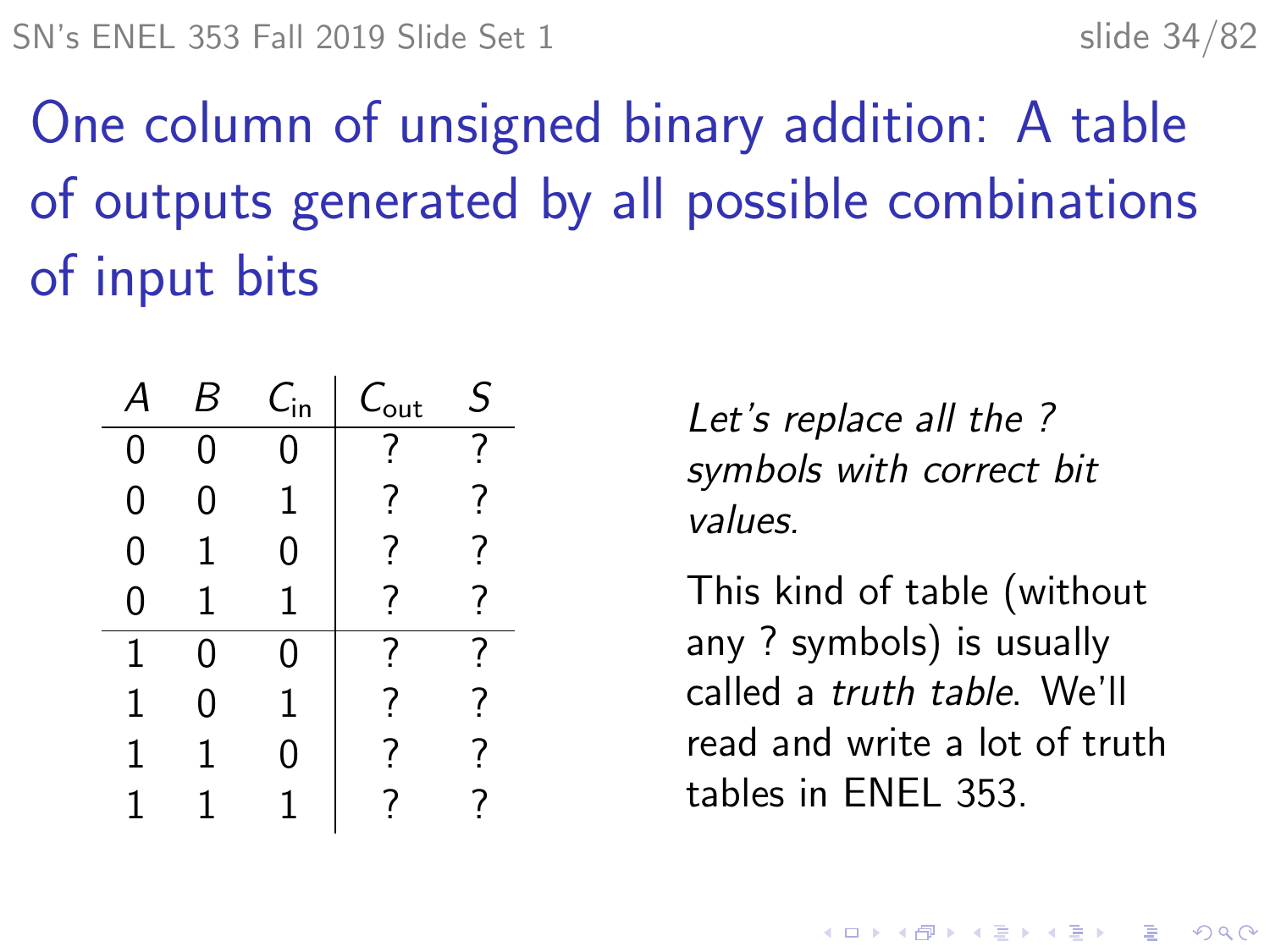# The full adder: Our first digital logic circuit!

An electronic circuit can be built to match the truth table . . .



Inputs and outputs are communicated on wires.

For example, voltage near 0.0V could indicate a bit value of 0, and voltage near 3.3V could indicate a bit value of 1.

**KORKARYKERKER OQO**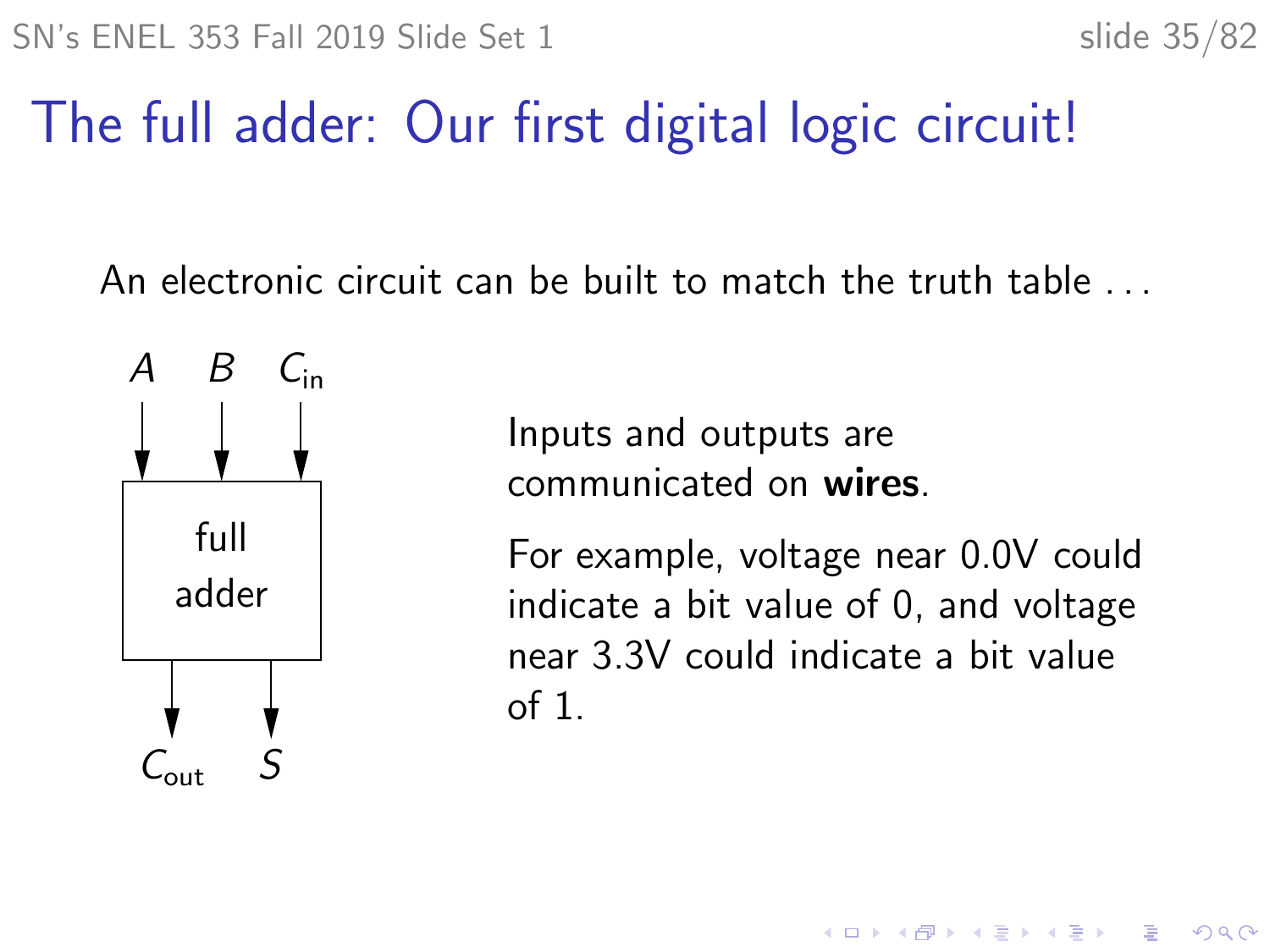**KORKARYKERKER OQO** 

# A four-bit unsigned binary adder

Suppose we have lots of full adder circuits available, and we want to build a circuit to add the binary numbers  $A_3A_2A_1A_0$ and  $B_3B_2B_1B_0$ . Let's call the 4-bit sum  $S_3S_2S_1S_0$ .

How many full adders do we need, and how should we wire them together?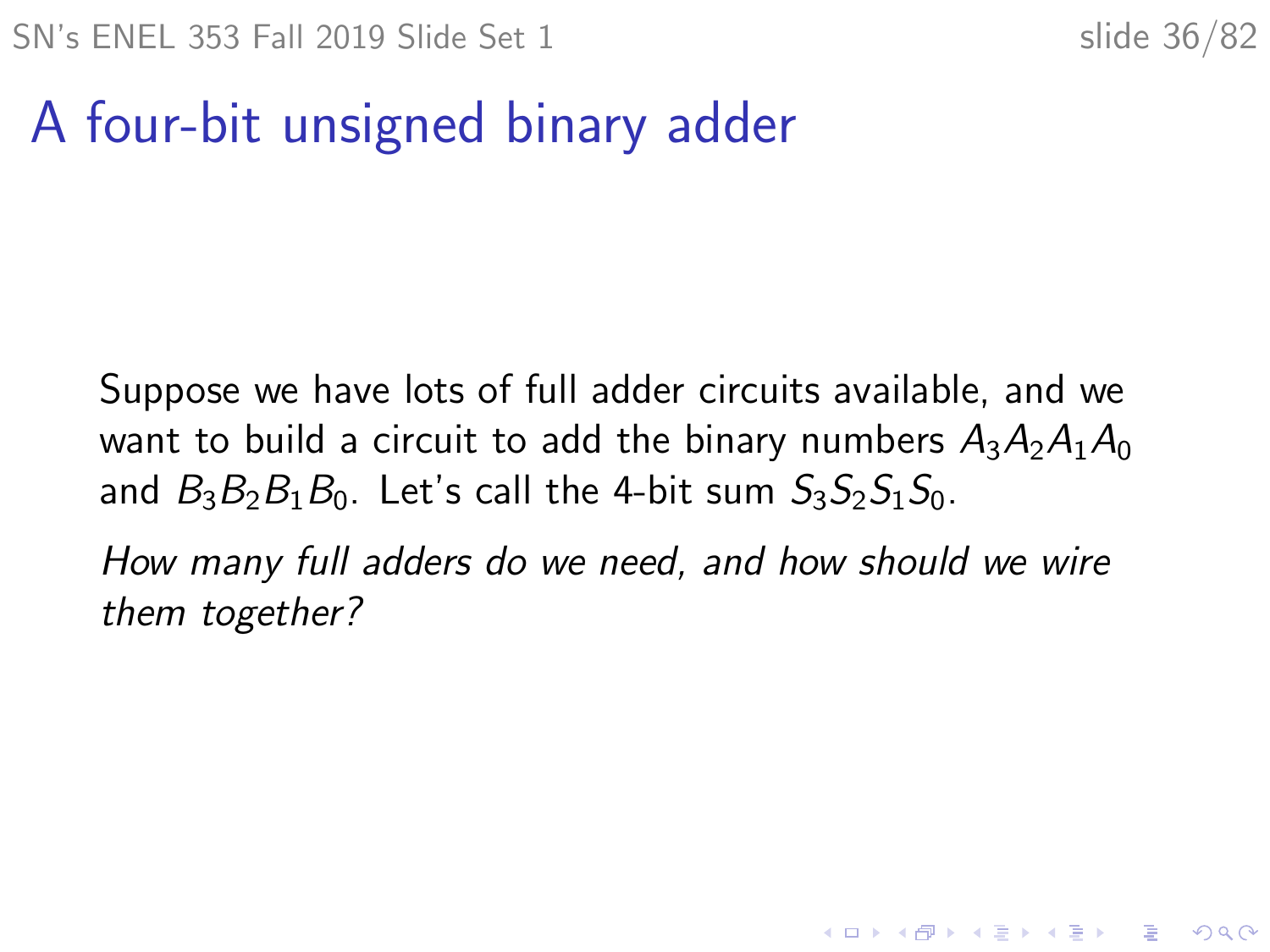#### The width of a number system

In everyday work with decimal numbers we tend to use as many or as few digits as we need—we DON'T typically think of numbers as having a fixed number of digits.

But in digital circuits and computer systems, binary numbers usually DO have a fixed number of bits, or width.

In the previous example of binary addition, the numbers were all 4 bits wide.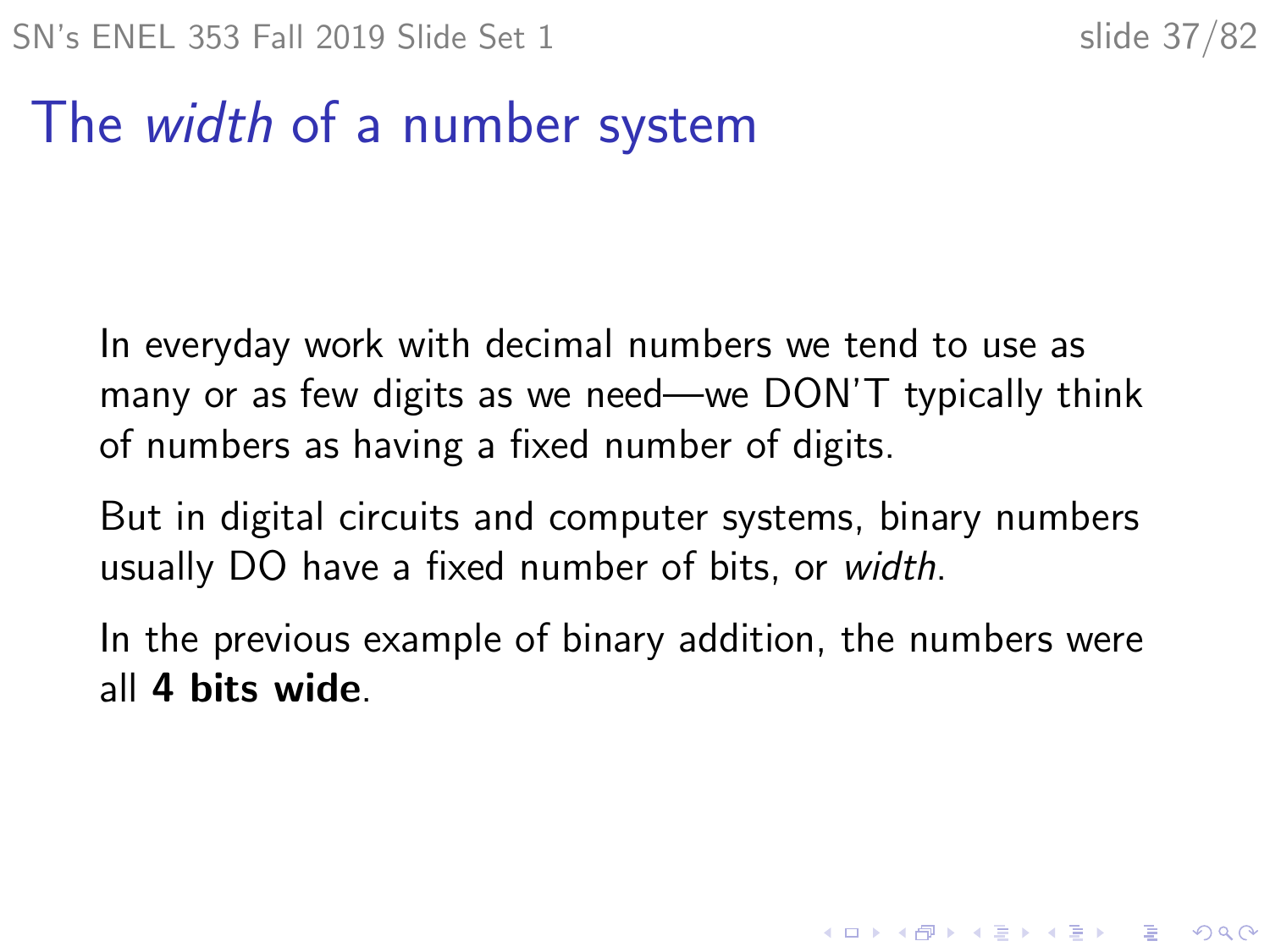### <span id="page-37-0"></span>Outline of Slide Set 1

- [About these slides](#page-2-0)
- [Introduction to number systems](#page-5-0)
- [Radices other than ten . . .](#page-10-0)
- [Signed and unsigned number systems](#page-26-0)
- [Unsigned addition](#page-29-0)
- [Overflow in fixed-width number systems](#page-37-0)
- [Signed numbers](#page-41-0)
- [Two's complement systems for signed integers](#page-47-0)
- [Codes—BCD and Gray Codes](#page-62-0)
- [Shaft Encoders](#page-73-0)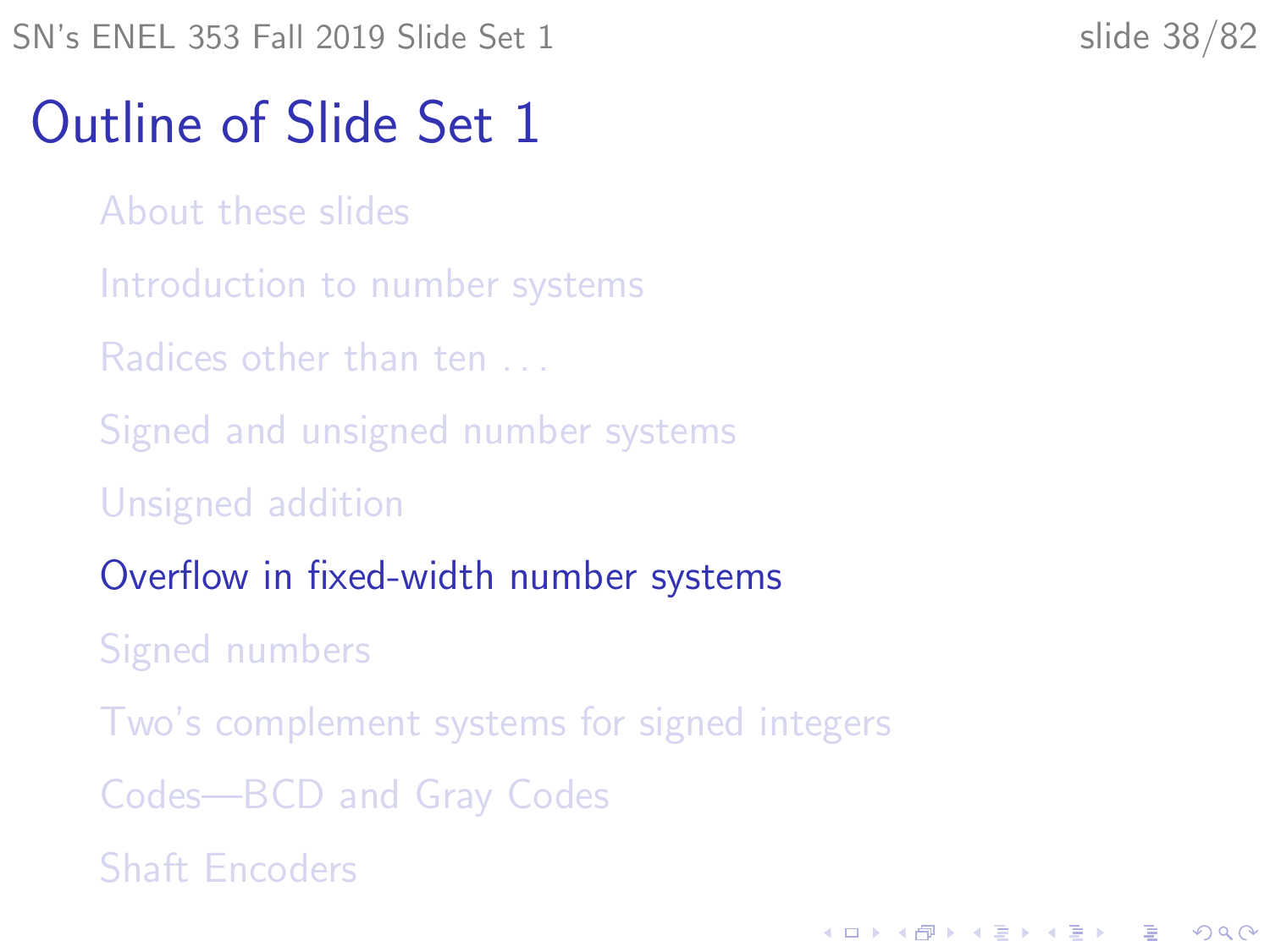#### Overflow in fixed-width number systems

Addition (and other kinds of arithmetic) in a fixed-width number system can produce results that DON'T match the "everyday math" result of the computation.

For example, let's add  $1011<sub>2</sub>$  and  $0110<sub>2</sub>$  with a 4-bit adder. Note that "everyday math" says  $11_{10} + 6_{10} = 17_{10}$ .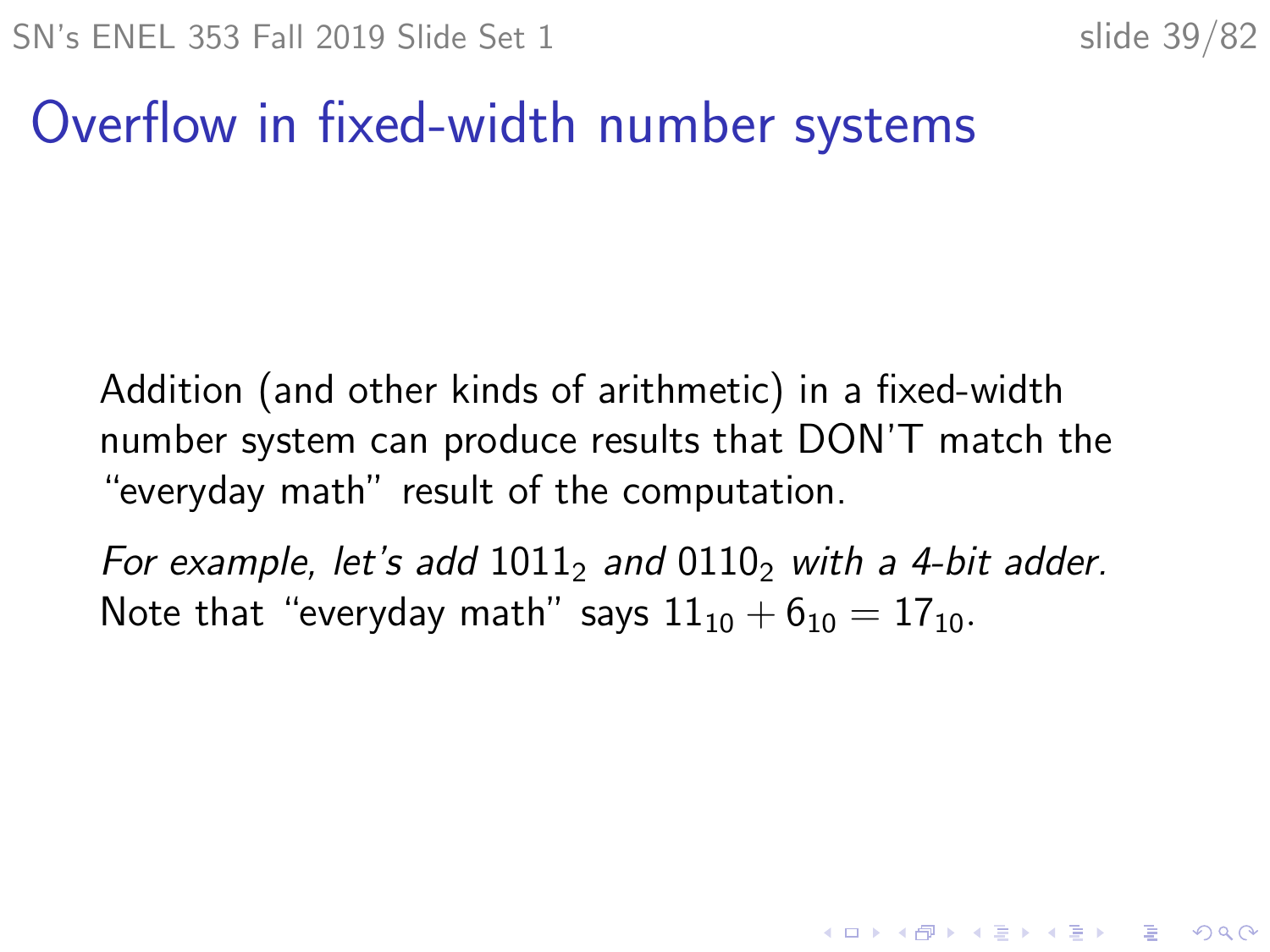#### A practical demonstration of overflow

In C, int and unsigned int types typically have a fixed width of 32 bits . . .

```
#include <stdio.h>
int main(void) {
  // Note: u after all the digits indicates that
  // the type of a constant is unsigned.
  unsigned int a = 4294967295u;
  unsigned int b = 2u;
  printf("%u + %u is %u\n", a, b, a + b);
  return 0;
}
```
Output: 4294967295 + 2 is 1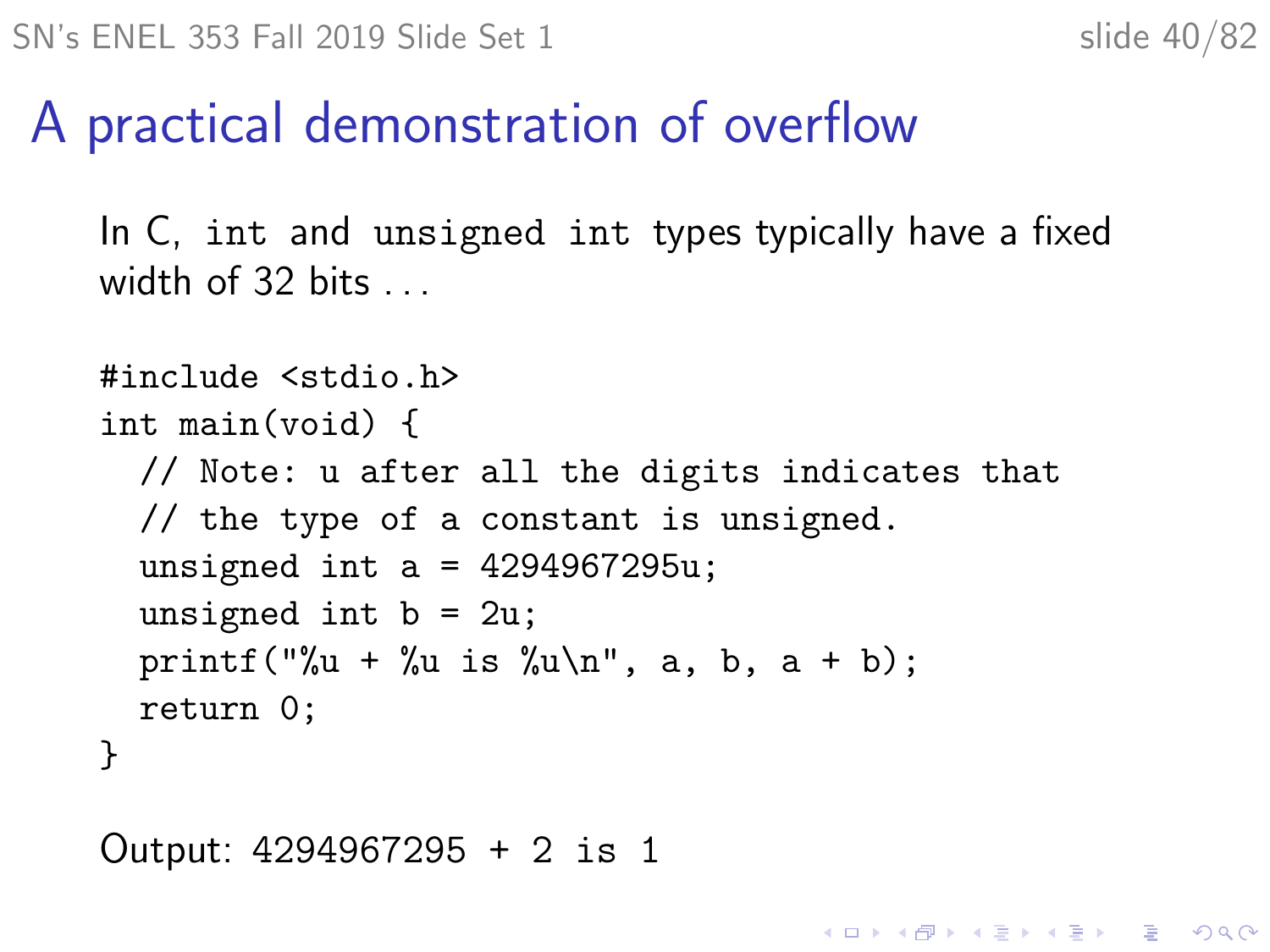### What happened in the 32-bit addition?

Note that  $4294967295_{10} = \text{FFFFFF}_{16}$ . I deliberately picked a very big number for a to make this example work.

The carry out from the leftmost column is not used—the sum must be exactly 32 bits wide.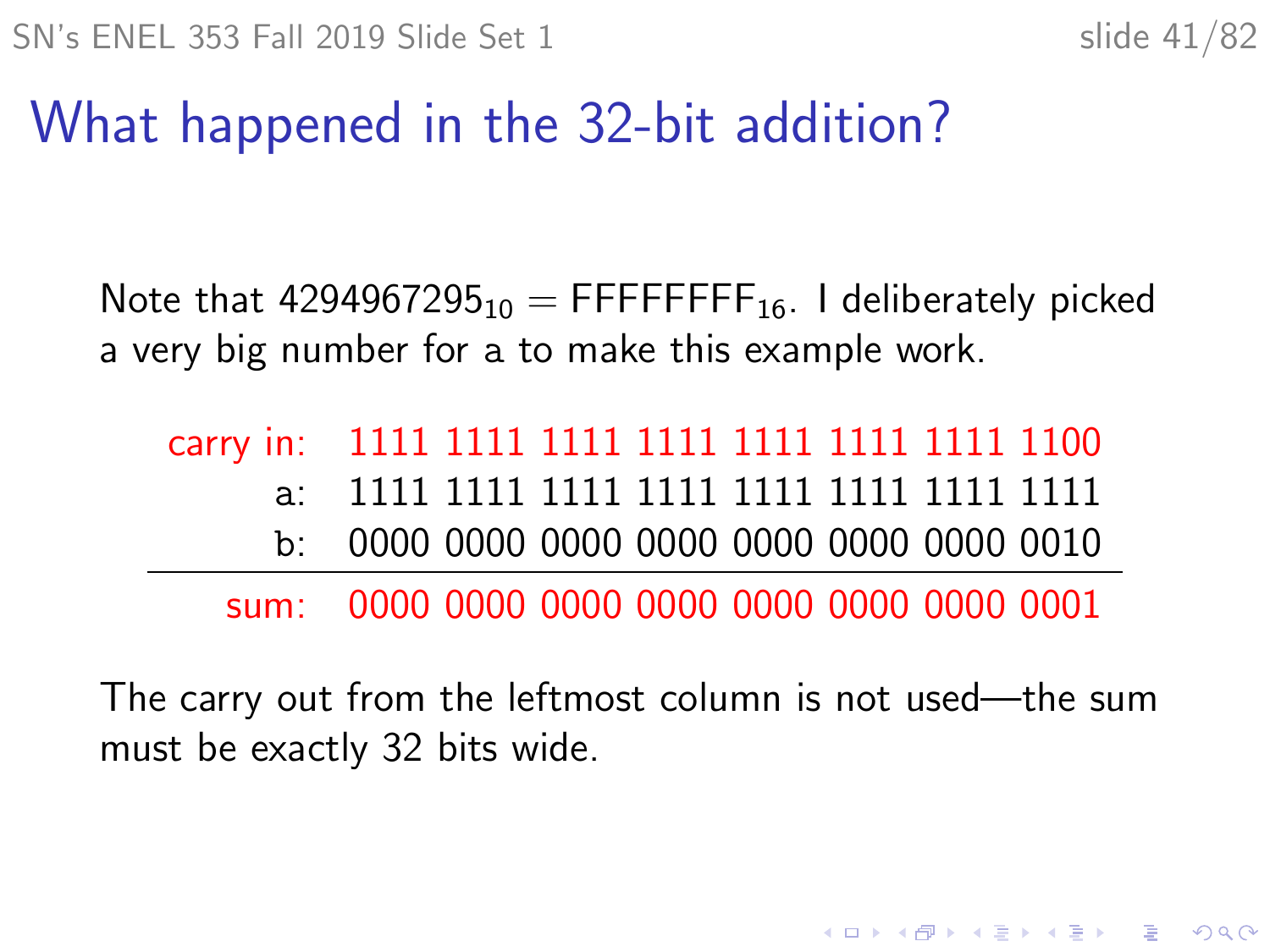#### <span id="page-41-0"></span>Outline of Slide Set 1

- [About these slides](#page-2-0)
- [Introduction to number systems](#page-5-0)
- [Radices other than ten . . .](#page-10-0)
- [Signed and unsigned number systems](#page-26-0)
- [Unsigned addition](#page-29-0)
- [Overflow in fixed-width number systems](#page-37-0)

#### [Signed numbers](#page-41-0)

- [Two's complement systems for signed integers](#page-47-0)
- [Codes—BCD and Gray Codes](#page-62-0)
- [Shaft Encoders](#page-73-0)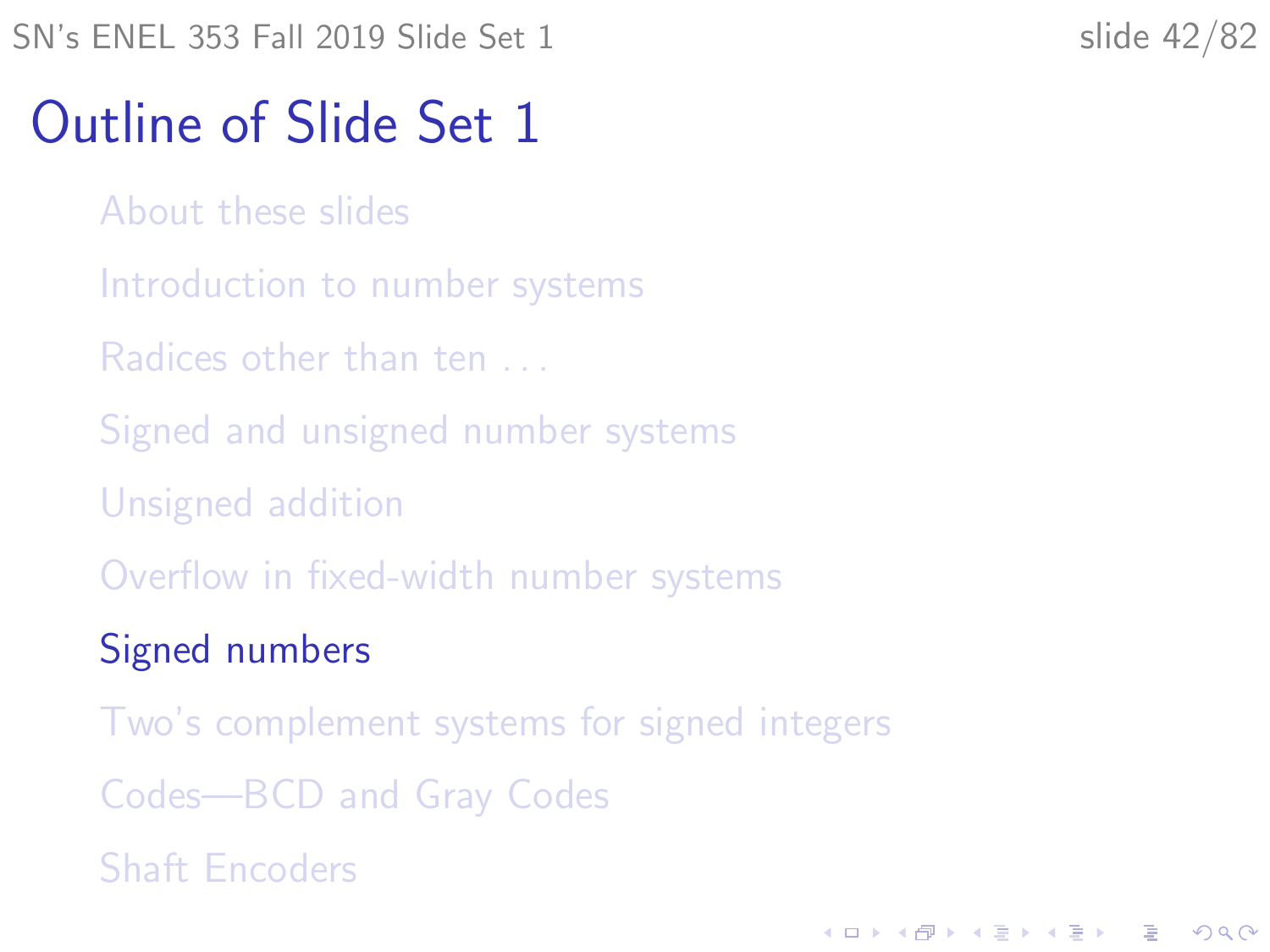## Signed numbers

Often digital hardware must be able to handle the possibility of negative numbers.

How can we use sequences of 1's and 0's to represent numbers that might be negative, might be zero, and might be positive?

The most obvious system is called *sign/magnitude* (sometimes called "sign-and-magnitude").

Another system, not so obvious, but used much more often, is called two's-complement.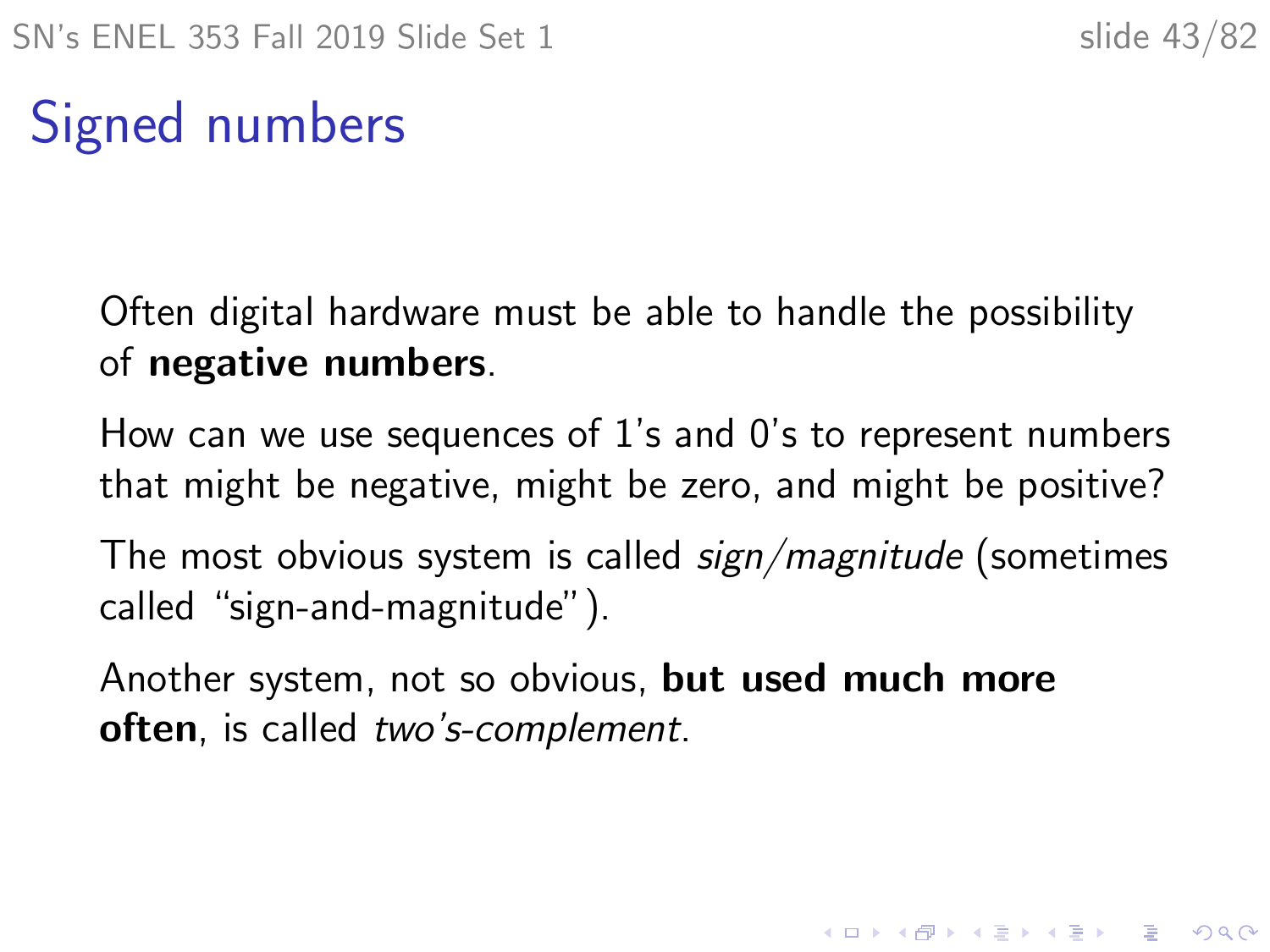## Sign/magnitude numbers

We use sign/magnitude in daily life with decimal numbers, such as  $+5$ ,  $-37$ , 44. (If the sign is left out, we assume that it's  $+$ .)

For binary numbers, we can use 1 to stand for  $-$  and 0 to stand for  $+$ .

Let's look at some examples of binary sign/magnitude representation.

What is the range of an n-bit sign/magnitude system?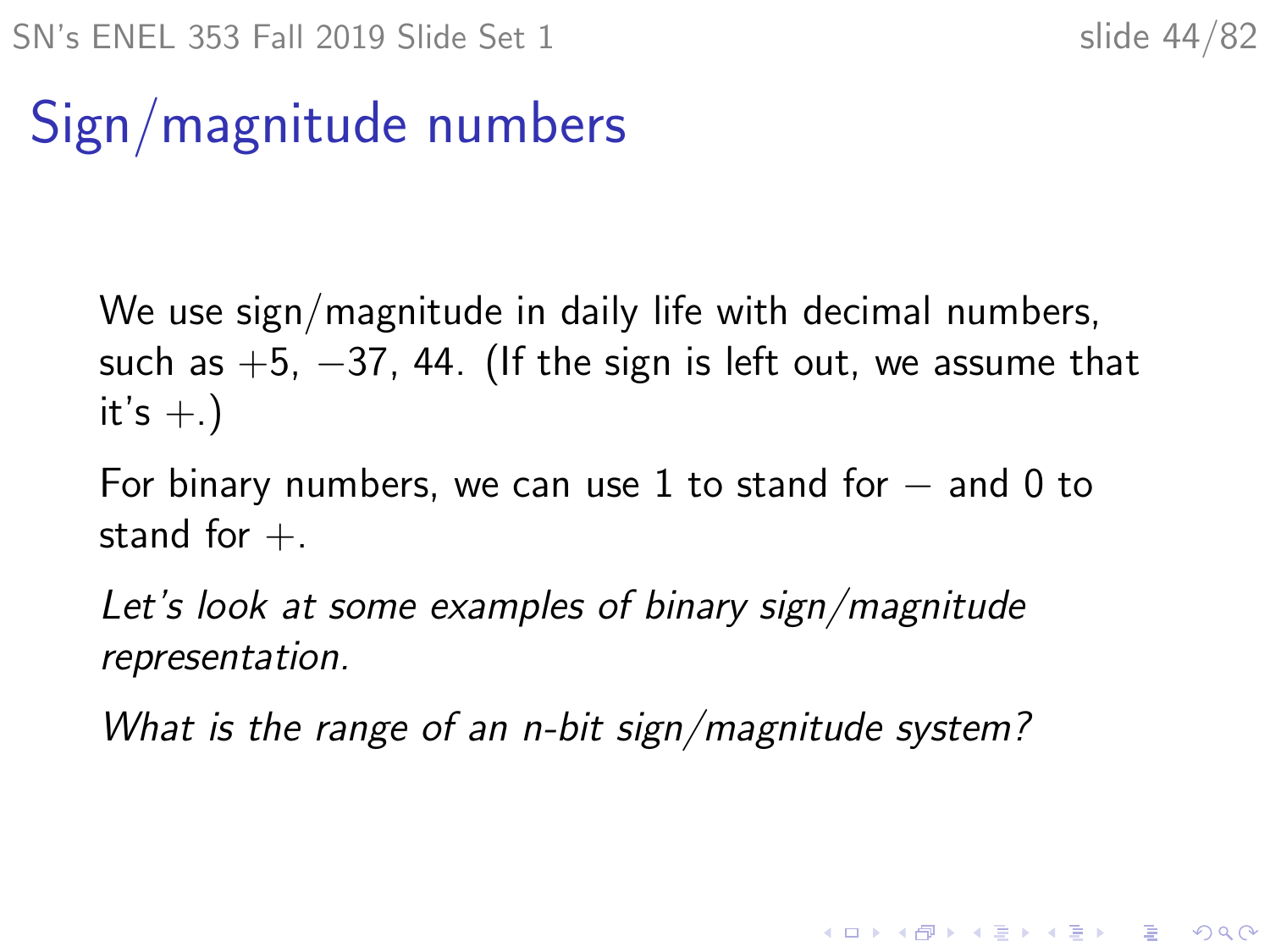#### Drawbacks of sign/magnitude systems

It's annoying that zero has two different representations:  $000 \cdots 00$  and  $100 \cdots 00$ . Ideally, two numbers should be equal only if they have identical bit patterns.

Complicated logic is needed to add two numbers that have opposite signs.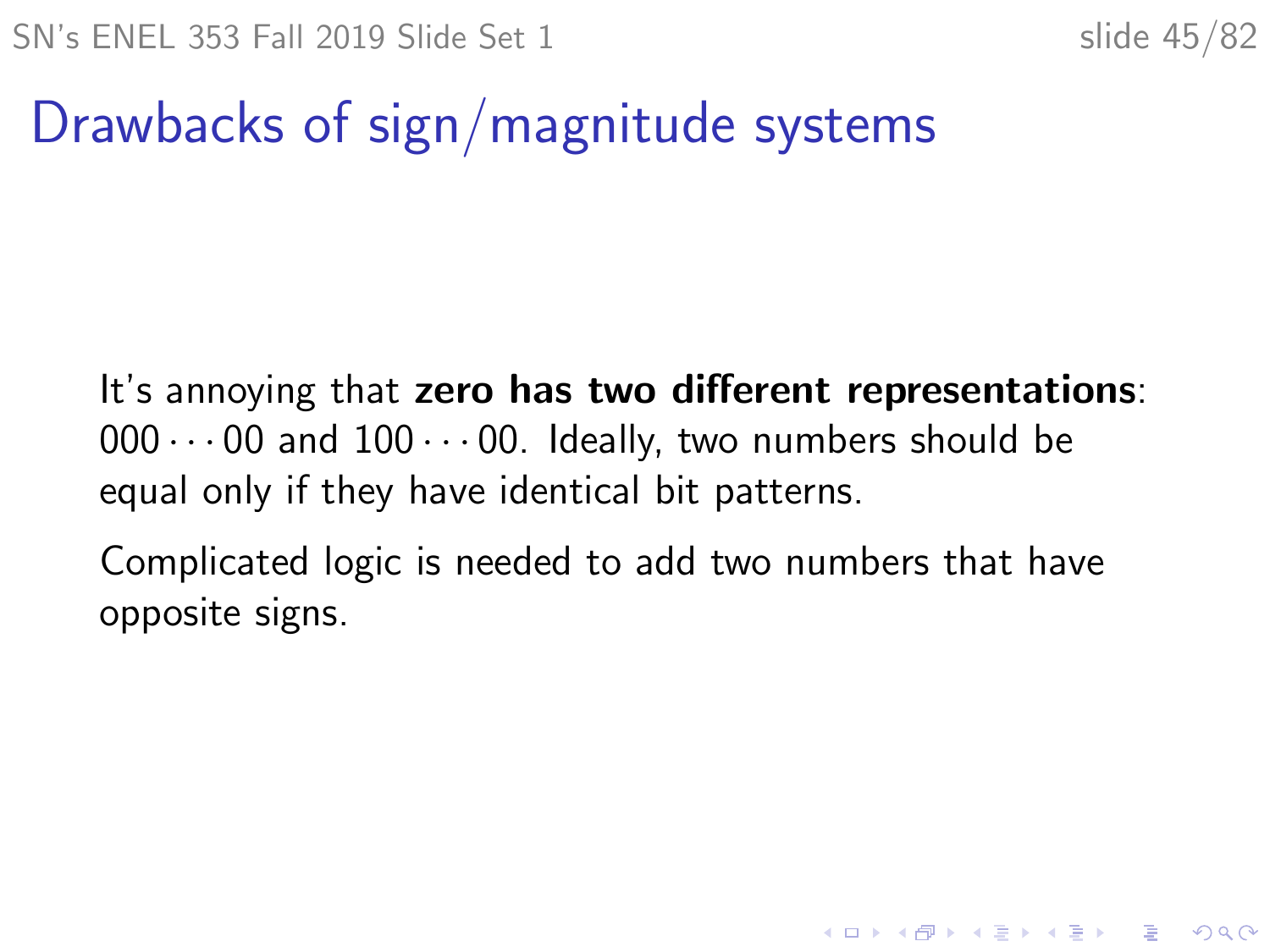#### What makes a number format good?

In digital systems design it is **important** that arithmetic circuits are small and efficient.

It is **not important** that numbers be easy for humans to read!

By these criteria, sign/magnitude is **not** a winning format—circuits for the common operations of comparison and addition are more complicated than necessary.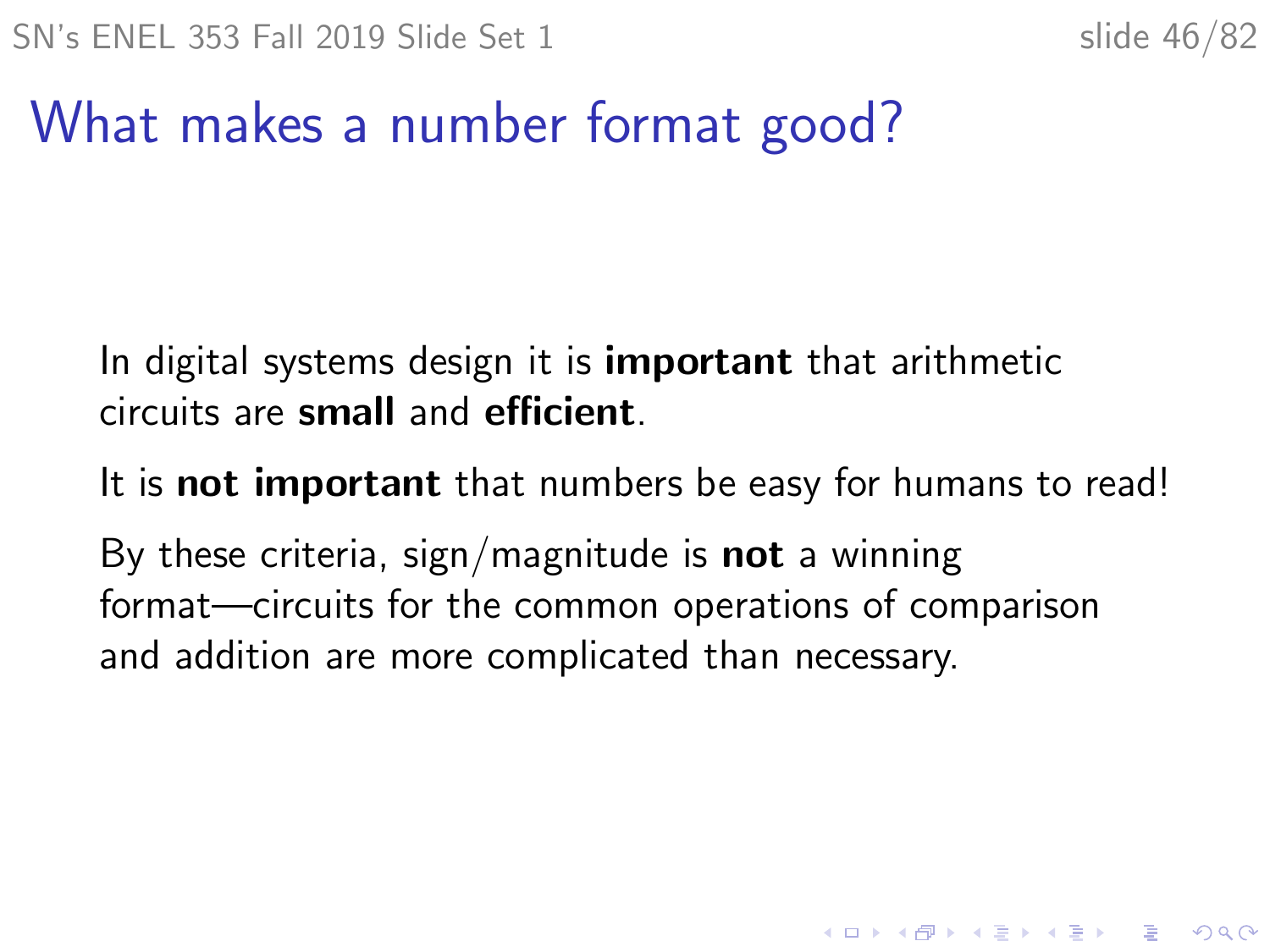#### Bit numbering, the MSB, and the LSB

Each bit in an  $n$ -bit pattern can be given a number to identify the position of the bit within the pattern. The range of bit numbers runs from 0 up to and including  $n - 1$ .

Bit  $n-1$ , on the far left, is called the MSB (most significant bit).

Bit 0, on the far right, is called the LSB (least significant bit). Let's draw a diagram.

For the eight-bit pattern 01110101, what are the bit numbers and values of the MSB and LSB? What is the value of bit 4?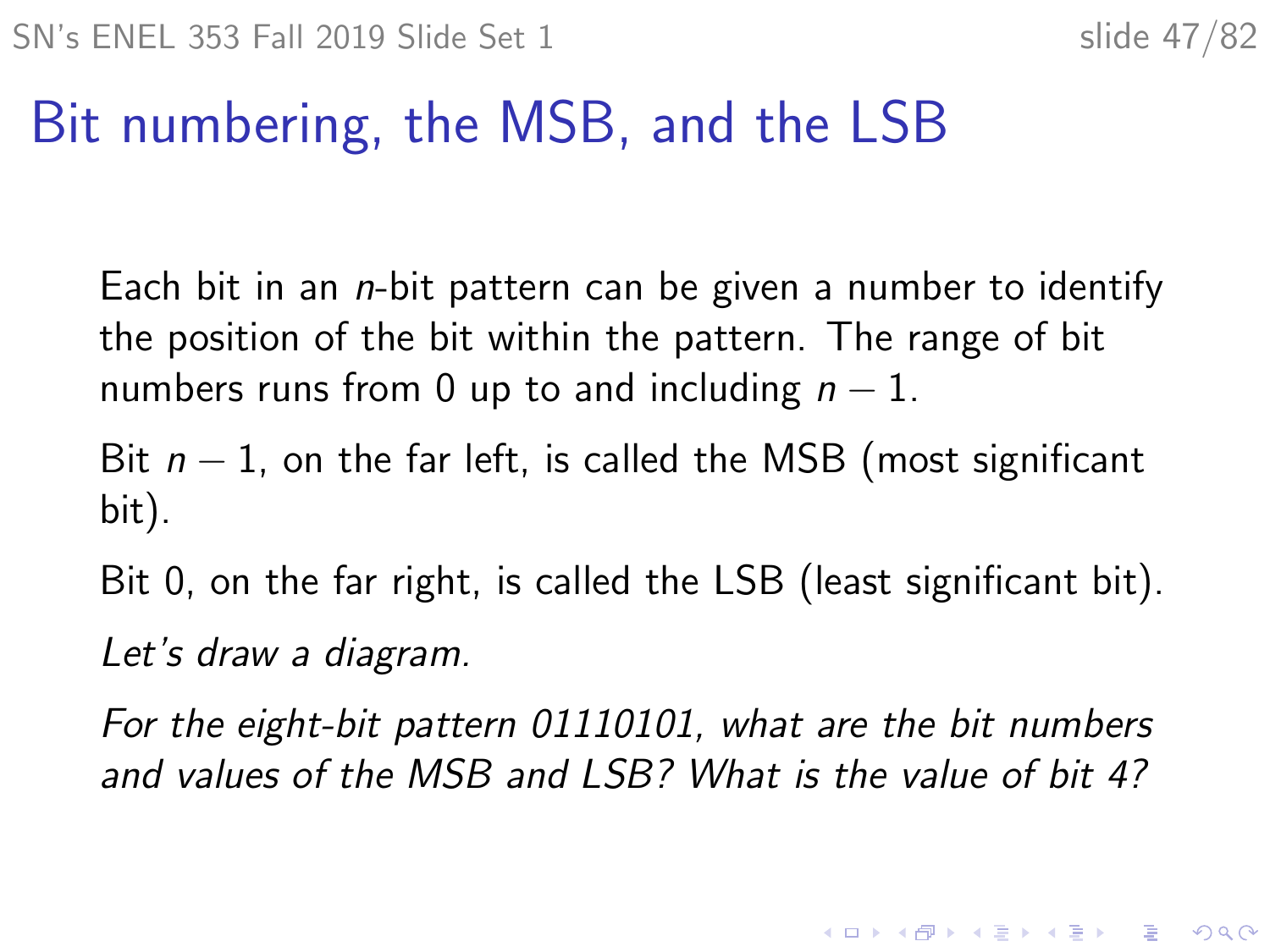#### <span id="page-47-0"></span>Outline of Slide Set 1

- [About these slides](#page-2-0)
- [Introduction to number systems](#page-5-0)
- [Radices other than ten . . .](#page-10-0)
- [Signed and unsigned number systems](#page-26-0)
- [Unsigned addition](#page-29-0)
- [Overflow in fixed-width number systems](#page-37-0)
- [Signed numbers](#page-41-0)
- [Two's complement systems for signed integers](#page-47-0)
- [Codes—BCD and Gray Codes](#page-62-0)
- [Shaft Encoders](#page-73-0)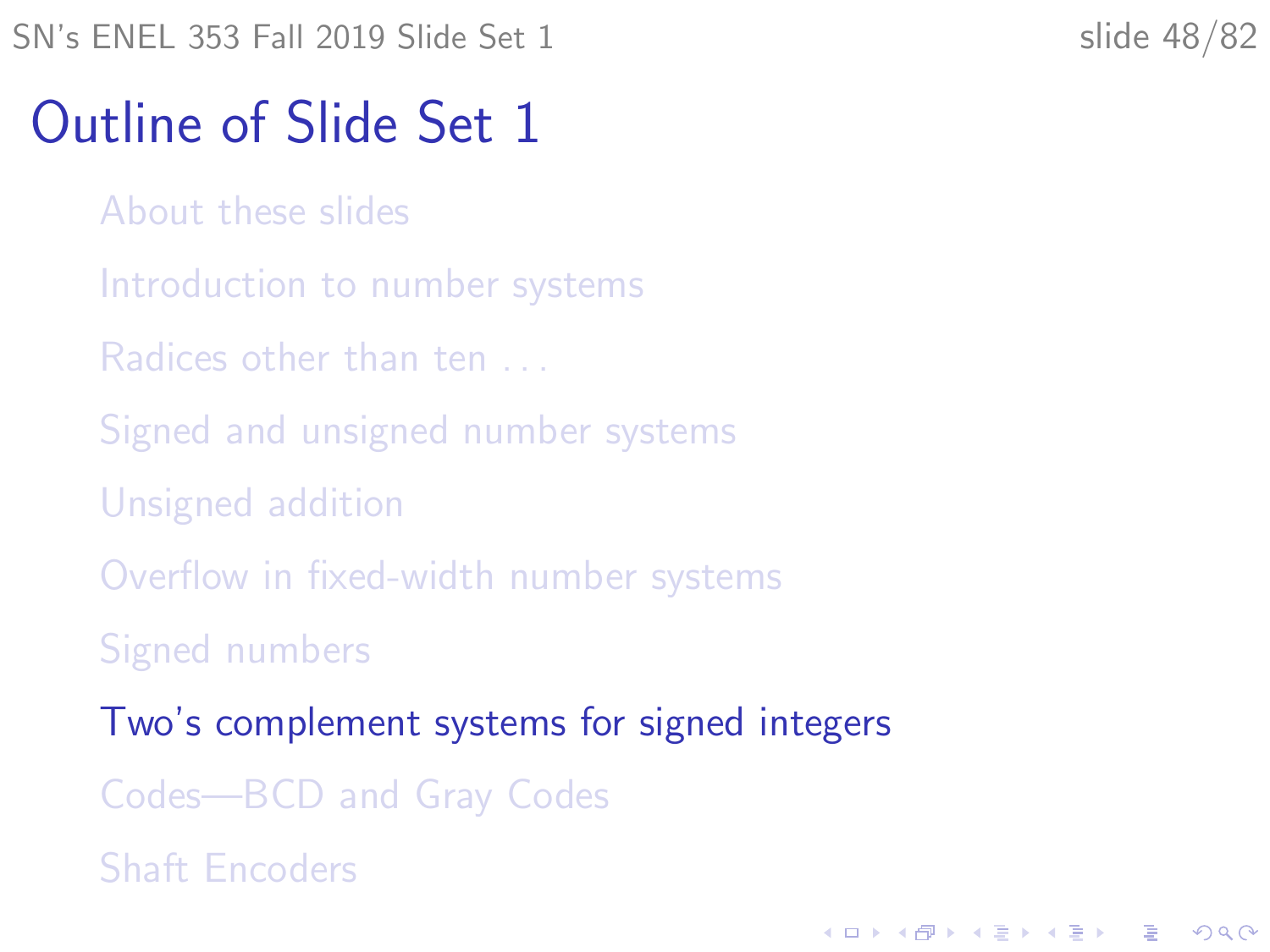4 0 > 4 4 + 4 = + 4 = + = + + 0 4 0 +

#### Two's complement systems for signed integers

Two's complement is way, way more widely used than sign/magnitude or any other method for representing signed integers.

Examples:

- $\triangleright$  With current processor chips, operating systems, and C and C++ compilers, the int type is almost certain to be 32-bit two's-complement.
- $\blacktriangleright$  In Java programming, the int type is guaranteed to be 32-bit two's-complement, and the long type is guaranteed to be 64-bit two's-complement.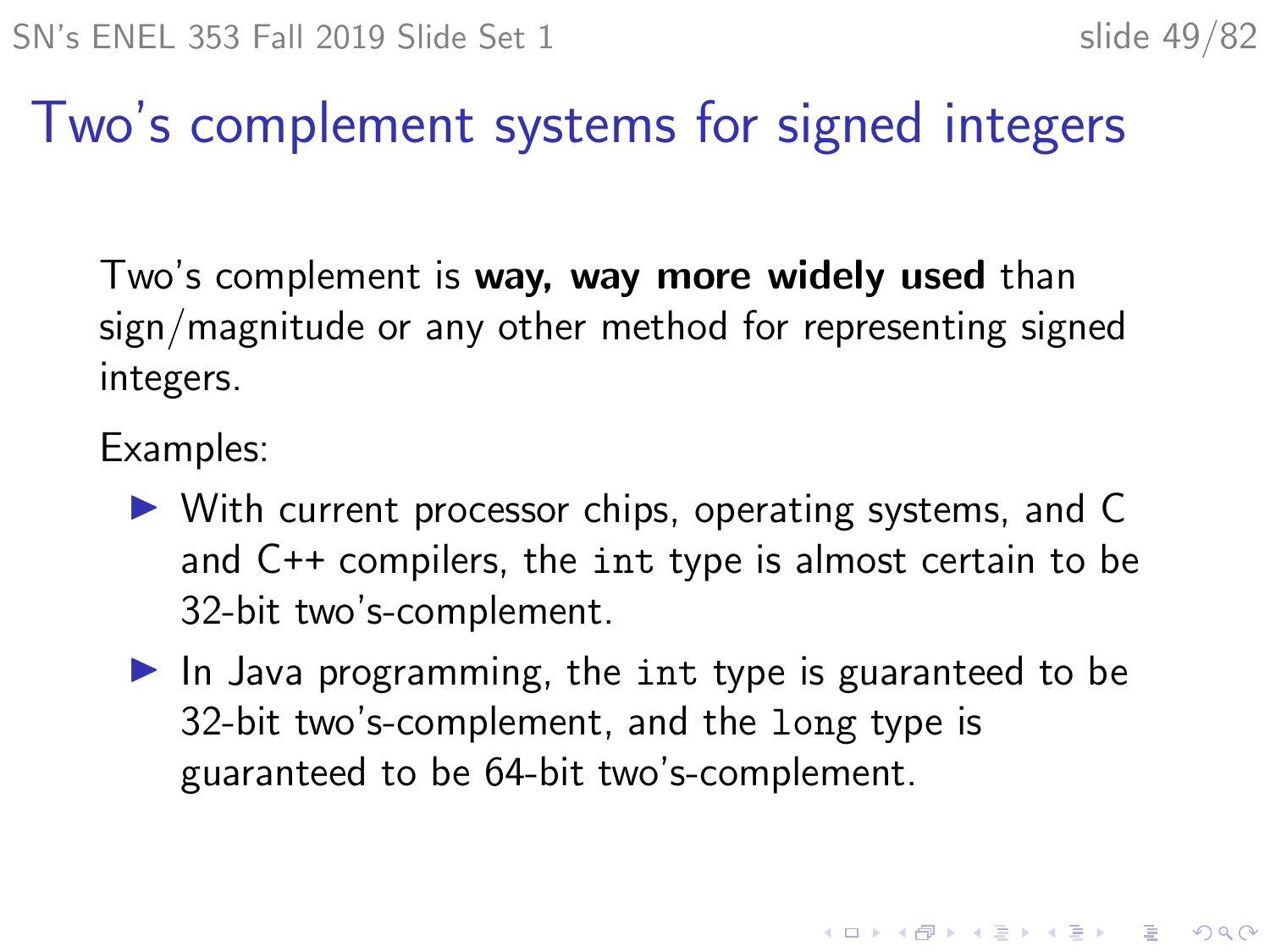## Two's complement systems: Zero and positive numbers

In two's complement, zero and positive numbers are just like sign/magnitude: The MSB is 0, and all the other bits are used for the magnitude.

What are the 5-bit two's-complement representations of 0 and  $9_{10}$  ?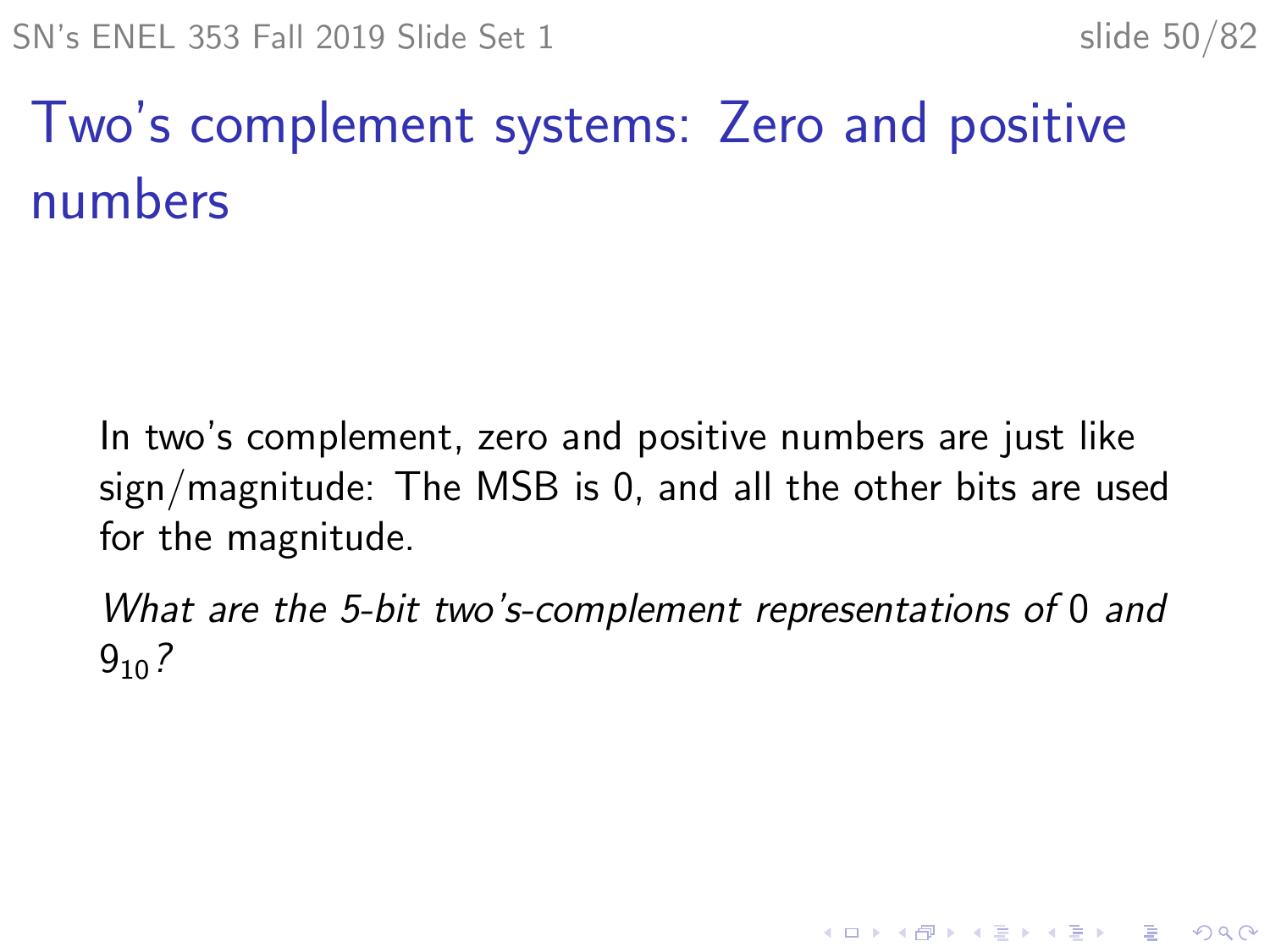#### Two's complement systems: Negative numbers

Suppose that  $a$  is a positive *n*-bit number.

Then the bit pattern for the *n*-bit two's-complement representation of  $-a$  is the same as the bit pattern for the unsigned number  $2^n - a$ .

Example: What is the 5-bit two's complement representation  $of -10<sub>10</sub>$ ?

Let's compare 5-bit two's-complement and sign/magnitude rep's of  $+10_{10}$  and  $-10_{10}$ .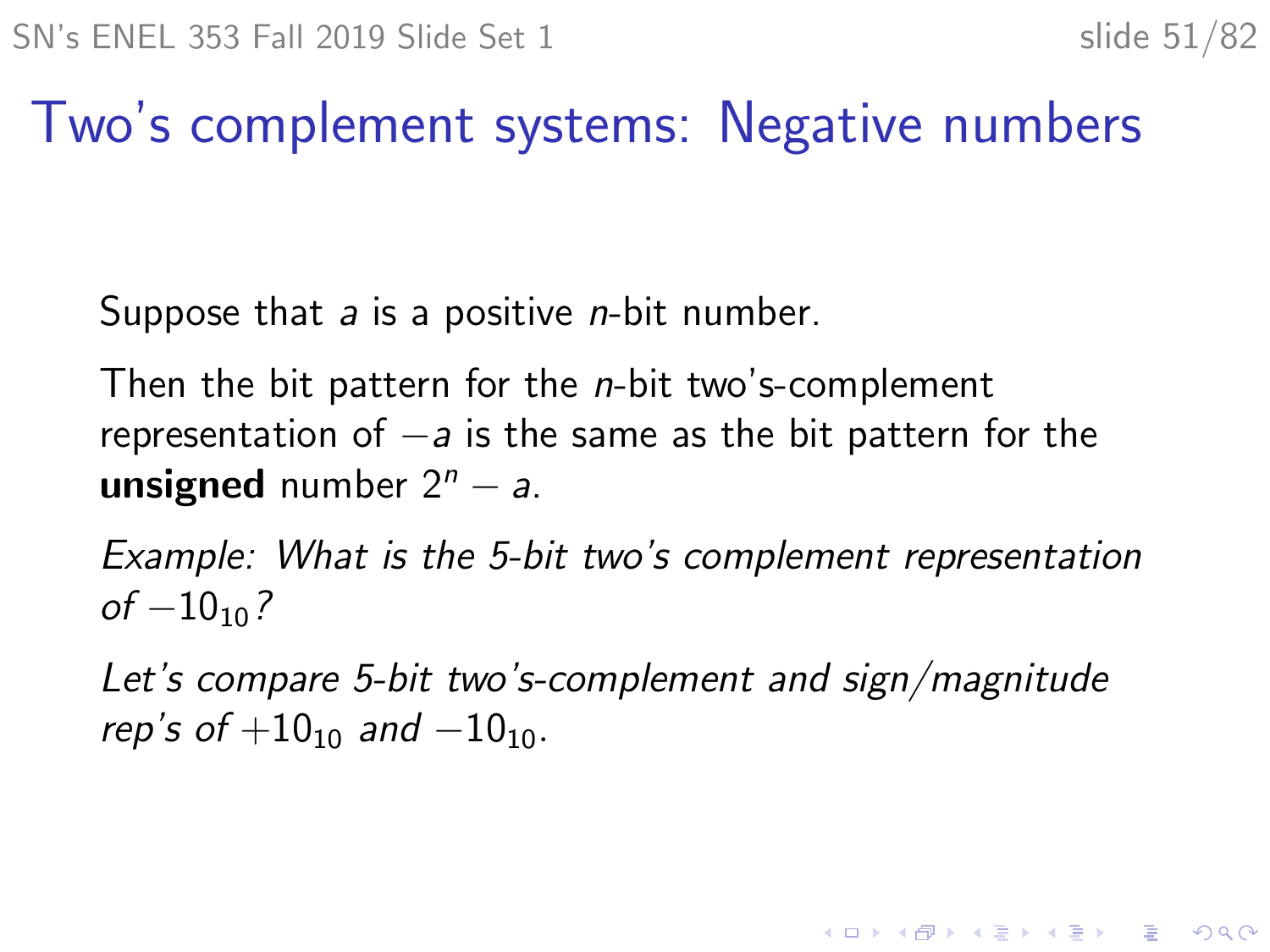## Two's complement systems: Finding the *n*-bit pattern for a negative number

The algorithm is:

- 1. Get the n-bit binary representation for the magnitude of the number.
- 2. Invert (in other words, complement) each bit. Each 0 changes to 1, and each 1 changes to 0.
- 3. Add 1 to the result using n-bit unsigned addition. (That implies ignoring the carry out of the MSB.)

Let's demonstrate for the 5-bit rep of  $-10_{10}$ .

What happens if we try to find the 5-bit rep of  $-0$  ("negative zero")?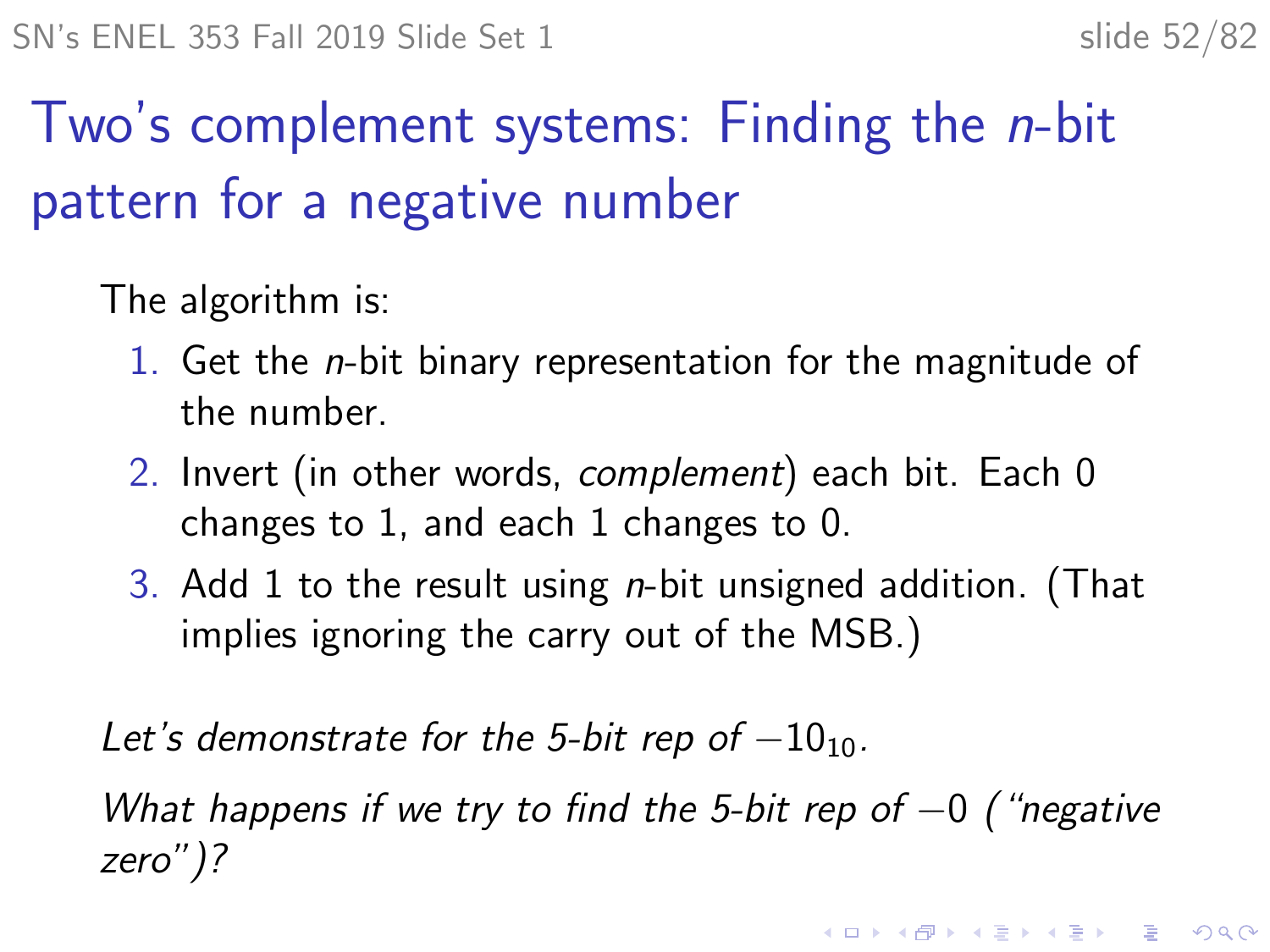#### 6-bit two's complement examples

What are the 6-bit two's-complement representations of  $-17_{10}$ and  $23_{10}$ ?

Attention: A width must be specified. It does not make sense to ask, "What are the two's-complement representations of  $-17_{10}$  and  $23_{10}$ ?" without any particular width in mind.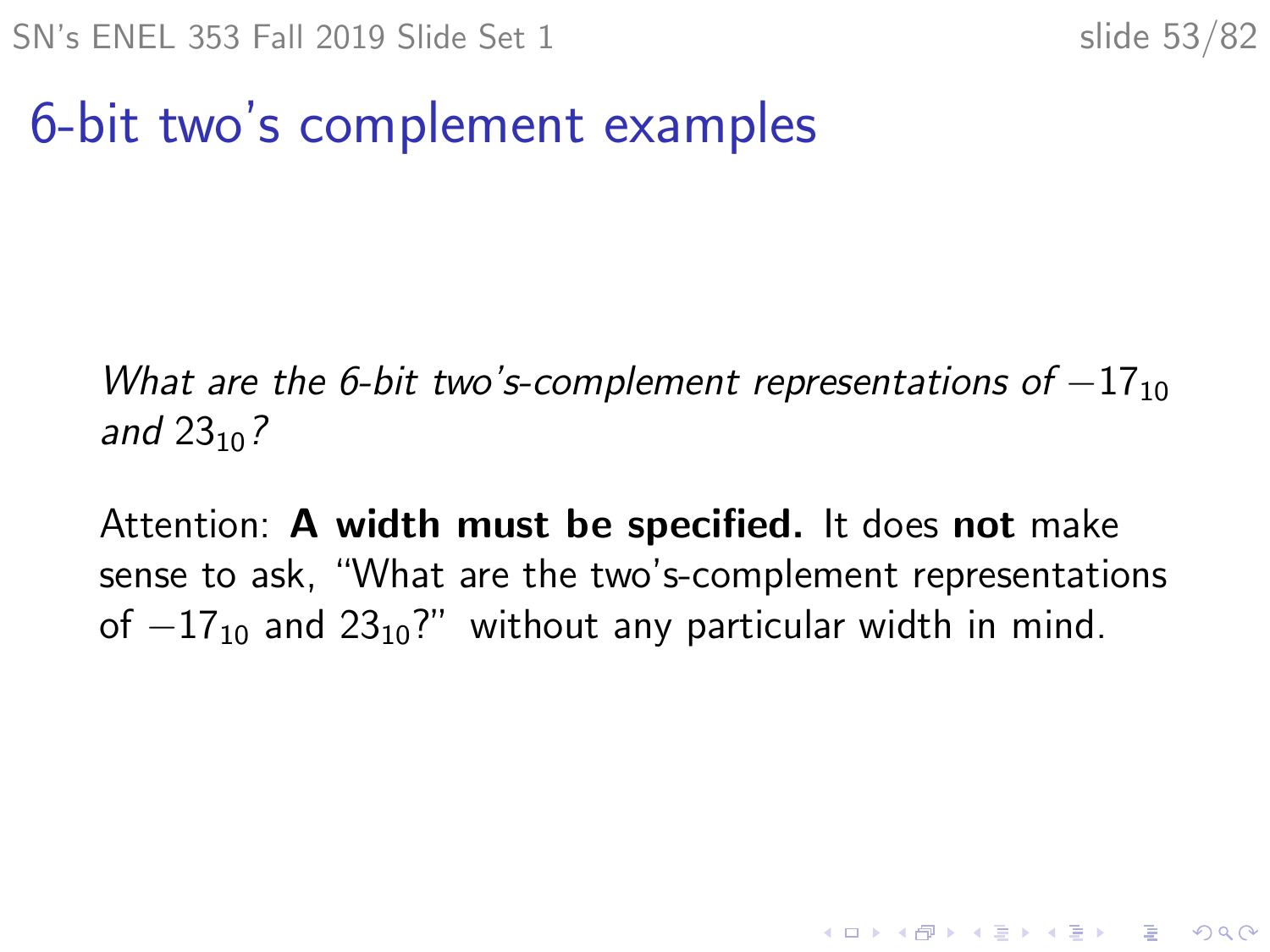4 0 > 4 4 + 4 = + 4 = + = + + 0 4 0 +

#### Two's-complement negation

Review from two slides back . . .

- 1. Get the n-bit binary representation for the magnitude of the number.
- 2. Invert (in other words, *complement*) each bit. Each 0 changes to 1, and each 1 changes to 0.
- 3. Add 1 to the result using n-bit unsigned addition. (That implies ignoring the carry out of the MSB.)

Steps 2 and 3 together are called two's-complement negation. Let's try two's-complement negation starting with a negative number.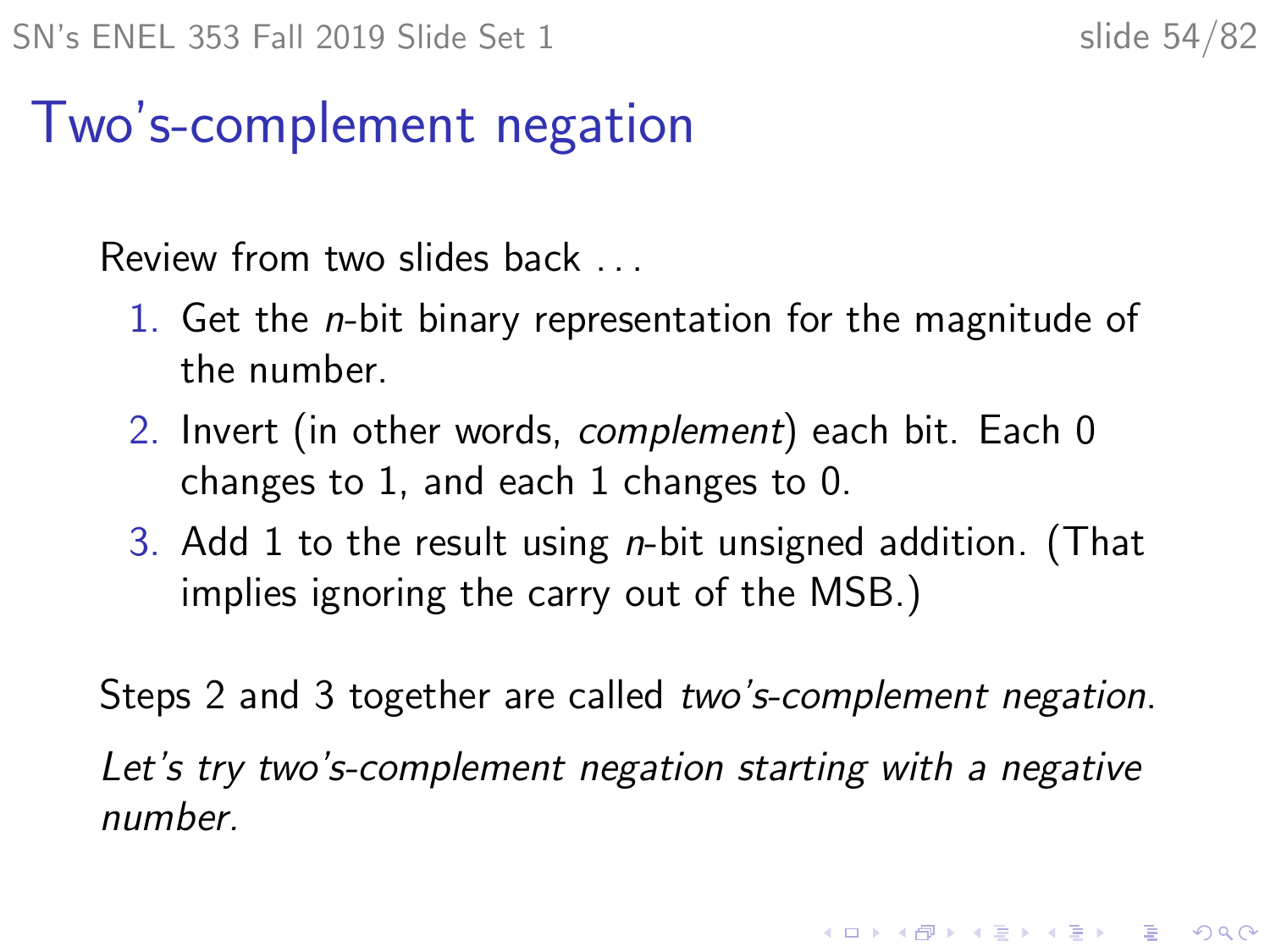# Two good things (among many) about two's complement

(1) There is only one way to represent zero, and it's obvious: all bits are 0.

(2) Perhaps surprising, but true and extremely useful: An unsigned binary adder circuit will correctly perform two's-complement addition!

Let's demonstrate this with our 6-bit two's-complement bit patterns for  $-17_{10}$  and  $23_{10}$ .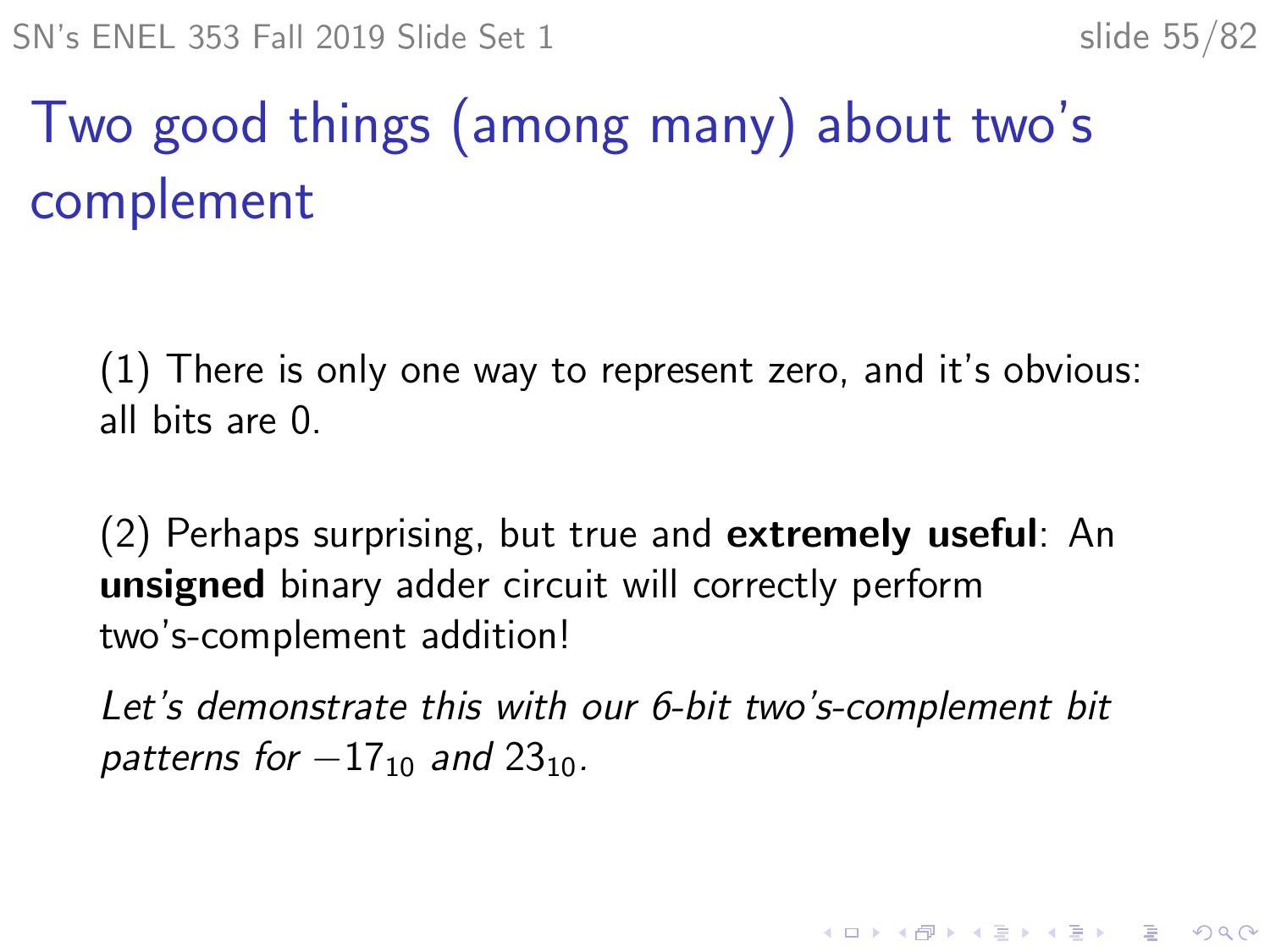Why does a circuit for unsigned addition also work for two's-complement addition?

It might seem like we've picked a system more or less at random for representing negative numbers.

Therefore it might seem like a **fluky accident** that an adder designed for unsigned numbers will handle negative numbers correctly!

In fact, straightforward but time-consuming mathematics proves why this is true. Your textbook and lectures both skip the proofs!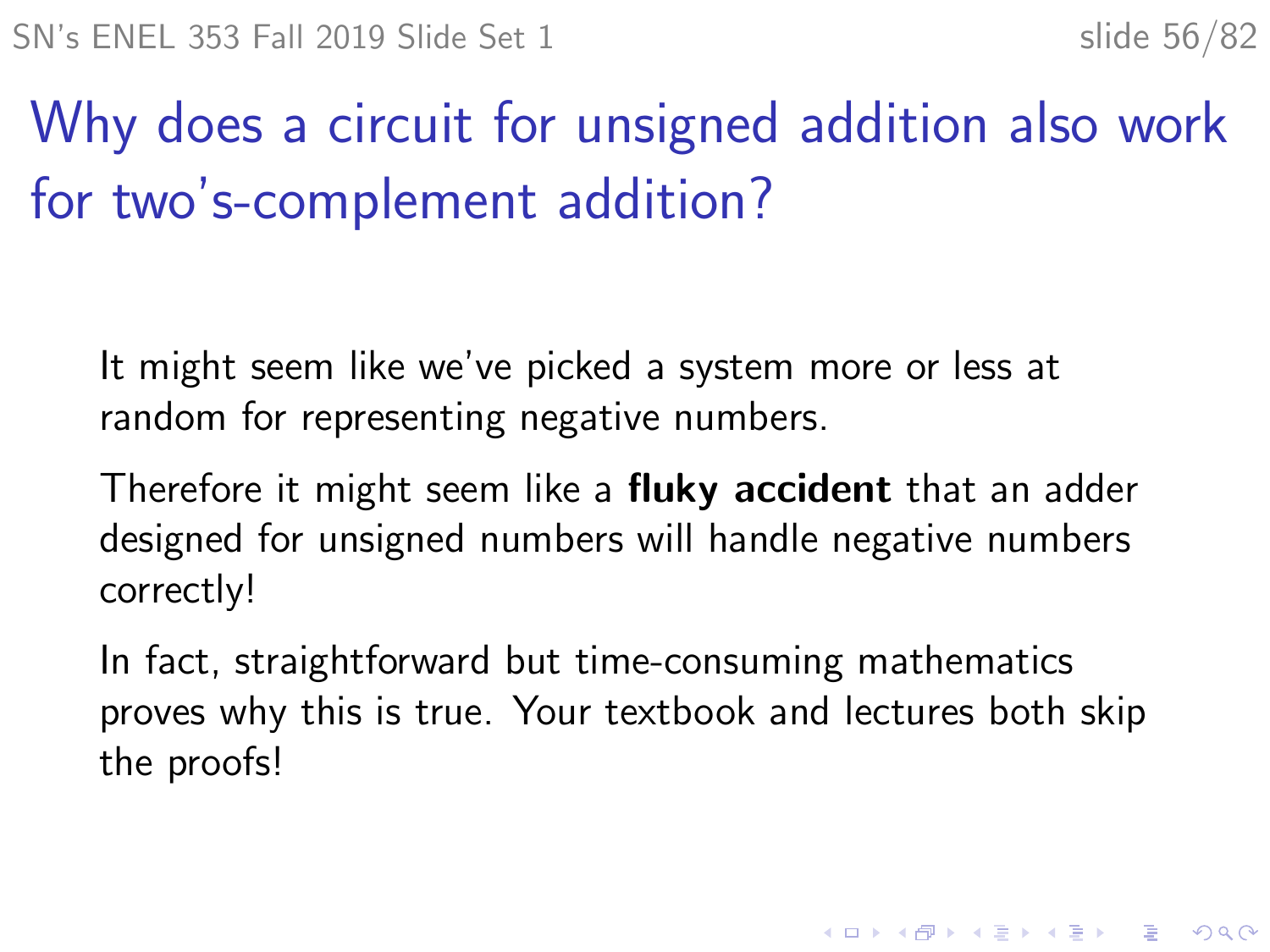#### Sum of a finite geometric series

A fact from mathematics: For any r,

$$
\sum_{i=0}^{k-1} r^{i} = 1 + r + r^{2} + \ldots + r^{k-2} + r^{k-1} = r^{k} - 1.
$$

What does that say about the largest ("most positive") number in an n-bit two's-complement system?

What if we negate the largest number? Does that give us the smallest ("most negative") number in the system?

(Attention: In the interest of saving time, ENEL 353 lectures skip the proofs of key facts about how two's complement works.)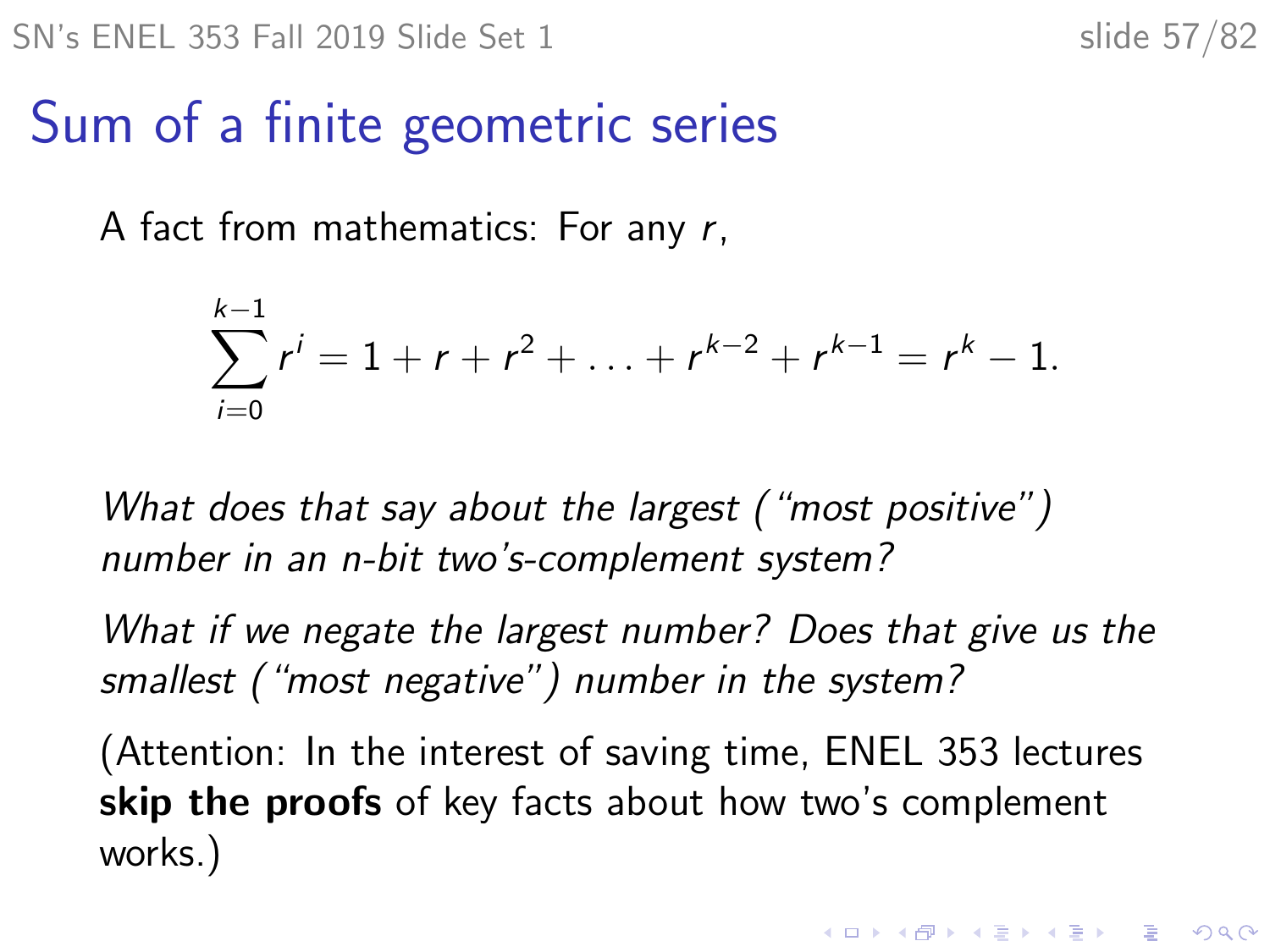KID KA KERKER E VOOR

#### Ranges for two's-complement systems

For an n-bit two's-complement system, the minimum value is  $-(2^{n-1})$  and the maximum value is  $2^{n-1}-1.$  Here are some example ranges for various choices of *n*:

| width $n \mid$ |                  | minimum value   maximum value |
|----------------|------------------|-------------------------------|
|                | $-2^3 = -8$      | $2^3 - 1 = 7$                 |
|                |                  |                               |
| 16             |                  |                               |
| 32             | $-2,147,483,648$ | 2,147,483,647                 |

The last row in the table gives the range of a typical C or C++ int type.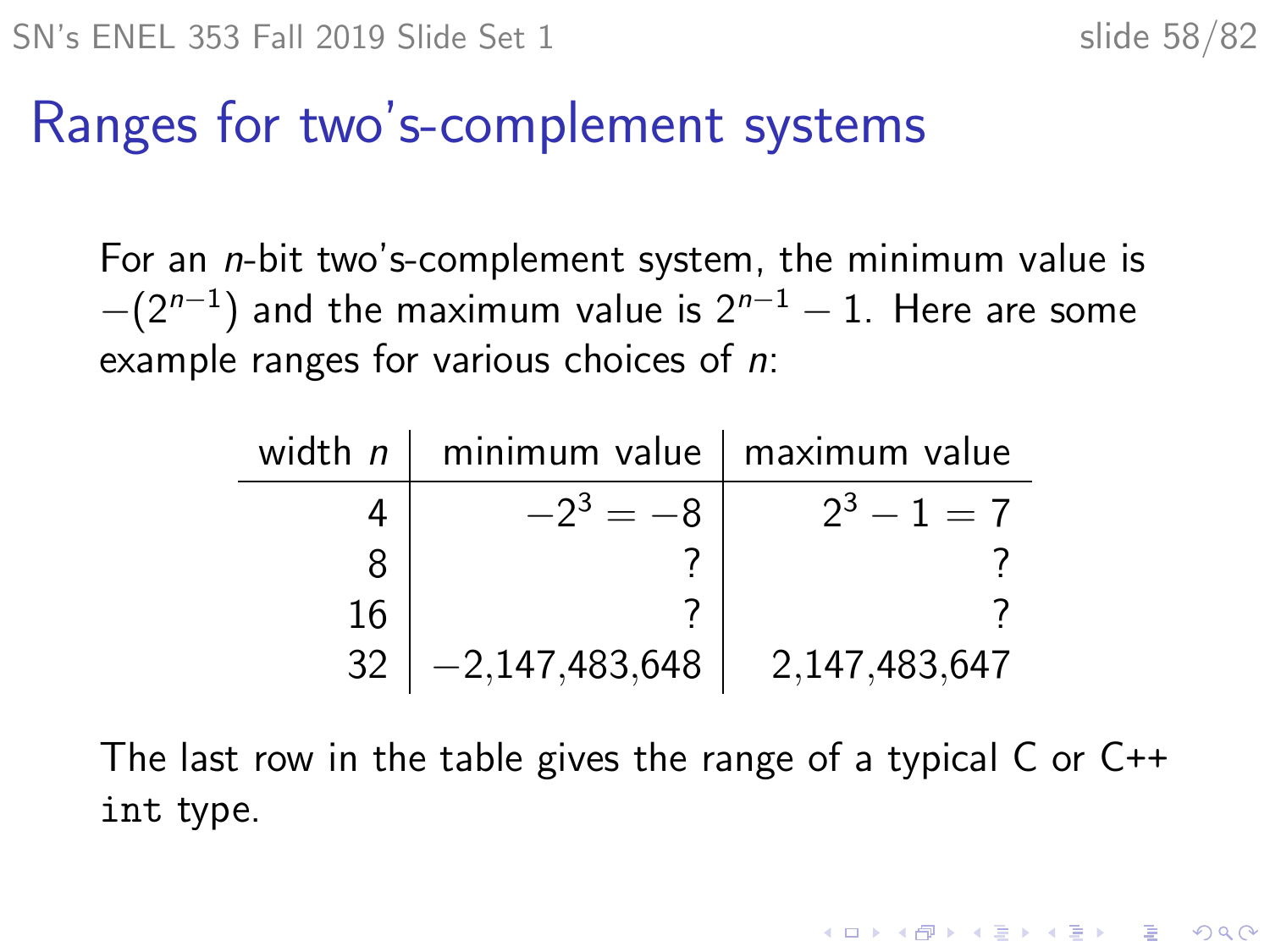SN's ENEL 353 Fall 2019 Slide Set 1 slide 59/82

## Overflow in two's-complement addition (often called "signed overflow")

What is the largest number in a 6-bit two's-complement system?

So, something will go wrong if we try to add  $23_{10} + 23_{10}$  in 6-bit two's complement. Let's see what happens . . .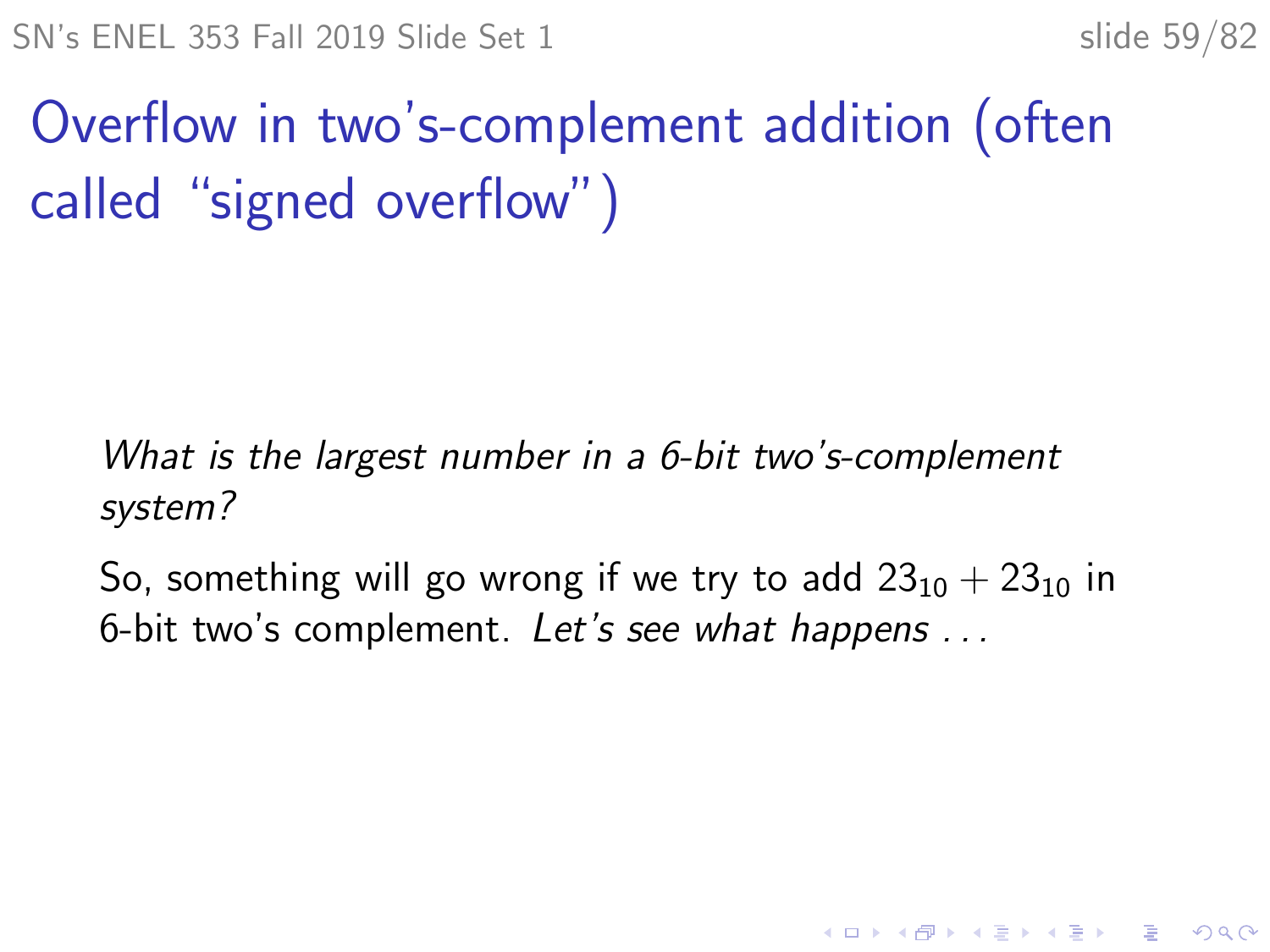4 0 > 4 4 + 4 = + 4 = + = + + 0 4 0 +

#### Facts about overflow in two's-complement addition

Overflow cannot happen when two numbers with opposite signs are added.

When two numbers with the same sign are added, overflow has occurred if and only if the sign of the result is obviously wrong.

Another way to detect overflow, not stated in Harris & Harris: Overflow has occurred if and only if the carry in to the MSB column does not match the carry out from that column.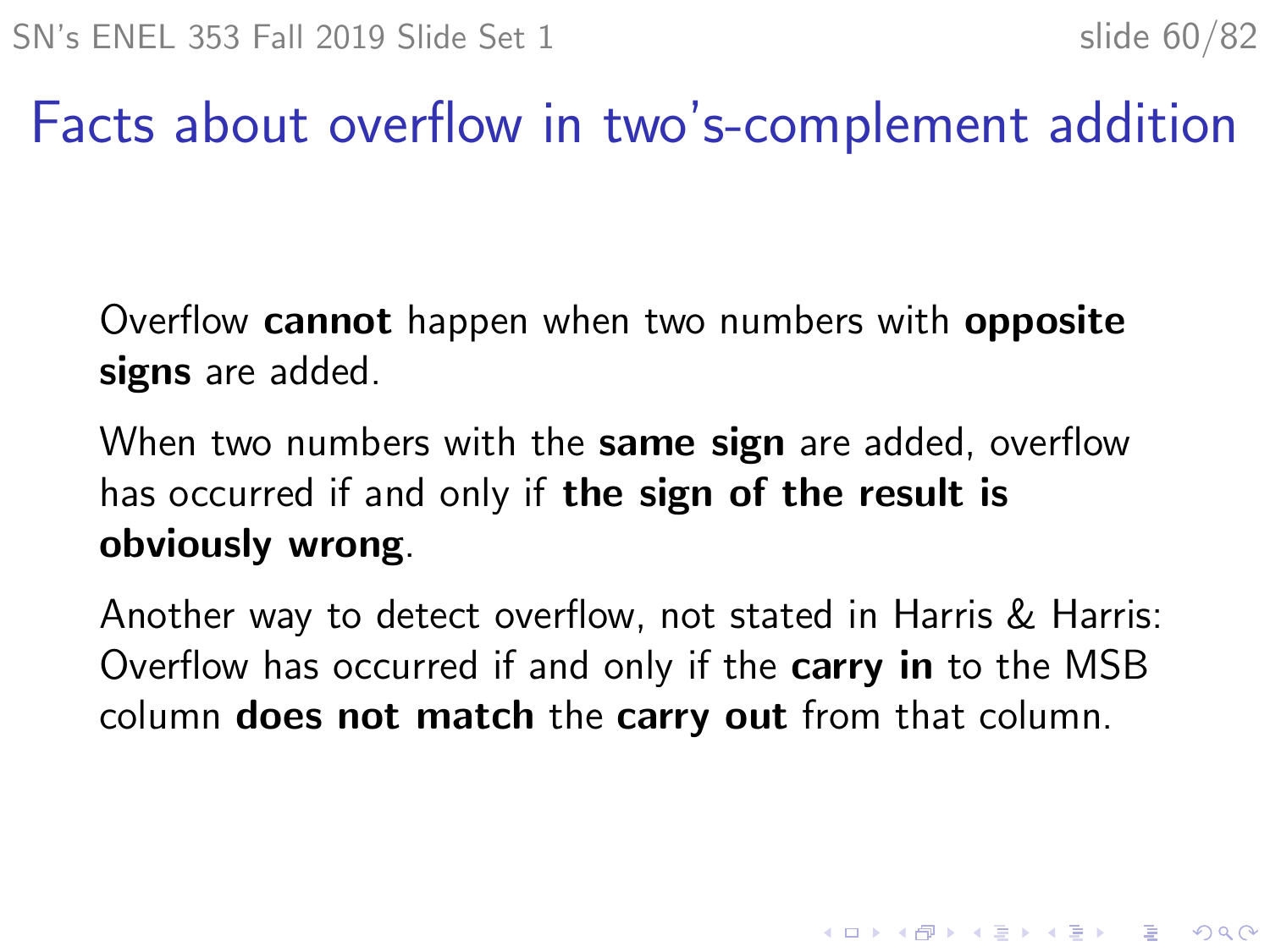## Unsigned overflow vs. signed overflow in binary addition

Unsigned overflow and signed overflow are NOT THE SAME **THING!** 

With an *n*-bit adder you can have neither, one but not the other, or both, depending on what the input bit patterns are.

Ways to detect **unsigned** overflow:

- $\triangleright$  Carry out of MSB column is 1.
- $\triangleright$  *n*-bit sum is smaller than either of the *n*-bit numbers being added.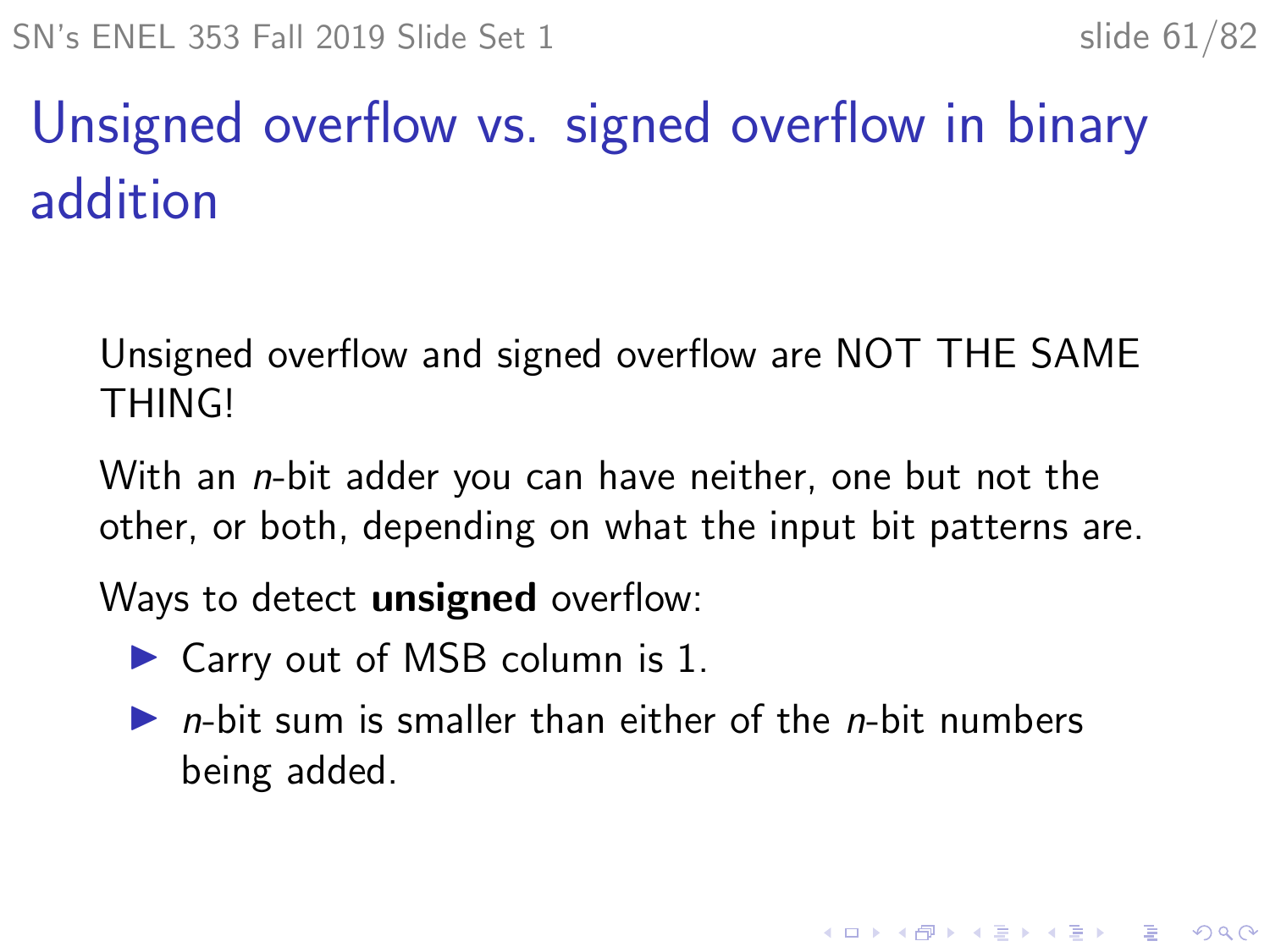## Unsigned overflow vs. signed overflow in binary addition: 4-bit examples

In addition of 1100 and 1101 is there unsigned overflow? Is there signed overflow?

What about in each of these three additions?

|     | carry: 10000 |     | carry: $11110$ | carry: 01100 |
|-----|--------------|-----|----------------|--------------|
|     | 1100         |     | 1111           | 0110         |
| $+$ | 1010         | $+$ | 0001           | 0011         |
|     | 0110         |     | 0000           | 1001         |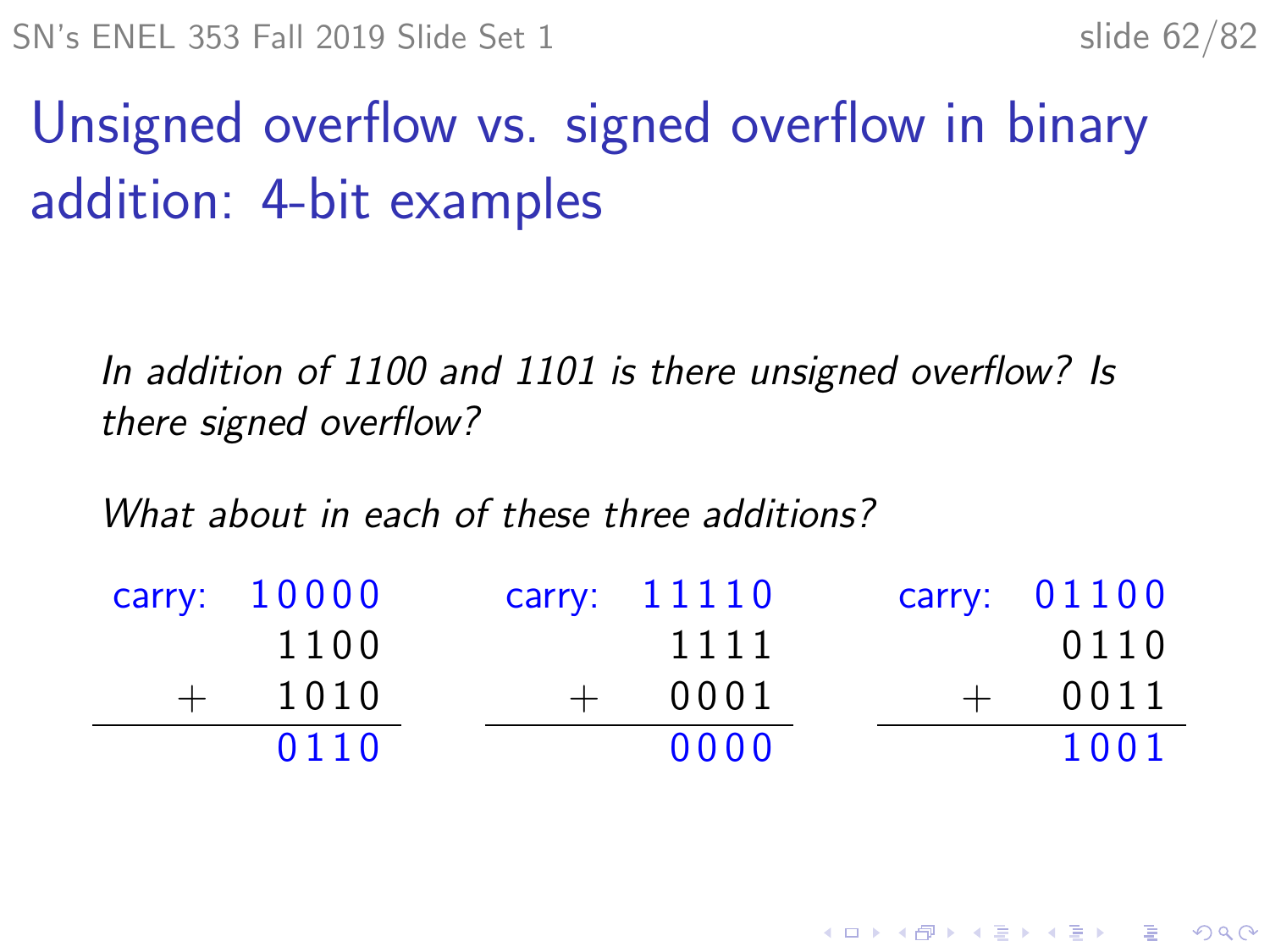## <span id="page-62-0"></span>Outline of Slide Set 1

- [About these slides](#page-2-0)
- [Introduction to number systems](#page-5-0)
- [Radices other than ten . . .](#page-10-0)
- [Signed and unsigned number systems](#page-26-0)
- [Unsigned addition](#page-29-0)
- [Overflow in fixed-width number systems](#page-37-0)
- [Signed numbers](#page-41-0)
- [Two's complement systems for signed integers](#page-47-0)
- [Codes—BCD and Gray Codes](#page-62-0)
- [Shaft Encoders](#page-73-0)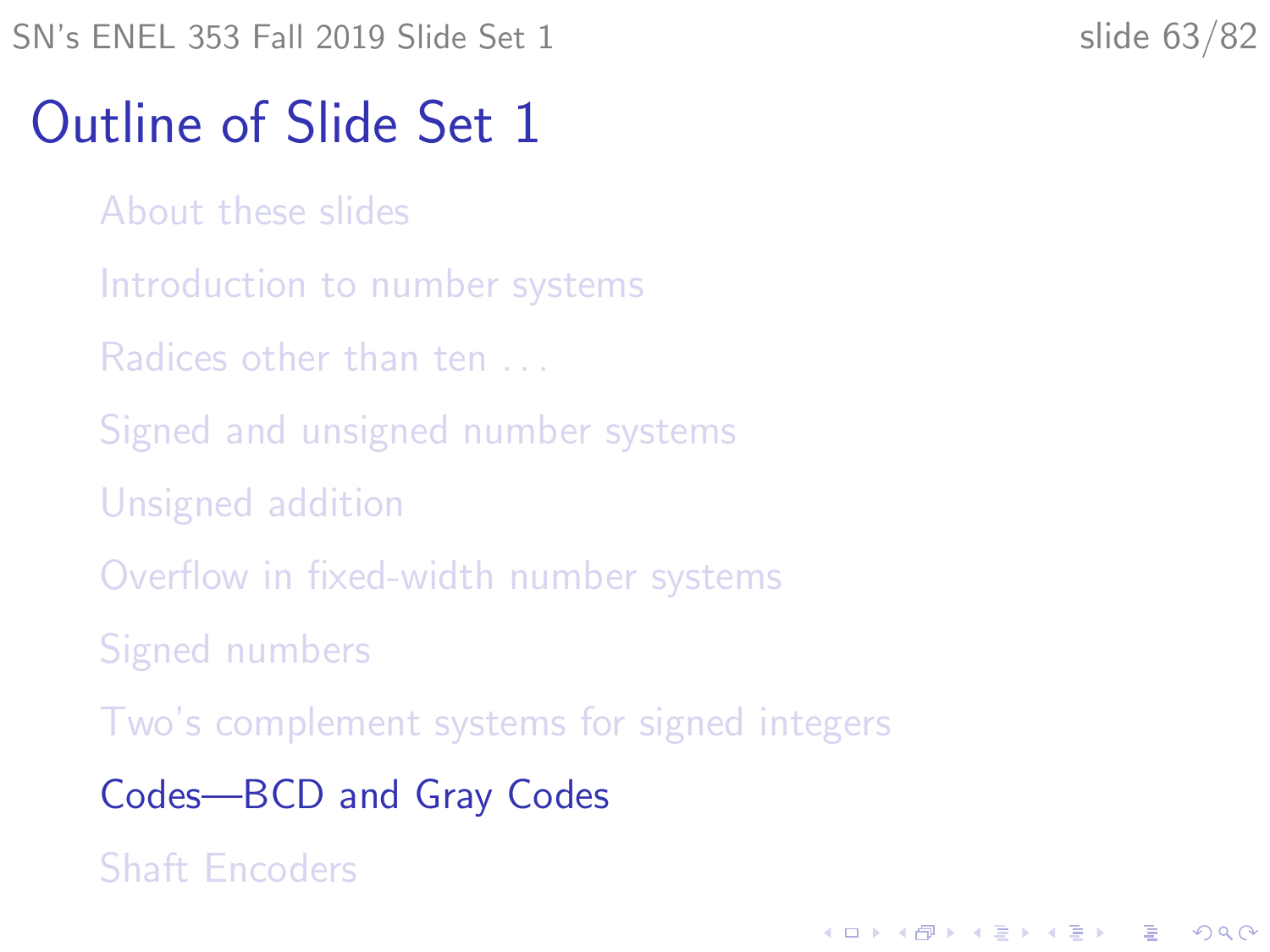#### Codes—BCD and Gray Codes

In this course, a *code* is a *system* for representing numbers or symbols with sequences of 1's and 0's.

Codes we've seen so far in this course: unsigned binary, sign/magnitude, two's complement.

Some other important codes: ASCII code for text, BCD code for base ten numbers, Gray codes.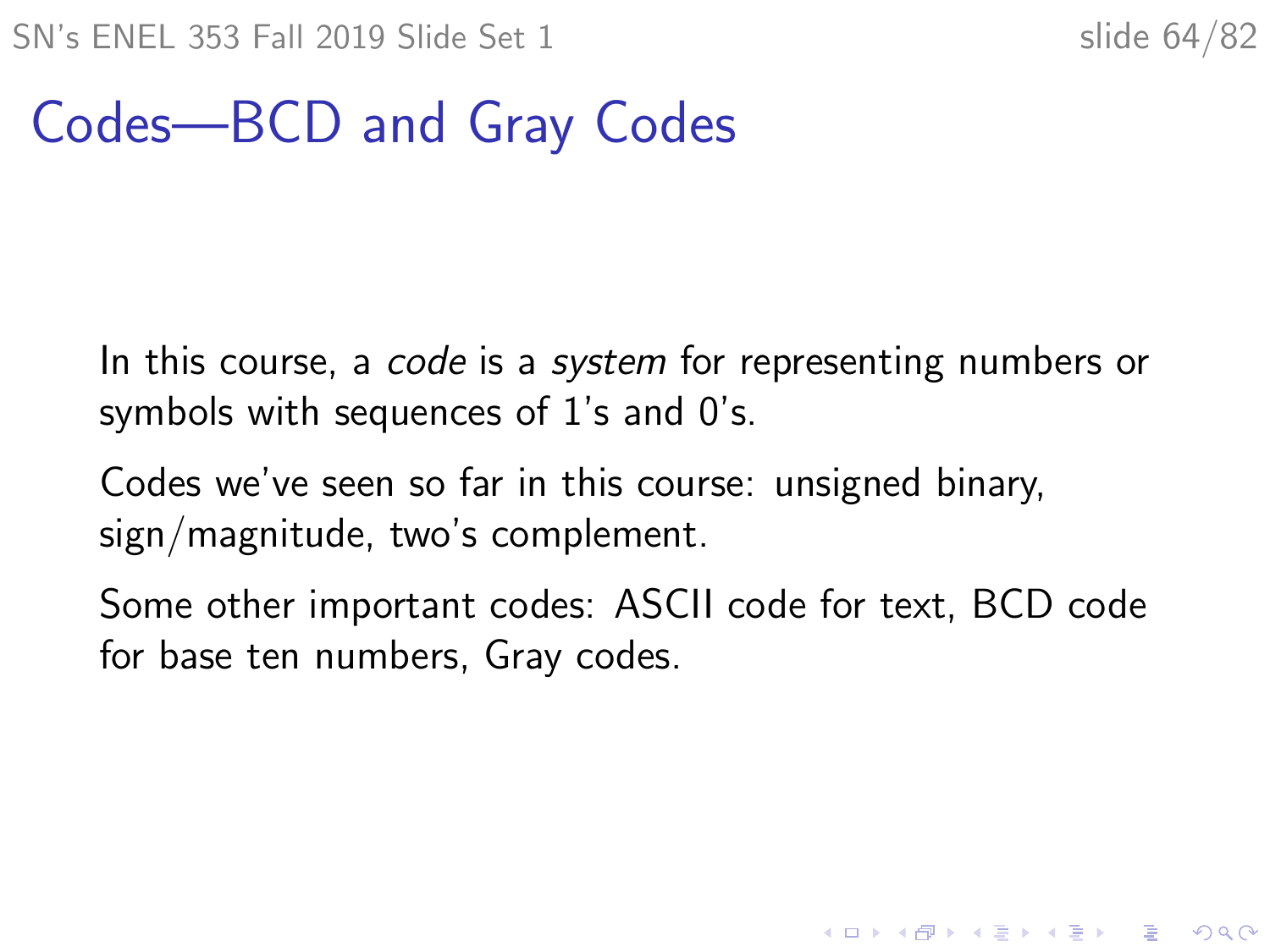## BCD: Binary Coded Decimal

Each digit in a BCD-encoded decimal number is represented by a 4-bit "word".

For example, in 16-bit BCD, how would  $1985_{10}$  be encoded?

| decimal | BCD code |
|---------|----------|
| digit   | "word"   |
| 0       | 0000     |
| 1       | 0001     |
| 2       | 0010     |
| 3       | 0011     |
| 4       | 0100     |
| 5       | 0101     |
| 6       | 0110     |
| 7       | 0111     |
| 8       | 1000     |
|         | 1001     |

**KORKARYKERKER POLO**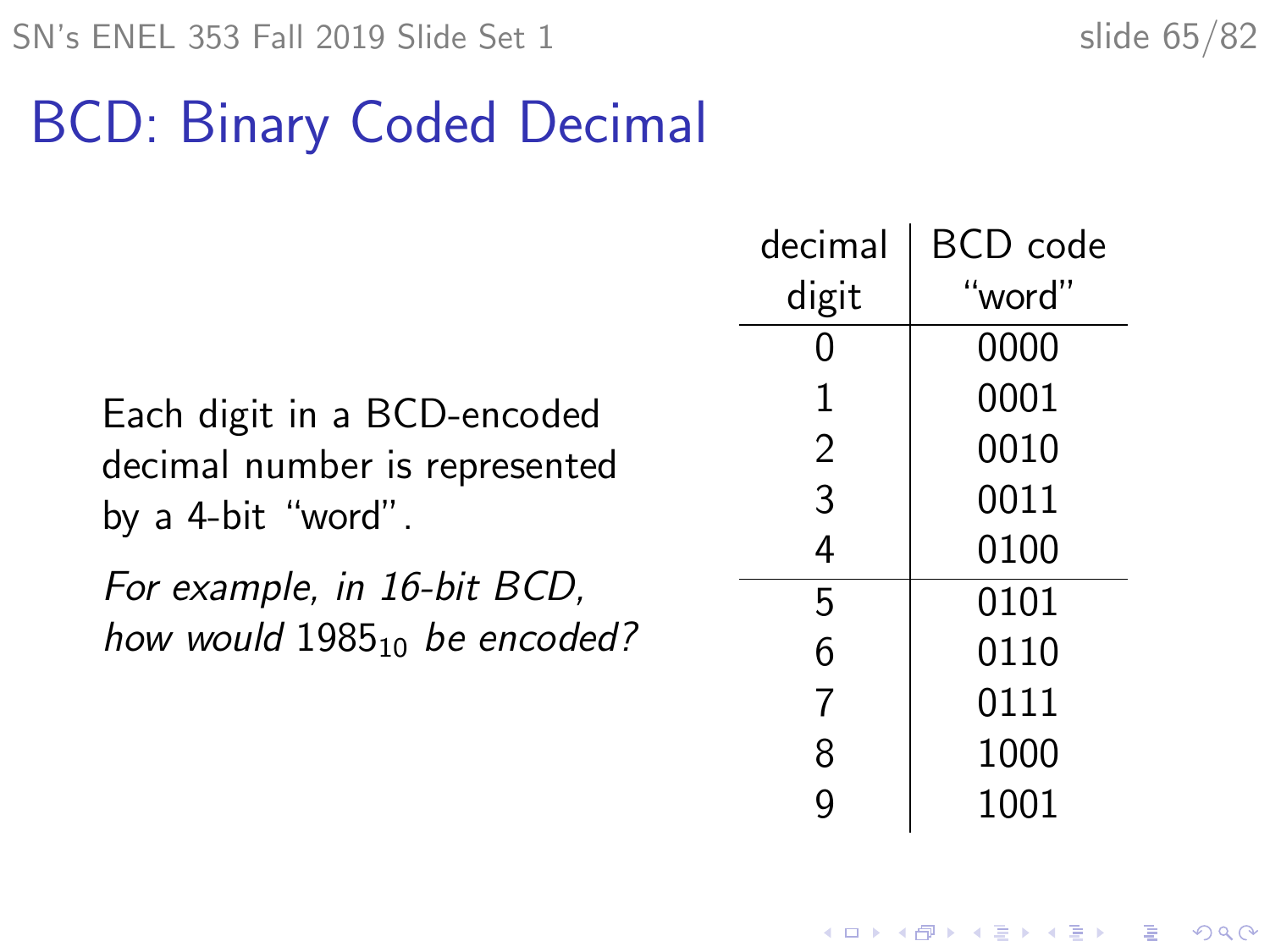SN's ENEL 353 Fall 2019 Slide Set 1 slide 66/82



## An application of BCD encoding: Simple calculators



Keyboard input is base ten, and so is display output. To keep the design as simple as possible, it makes sense to store numbers and do arithmetic in base ten.

Photo from <www.oldcalculatormuseum.com/us1.html>

**KORK ERKER ADAM ADA**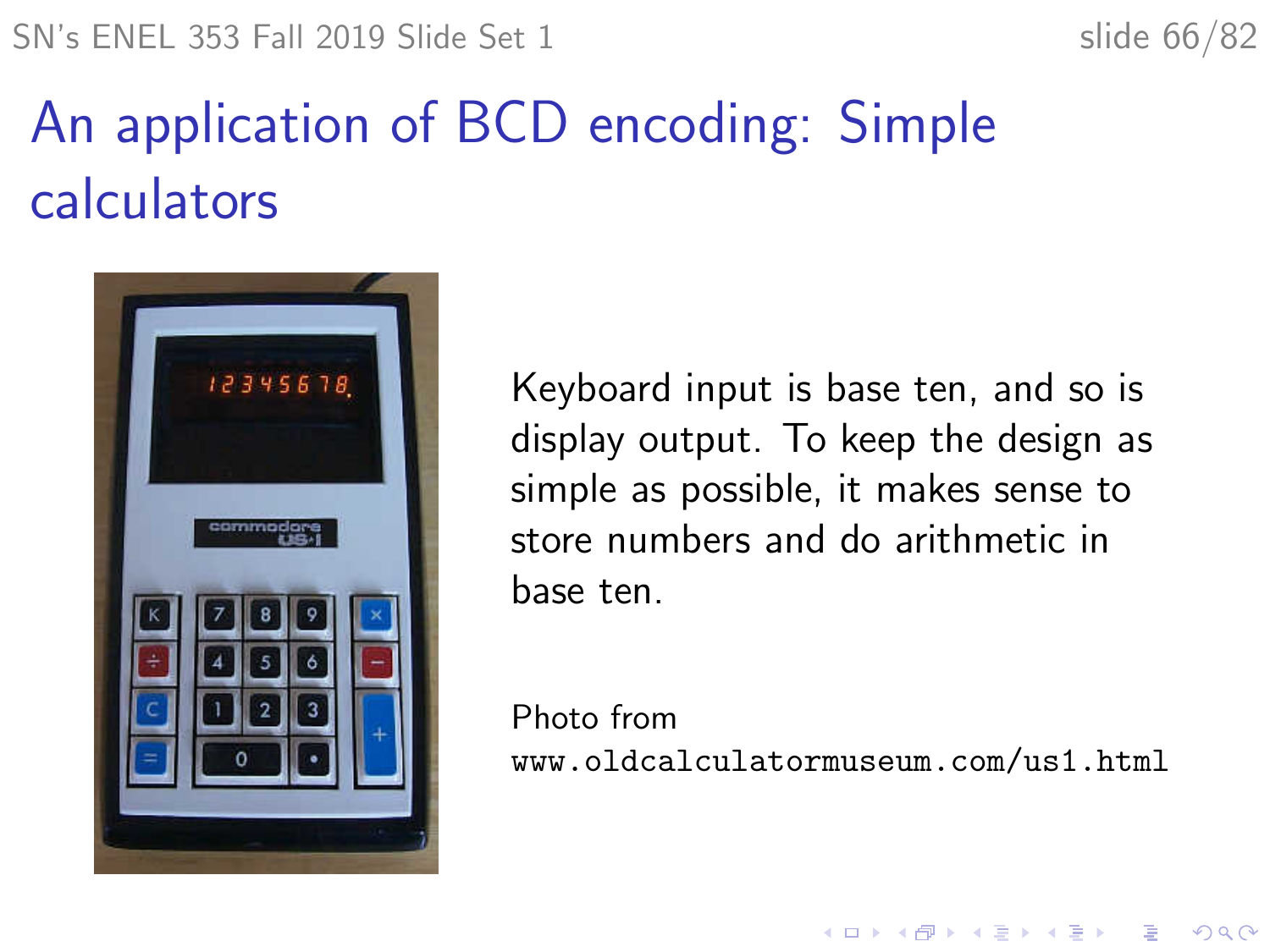4 0 > 4 4 + 4 = + 4 = + = + + 0 4 0 +

#### How each digit in the calculator is displayed

Each digit uses a "7-segment display"—a collection of 7 LEDs. (More modern equipment uses LCDs instead of LEDs—LCDs use much less power.)

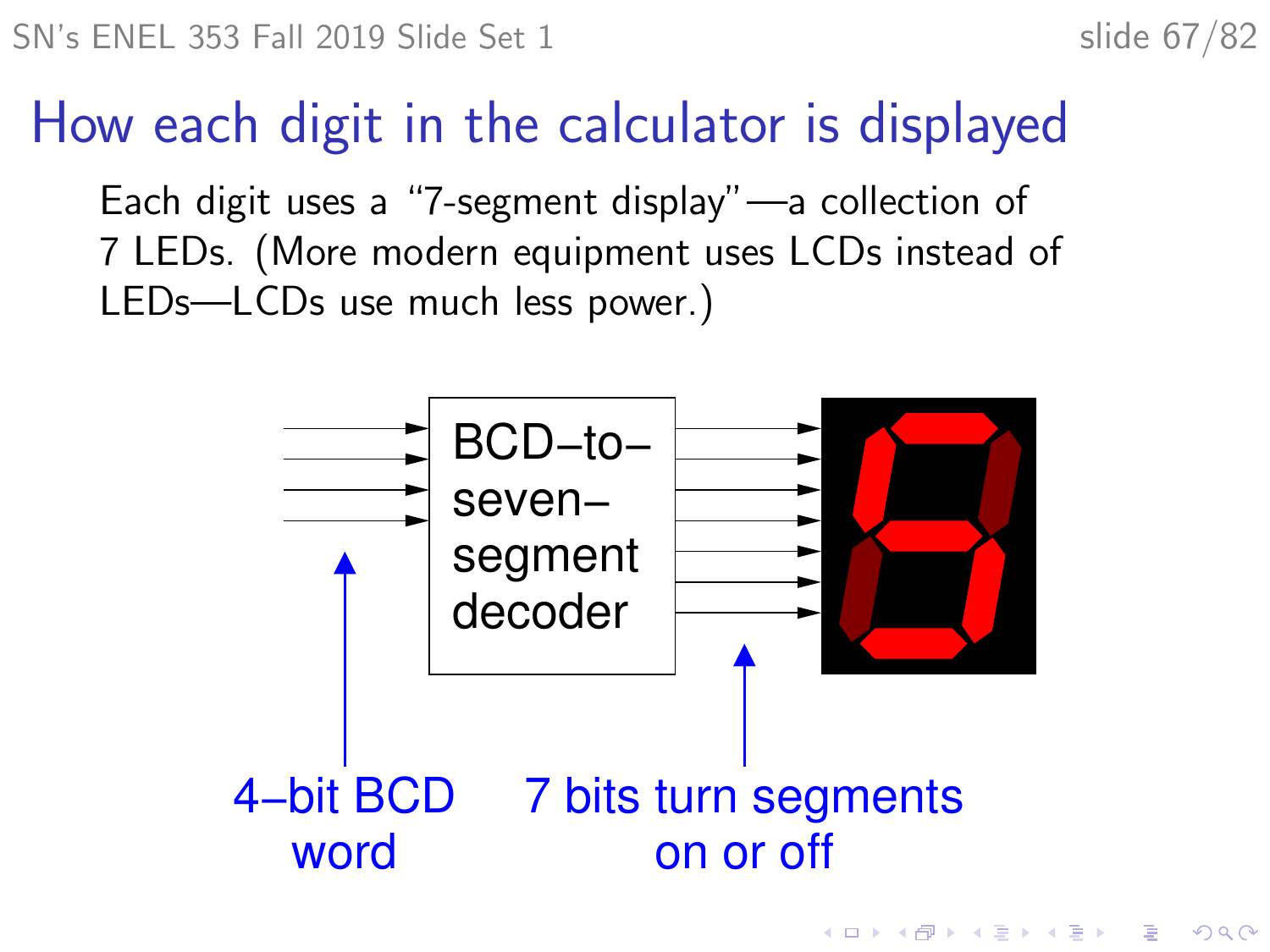### BCD Arithmetic Algorithms, Circuits and Software

A BCD-based calculator needs logic circuits and microprocessor software to do BCD arithmetic: addition, subtraction, multiplication, division.

Past years' versions of ENEL 353 (2012 and before) spent a little time explaining how to do addition wth BCD-encoded numbers. Students in ENEL 353 in Fall 2019 MAY be tested on how BCD representation works, but will NOT be tested on BCD addition.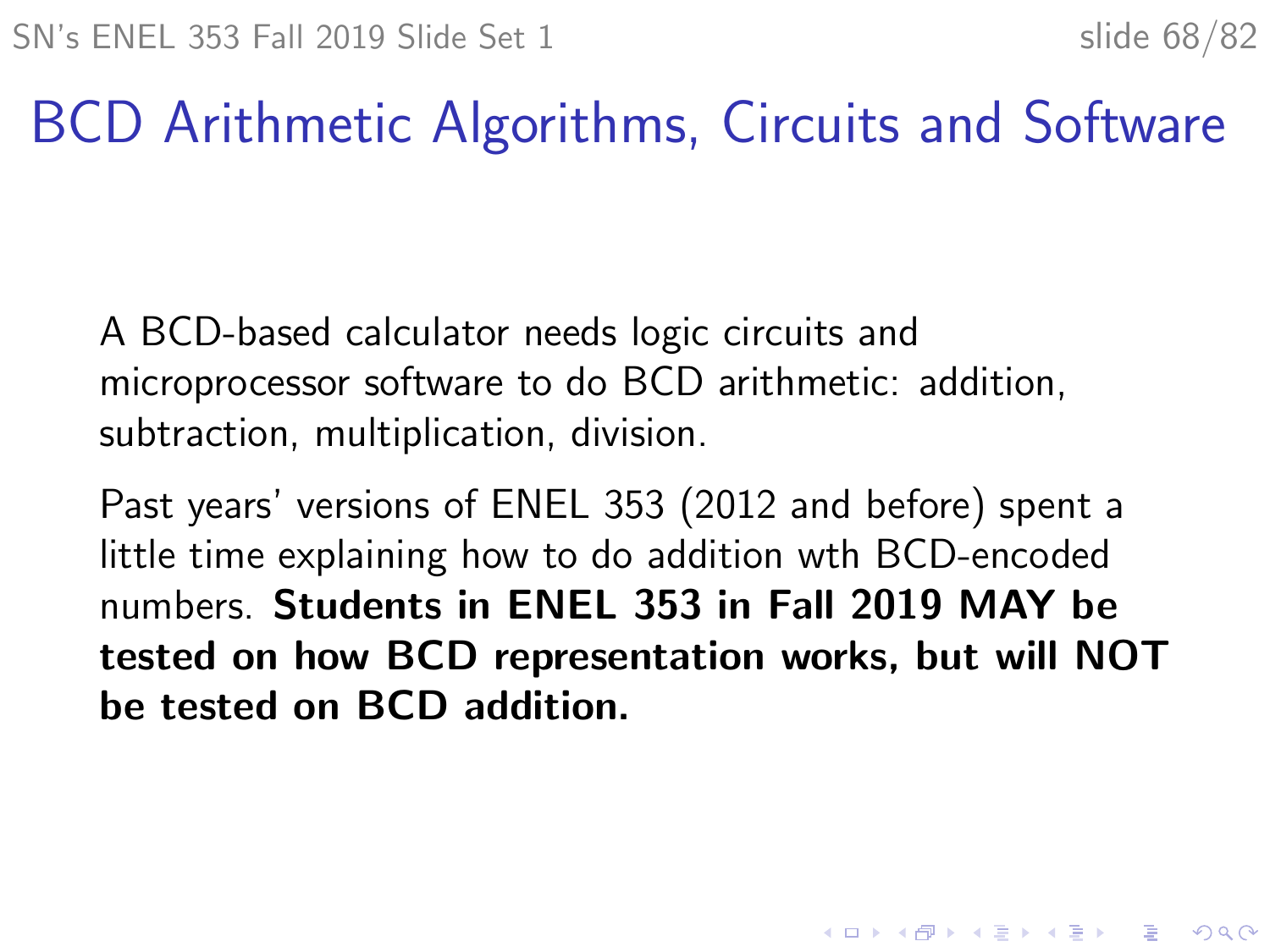#### Gray codes

In an n-bit Gray code, each code word differs from the previous one in only one bit position. Also the first and last codes differ in only one bit position.

That is NOT true for n-bit unsigned binary encoding!

|                | 3-bit       | 3-bit |
|----------------|-------------|-------|
|                | unsigned    | Gray  |
| number         | binary code | code  |
| 0              | 000         | 000   |
| 1              | 001         | 001   |
| $\overline{2}$ | 010         | 011   |
| 3              | 011         | 010   |
| 4              | 100         | 110   |
| 5              | 101         | 111   |
| 6              | 110         | 101   |
|                | 111         | 100   |

**KORKARYKERKER POLO**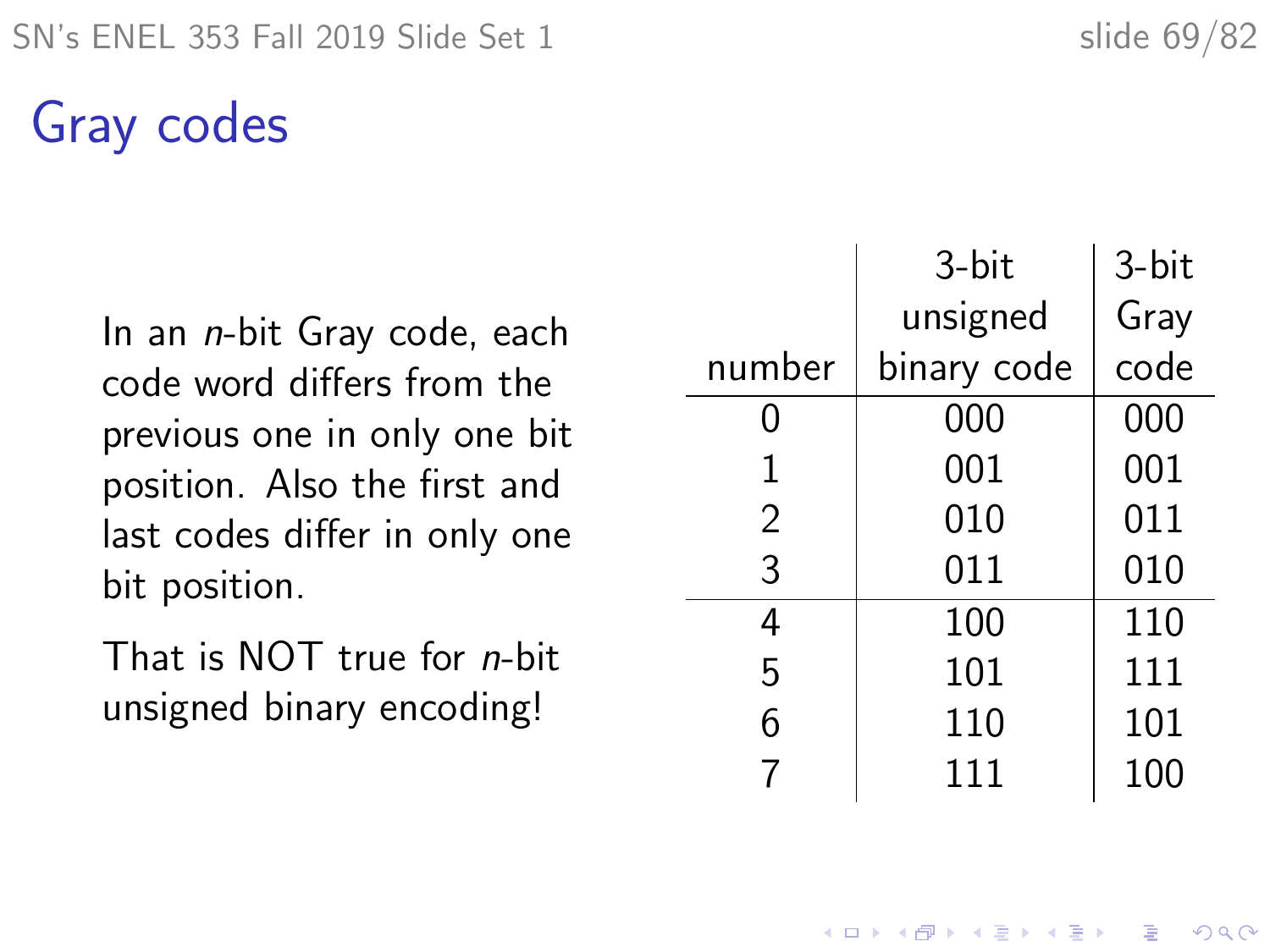#### Construction of Gray codes

Start with 1-bit Gray code . . .

Duplicate previous Gray code in reverse order . . .

1st half gets leading 0, 2nd half gets leading 1 . . .

|      | 1-bit |
|------|-------|
| num- | Gray  |
| ber  | code  |
| ( )  | U     |
|      |       |

| incomplete |  |  |
|------------|--|--|
| 2-bit      |  |  |
| Gray       |  |  |
| code       |  |  |
| 1          |  |  |
| 1          |  |  |
| 1          |  |  |
|            |  |  |
|            |  |  |

|      | complete |  |
|------|----------|--|
|      | 2-bit    |  |
| num- | Gray     |  |
| ber  | code     |  |
| 0    | 00       |  |
| 1    | 01       |  |
| 2    | 11       |  |
| ς    | 10       |  |
|      |          |  |

 $\mathbf{E} = \mathbf{A} \oplus \mathbf{B} + \mathbf{A} \oplus \mathbf{B} + \mathbf{A} \oplus \mathbf{B} + \mathbf{A} \oplus \mathbf{A}$ 

 $2990$ 

Repeat this process until the code has the desired number of bits.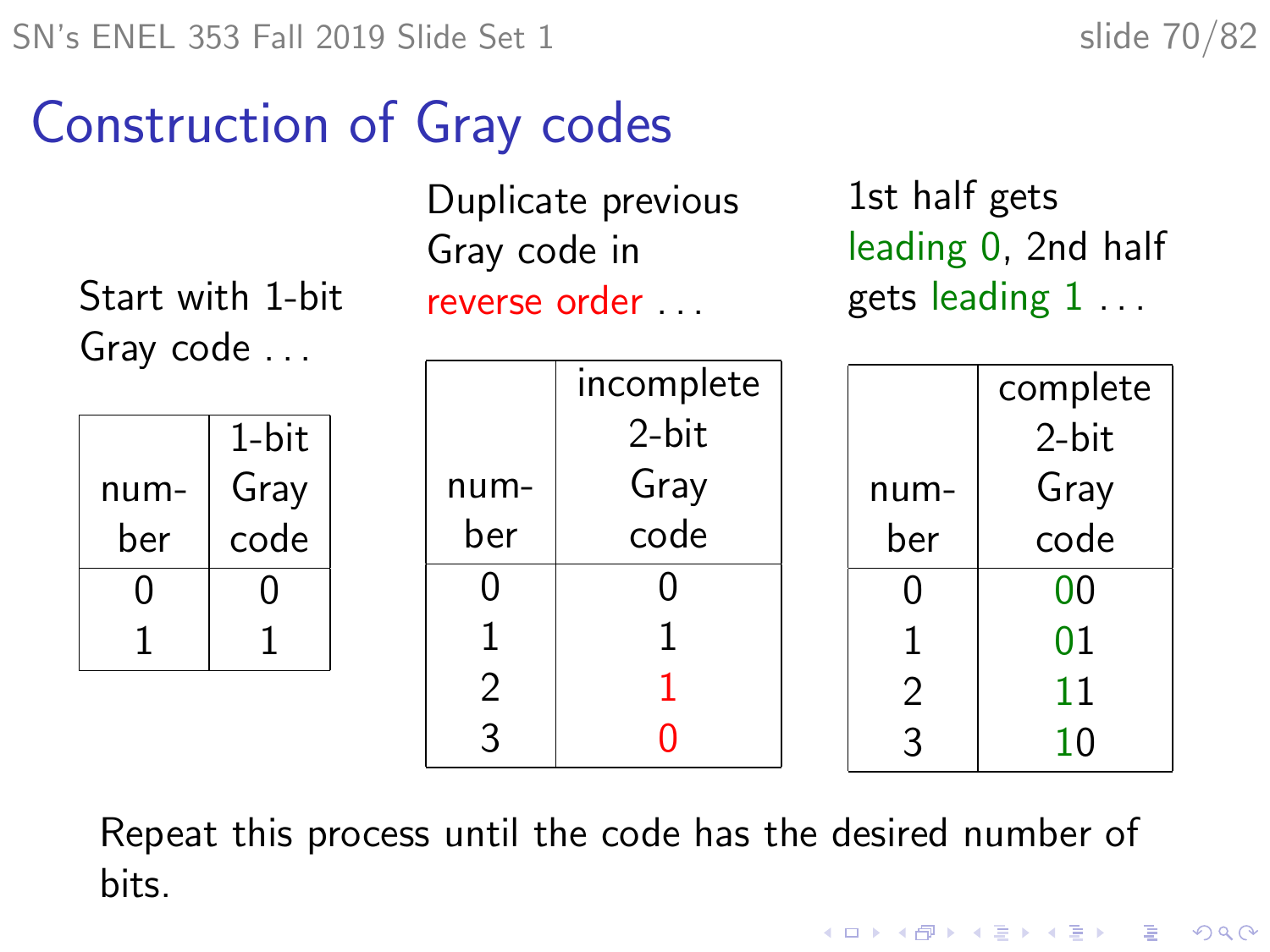#### Construction of Gray codes, continued

Let's use the construction algorithm to generate the 3-bit Gray code.

Do it yourself: Starting with the 3-bit Gray code, use the construction algorithm to generate the 4-bit Gray code, and check your work against the table on the next slide.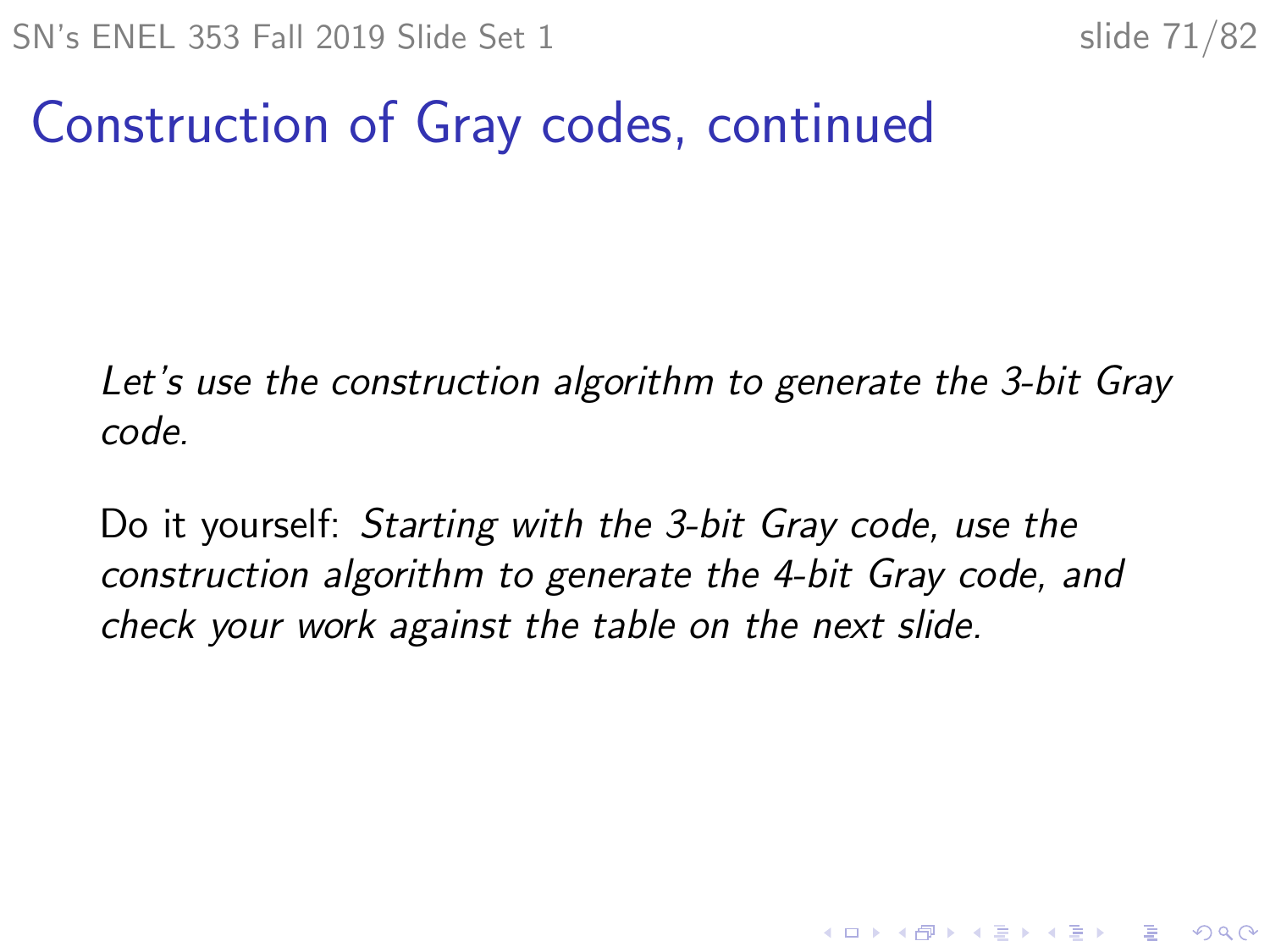K ロ ▶ K @ ▶ K 할 ▶ K 할 ▶ | 할 | ⊙Q @

#### 4-bit Gray code

| number | Gray code | number | Gray code |
|--------|-----------|--------|-----------|
|        | 0000      | 8      | 1100      |
|        | 0001      | 9      | 1101      |
| 2      | 0011      | 10     | 1111      |
| 3      | 0010      | 11     | 1110      |
| 4      | 0110      | 12     | 1010      |
| 5      | 0111      | 13     | 1011      |
|        | 0101      | 14     | 1001      |
|        | 0100      | 15     | 1000      |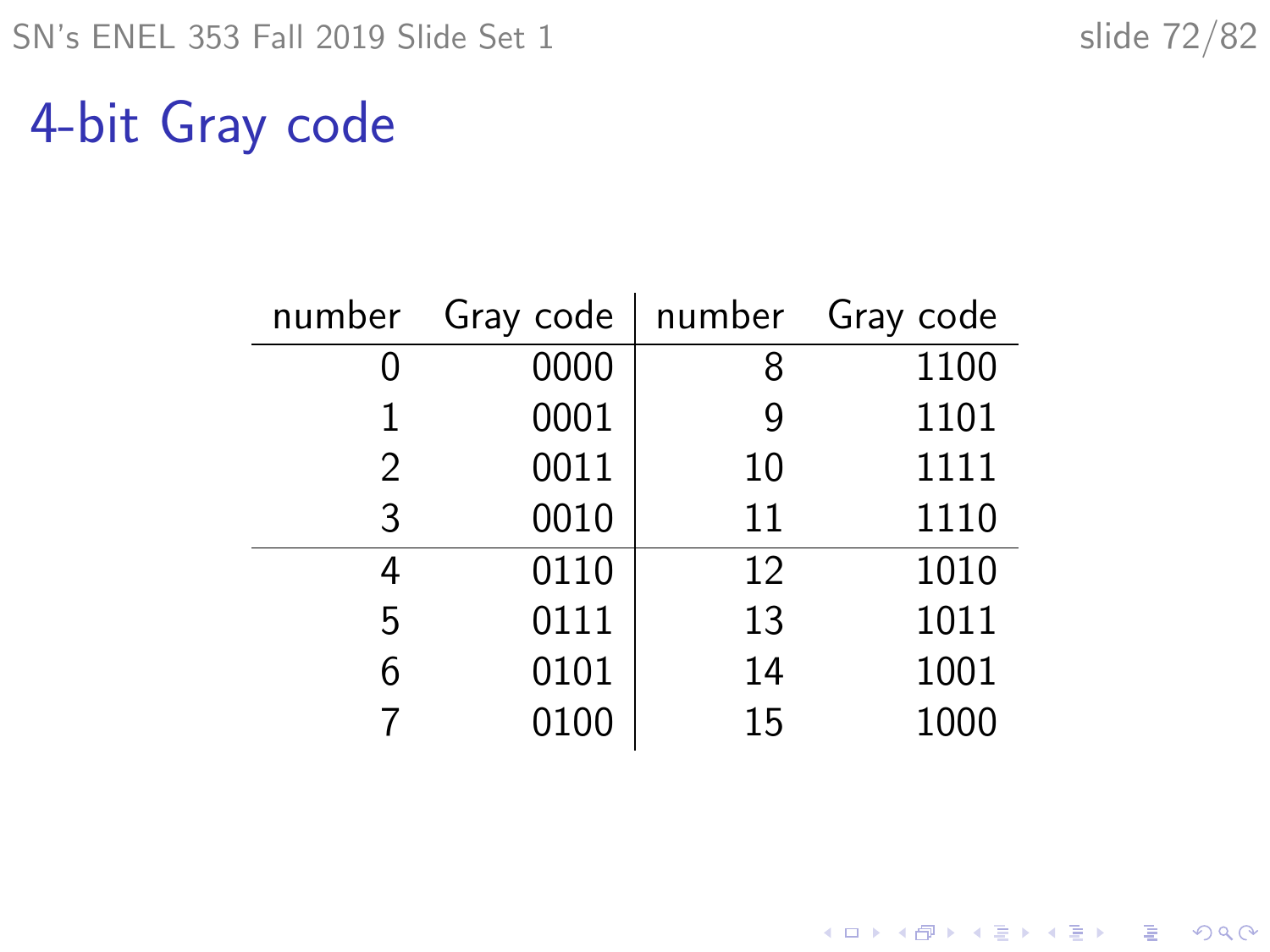**KORKARYKERKER POLO** 

# Gray code to unsigned binary code conversion, unsigned binary code to Gray code conversion



The Gray code bit is 0 if the adjacent binary code bits match each other. Otherwise the Gray code bit is 1.

Let's convert 4-bit binary 0110 to Gray code, and 6-bit Gray code 101110 to binary.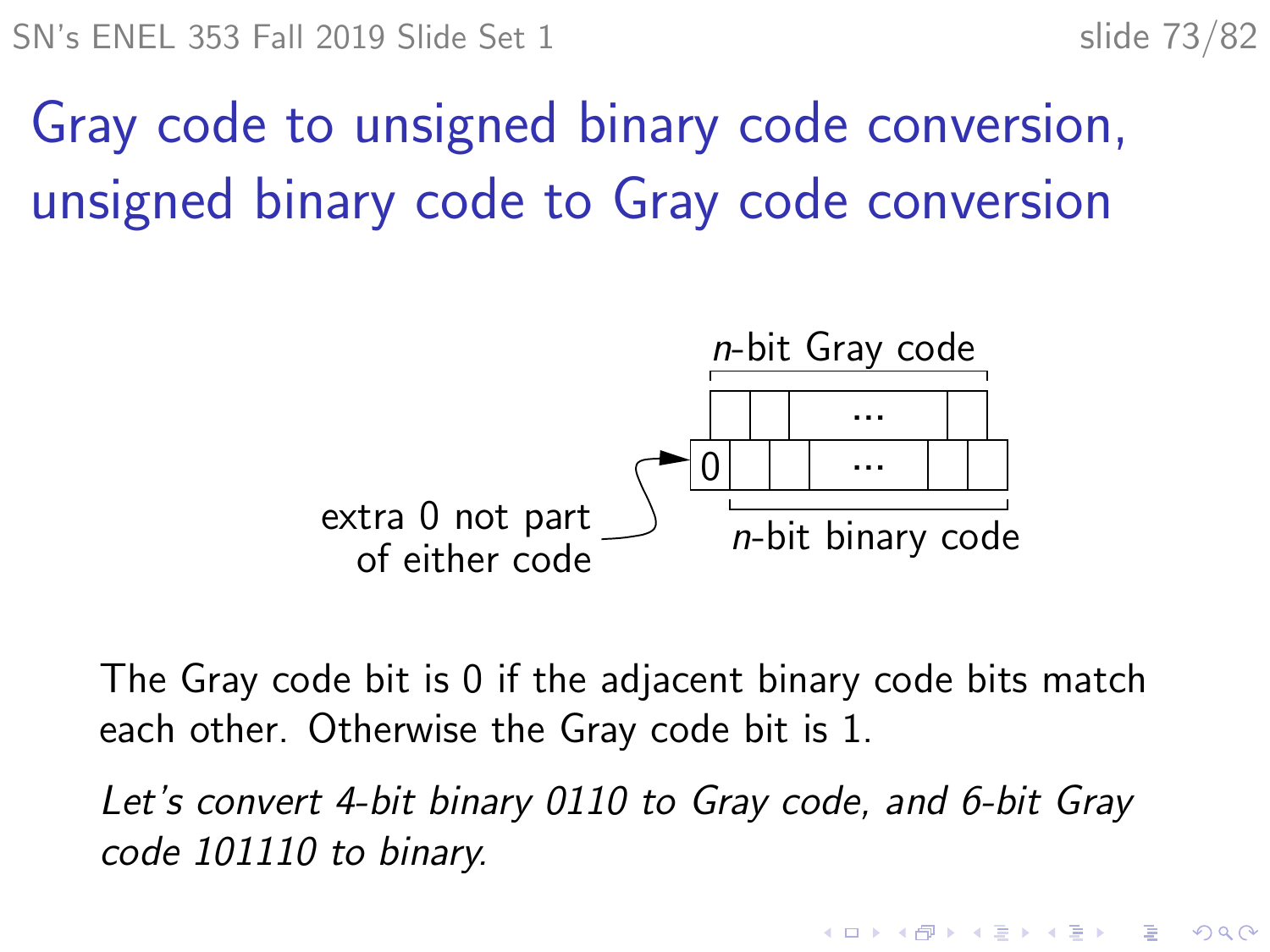**KORKARYKERKER POLO** 

## <span id="page-73-0"></span>Outline of Slide Set 1

- [About these slides](#page-2-0)
- [Introduction to number systems](#page-5-0)
- [Radices other than ten . . .](#page-10-0)
- [Signed and unsigned number systems](#page-26-0)
- [Unsigned addition](#page-29-0)
- [Overflow in fixed-width number systems](#page-37-0)
- [Signed numbers](#page-41-0)
- [Two's complement systems for signed integers](#page-47-0)
- [Codes—BCD and Gray Codes](#page-62-0)
- [Shaft Encoders](#page-73-0)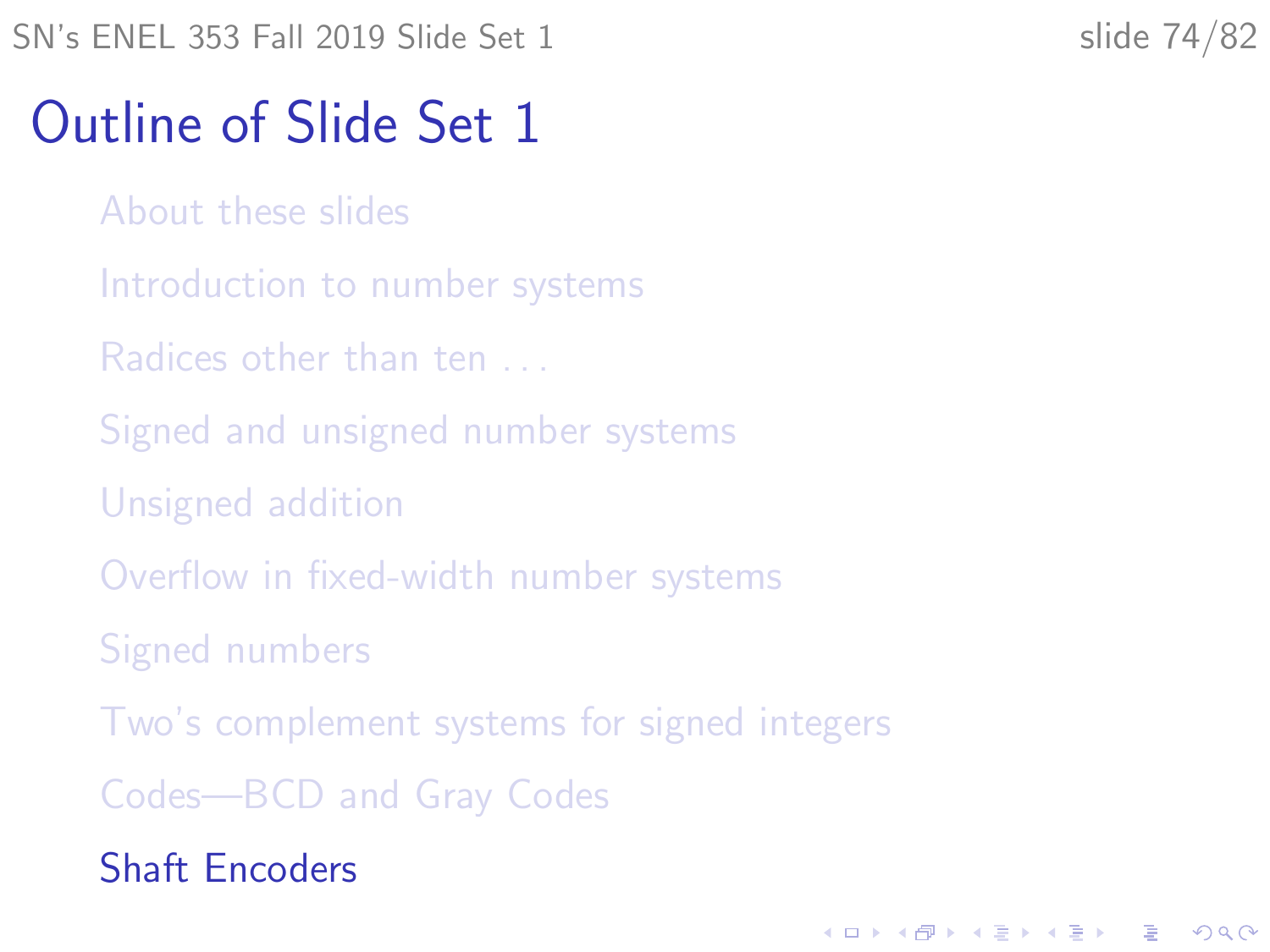KELK KØLK VELKEN EL 1990

## Shaft encoders: An application of Gray codes

A shaft encoder is a device for reporting the angular position of some rotating piece of equpiment.

A digital shaft encoder reports the angle as a **sequence of** bits.

As an example, let's consider the design of a 4-bit shaft encoder. It will measure the rotation of a spinning disk with a precision of one-sixteenth of a revolution.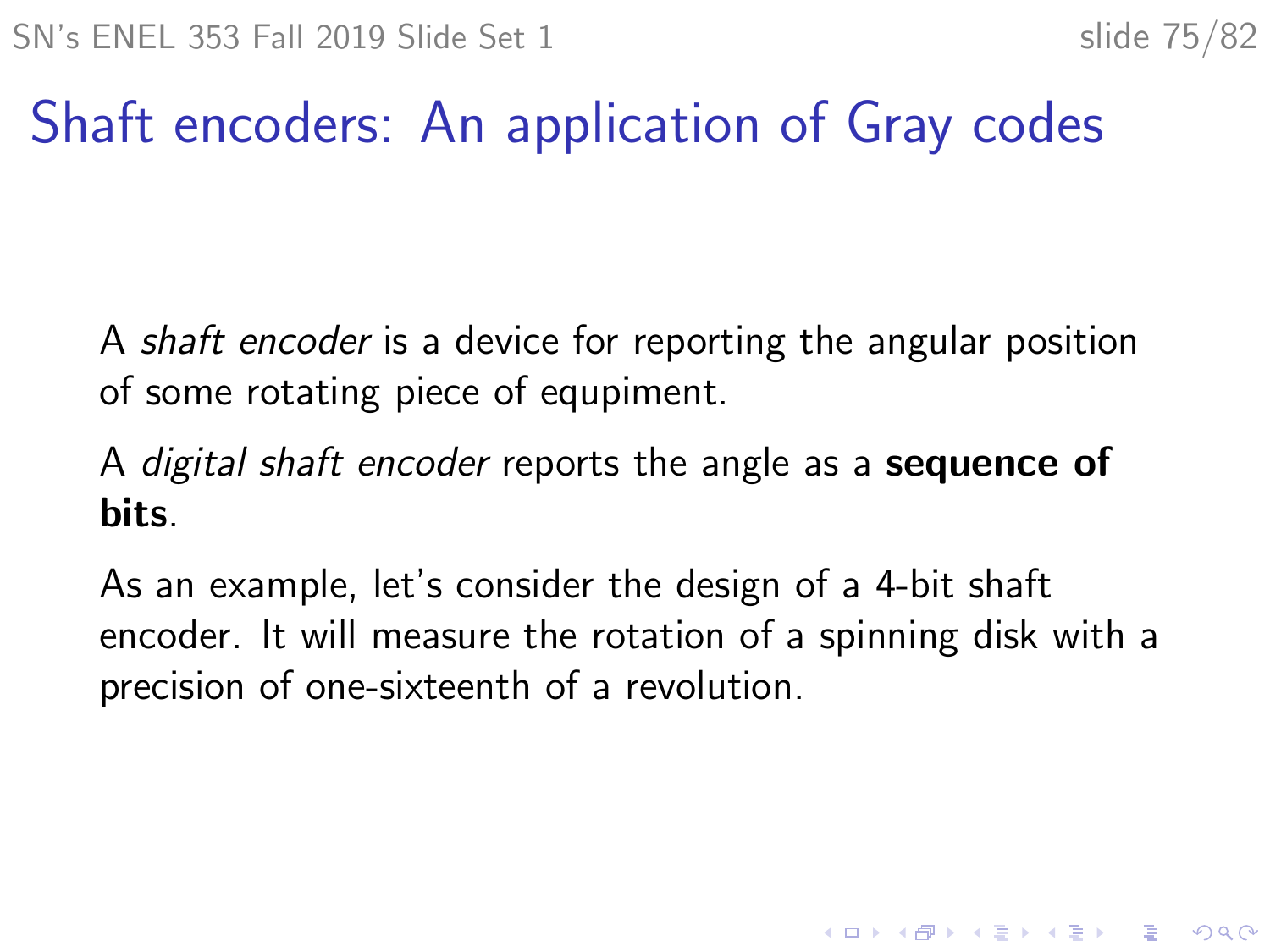K ロ ▶ K 個 ▶ K 할 ▶ K 할 ▶ 이 할 → 9 Q Q →

We'll divide the surface of the disk into sixteen regions that will look somewhat like pie wedges.

Black and white paint will be used to paint bit patterns on to each wedge. For example, black-black-white-black will represent 0010.

Optical sensors will be used to detect whether the paint under each sensor is black or white.

One possible arrangement is shown on the next slide.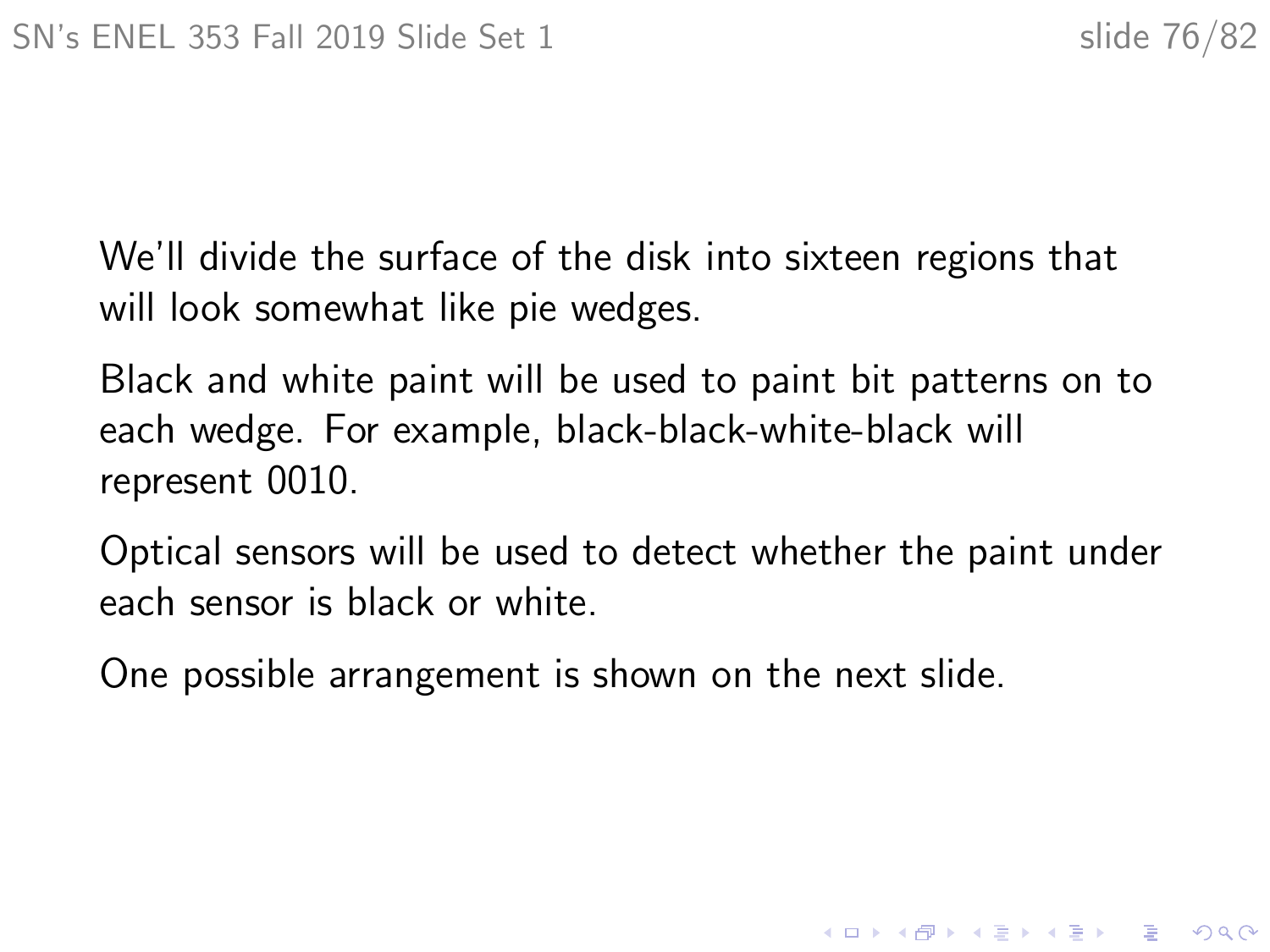K ロ ▶ K 個 ▶ K 할 ▶ K 할 ▶ 이 할 → 9 Q Q →



What bit pattern will the sensors report when the disk is in the position shown above?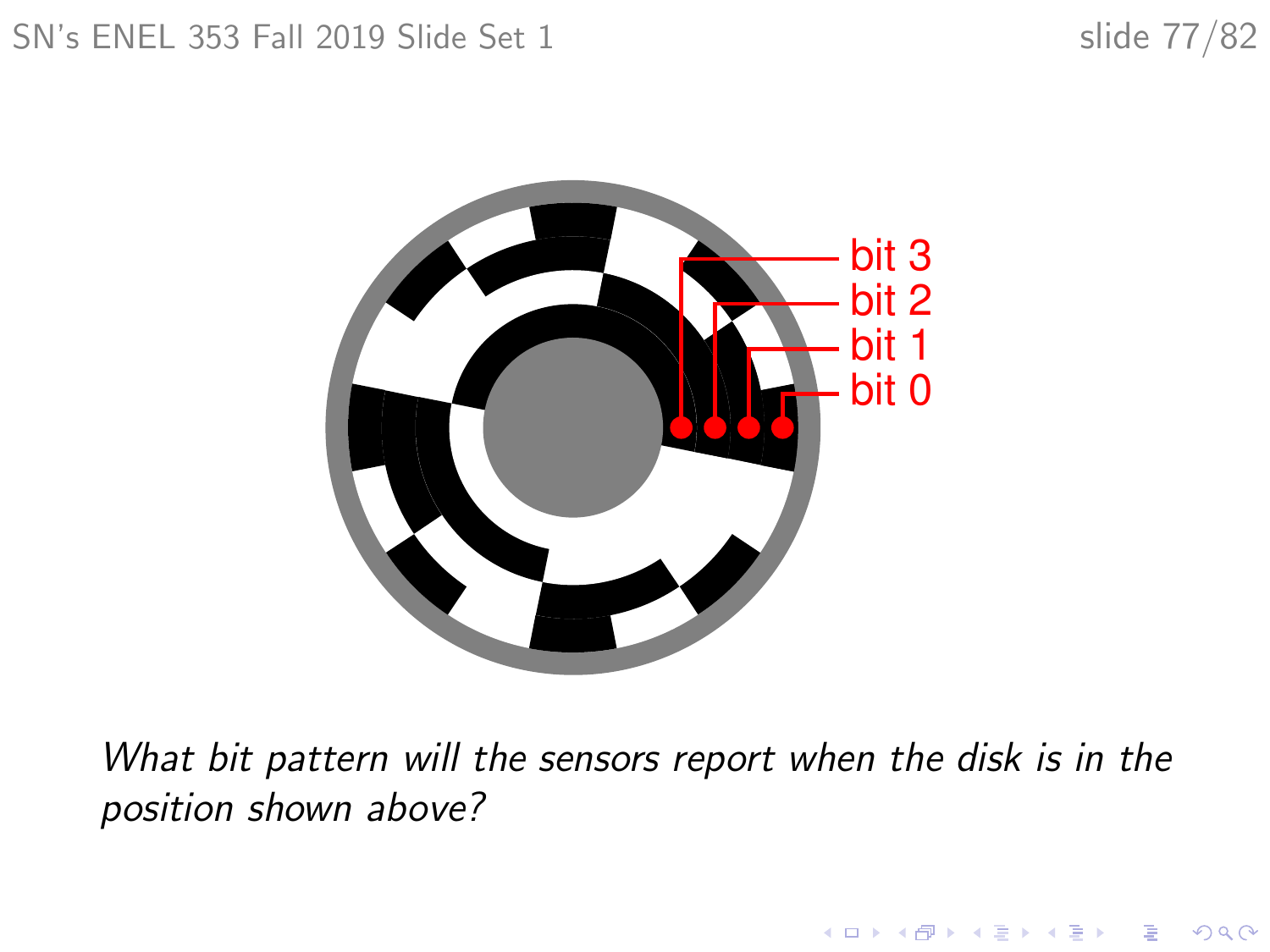K ロ ▶ K 個 ▶ K 결 ▶ K 결 ▶ │ 결 │ K 9 Q Q



The disk has rotated a little.

Now what bit pattern will the sensors report?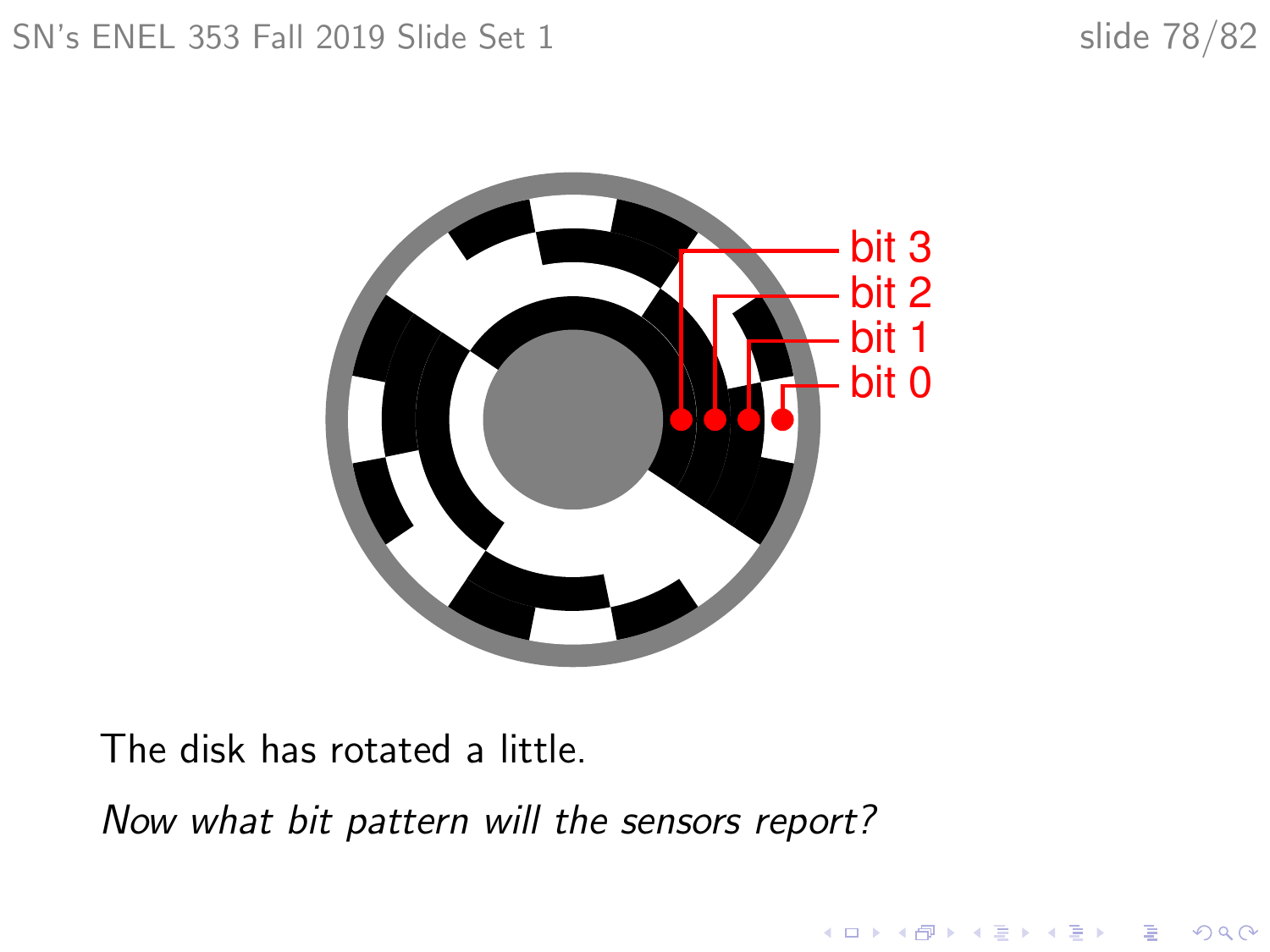### SN's ENEL 353 Fall 2019 Slide Set 1 slide 79/82

イロト イ押 トイミト イヨト ニヨー

 $2990$ 



The disk has rotated a little more.

Now what bit pattern will the sensors report? And if the disk continues to rotate clockwise, what is the sequence of bit patterns that will pass under the sensors?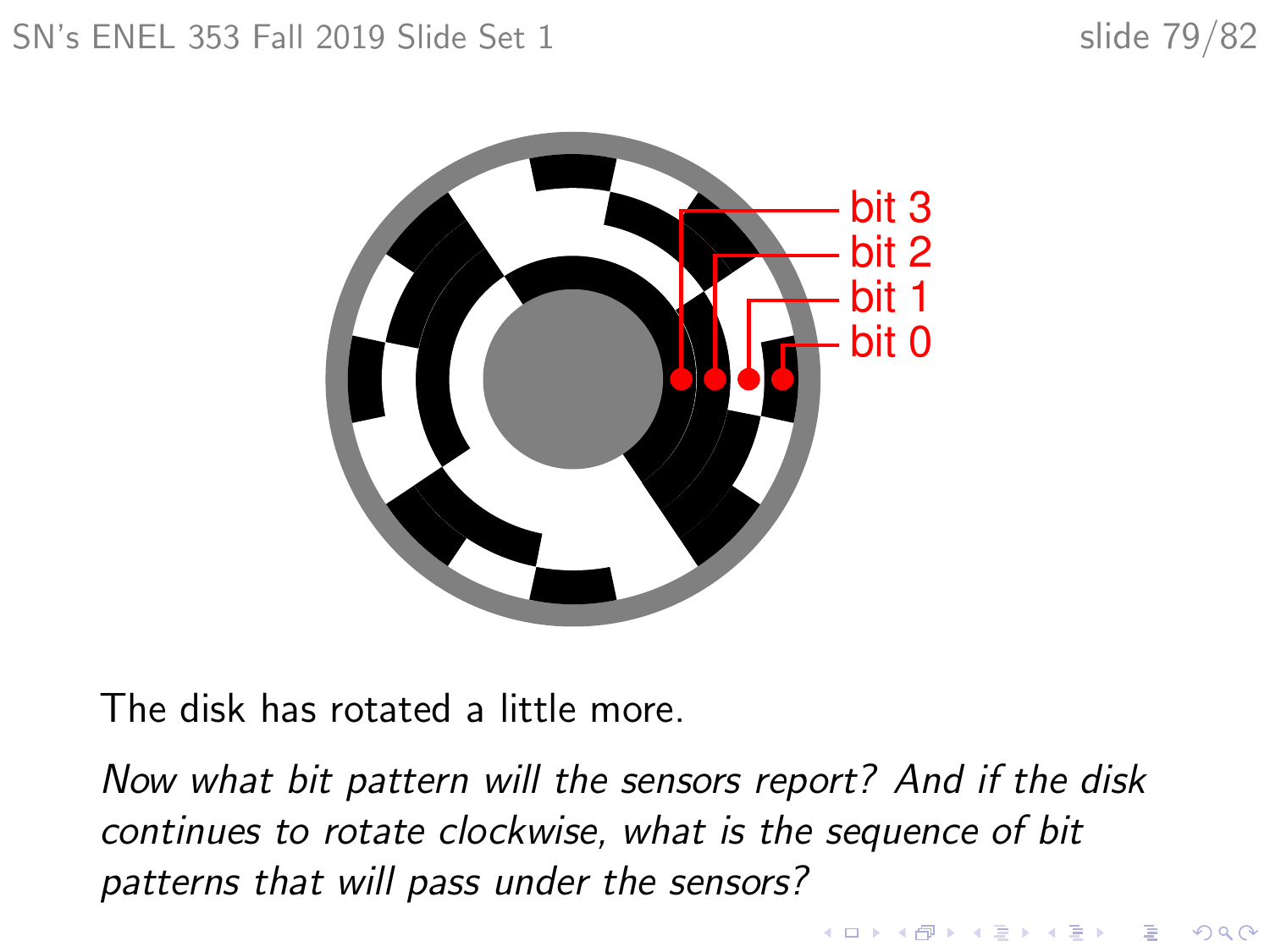$\mathbf{A} \equiv \mathbf{A} + \mathbf{A} + \mathbf{B} + \mathbf{A} + \mathbf{B} + \mathbf{A} + \mathbf{B} + \mathbf{A} + \mathbf{B} + \mathbf{A} + \mathbf{B} + \mathbf{A} + \mathbf{B} + \mathbf{A} + \mathbf{B} + \mathbf{A} + \mathbf{B} + \mathbf{A} + \mathbf{B} + \mathbf{A} + \mathbf{B} + \mathbf{A} + \mathbf{B} + \mathbf{A} + \mathbf{B} + \mathbf{A} + \mathbf{B} + \mathbf{A} + \mathbf{B} + \mathbf{A} + \math$ 

 $2990$ 

### There's a problem with this scheme! The paint won't be perfect, and the sensors won't be perfectly aligned.



What bit patterns could the sensors report when they are over the "wedge boundary" shown above?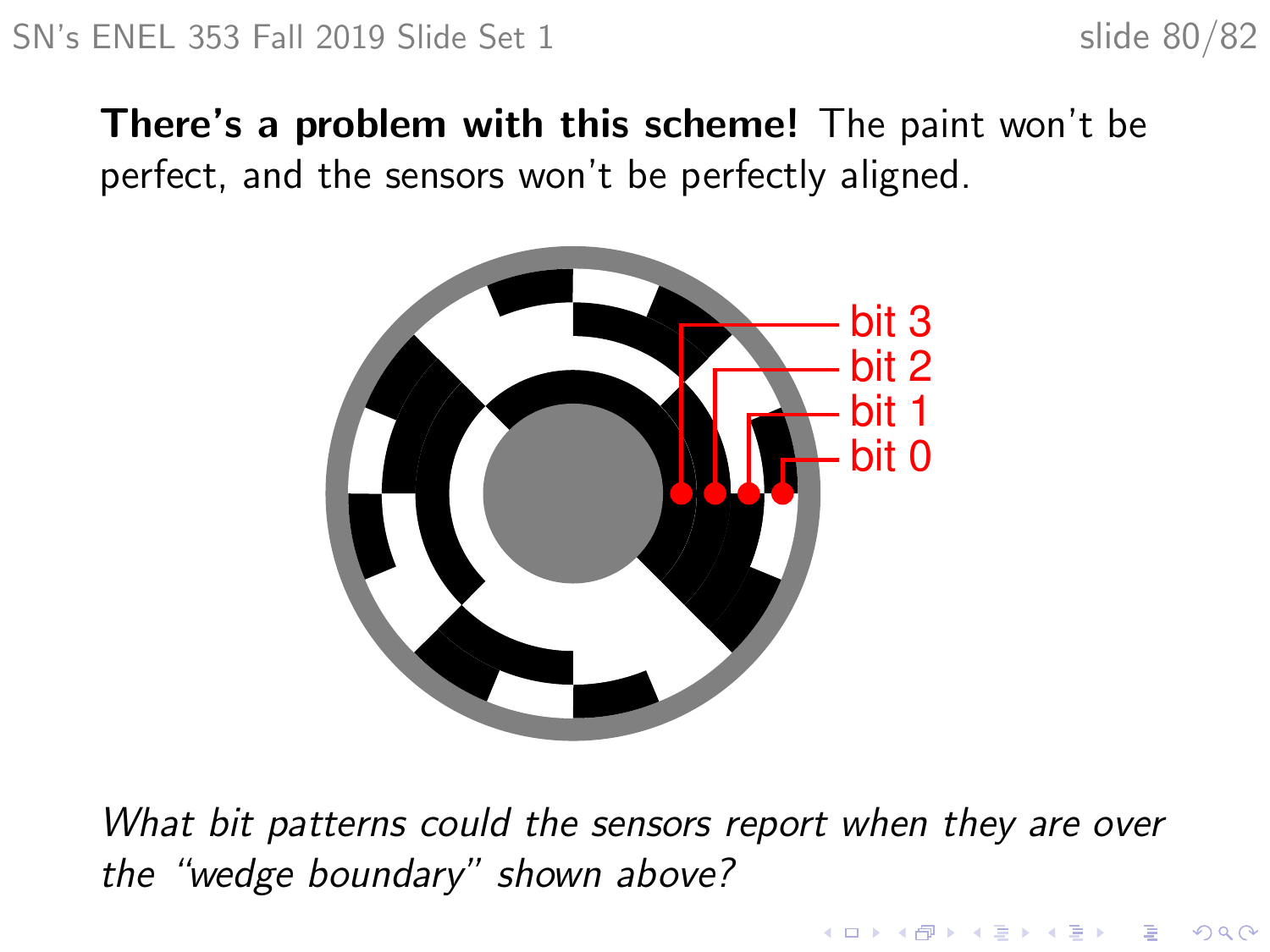$\mathbf{E} = \mathbf{A} \oplus \mathbf{B} + \mathbf{A} \oplus \mathbf{B} + \mathbf{A} \oplus \mathbf{B} + \mathbf{A} \oplus \mathbf{A}$ 

 $2990$ 

### Let's change the paint to use a 4-bit Gray code.



How does this eliminate the problem presented on the previous slide?